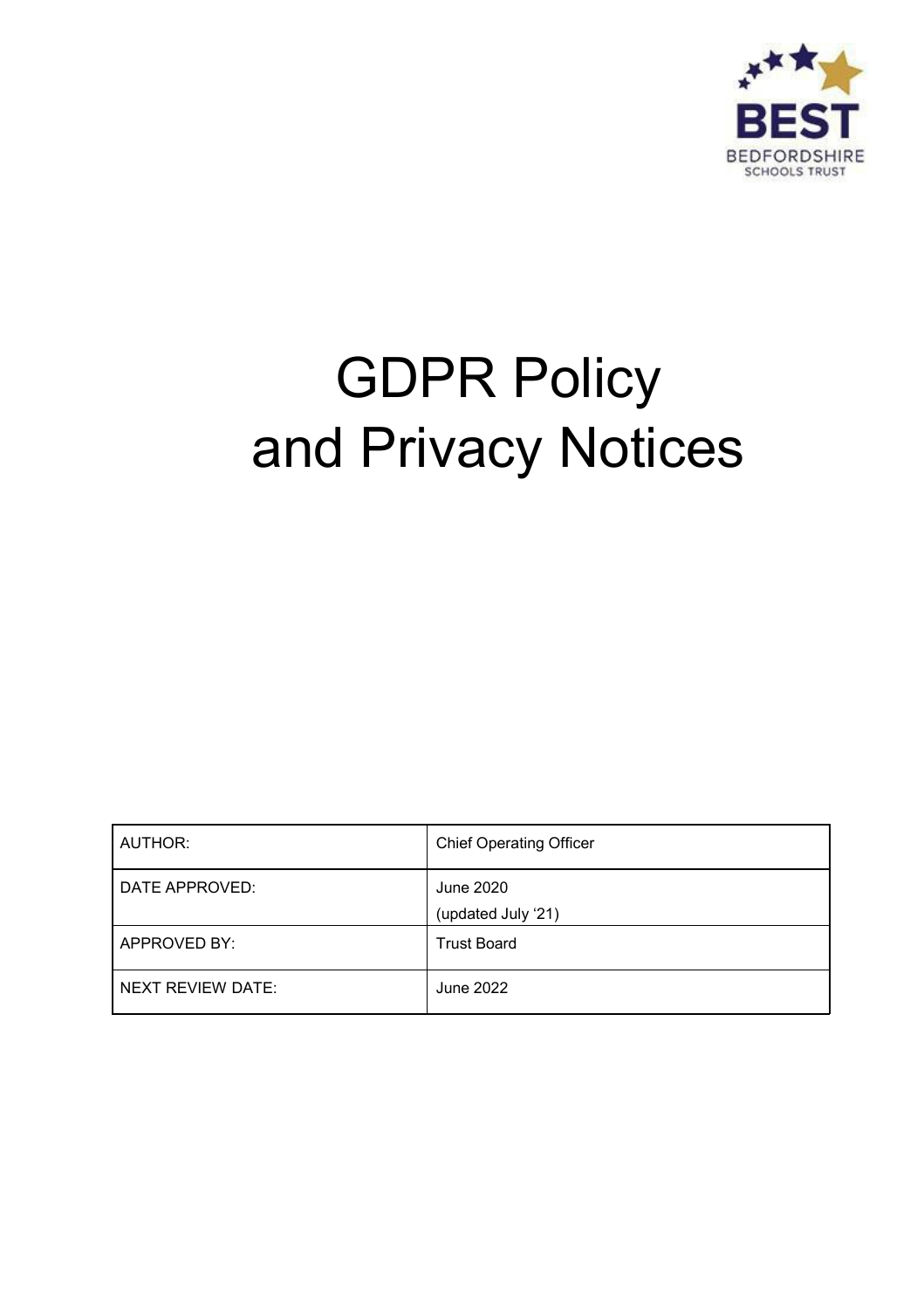### **Contents**

| <b>Trustees</b><br>$\bullet$                                                          |  |
|---------------------------------------------------------------------------------------|--|
| Data Protection Officer (DPO)<br>$\bullet$                                            |  |
| Principal<br>$\bullet$                                                                |  |
| <b>Data Protection Lead</b>                                                           |  |
| <b>Staff</b>                                                                          |  |
|                                                                                       |  |
| 7. Collecting & sharing personal data (including data protection impact assessments)7 |  |
|                                                                                       |  |
|                                                                                       |  |
|                                                                                       |  |
|                                                                                       |  |
|                                                                                       |  |
|                                                                                       |  |
|                                                                                       |  |
|                                                                                       |  |
|                                                                                       |  |
|                                                                                       |  |
|                                                                                       |  |
|                                                                                       |  |
| $20 \pm 2.5$                                                                          |  |

- 20. Appendices
	- Appendix  $A -$  Privacy Notices
	- Appendix B Access request form
	- Appendix C Procedure for processing personal information relating to staff
	- Appendix  $D$  Retention schedule
	- Appendix E Data breach flow chart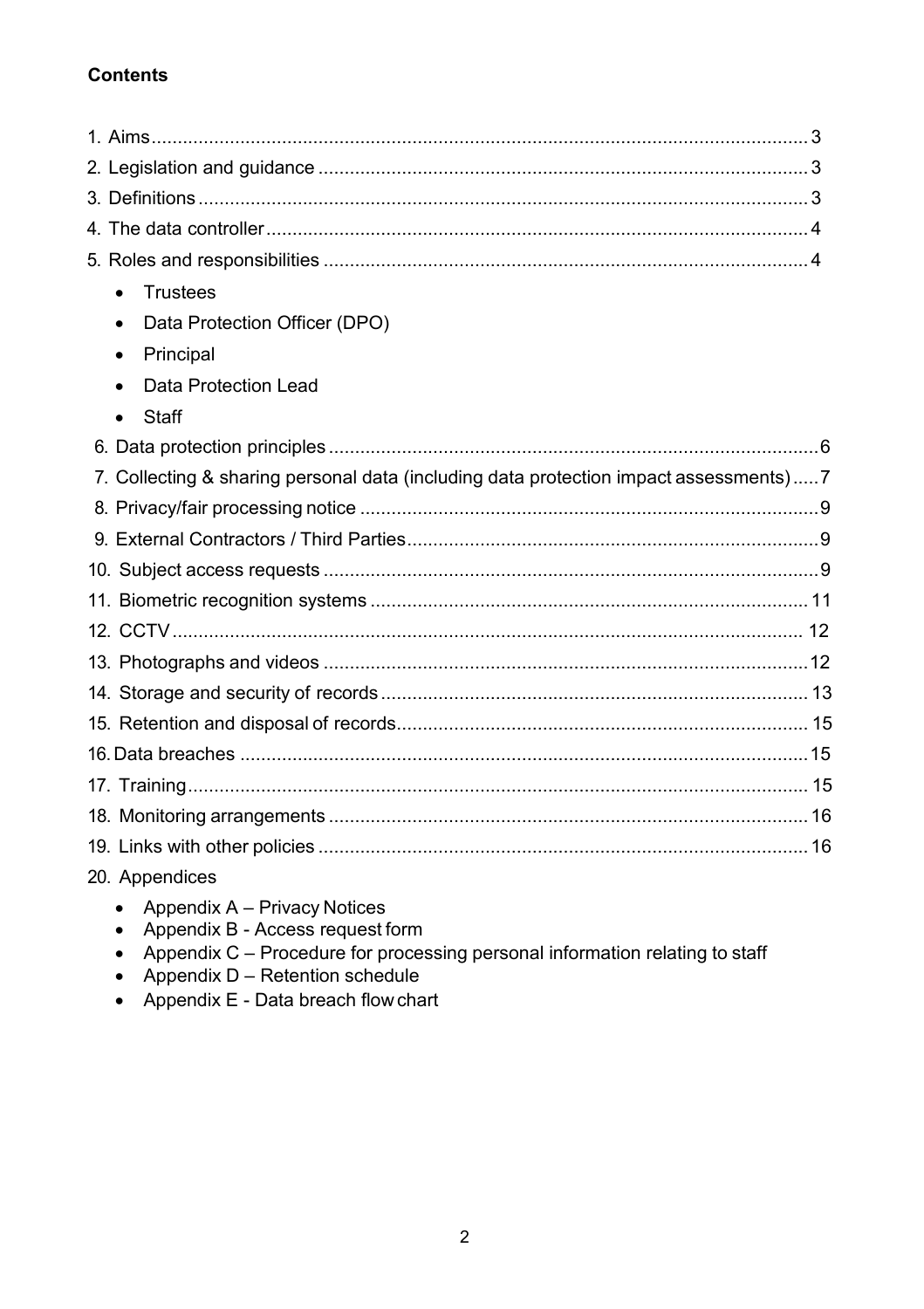### <span id="page-2-0"></span>**1. Aims**

Bedfordshire Schools Trust (BEST) aims to ensure that all personal data collected about staff, pupils/students, parents/carers, governors, trustees, visitors and other individuals is collected, stored and processed in accordance with the Data Protection Act 2018 (DPA 2018). This policy applies to all data, regardless of whether it is in paper or electronic format.

### <span id="page-2-1"></span>**2. Legislation and guidance**

This policy meets the requirements of the GDPR and provisions of the DPA 2018. It is based on guidance published by the Information Commissioner's Office (ICO) on the GDPR.

It meets the requirements of the Protection of Freedoms Act 2012 when referring to our use of biometric data.

It also reflects ICO's code of practice for the use of surveillance cameras and personal information.

In addition, this policy complies with our funding agreement and articles of association.

| <b>Term</b>                                   | <b>Definition</b>                                                                                                                                                                                                                                                                                                                                                                                                                                    |  |
|-----------------------------------------------|------------------------------------------------------------------------------------------------------------------------------------------------------------------------------------------------------------------------------------------------------------------------------------------------------------------------------------------------------------------------------------------------------------------------------------------------------|--|
| <b>Personal data</b>                          | Any information relating to an identified, or identifiable,<br>living individual.<br>This may include the individual's:<br>• Name (including initials)<br>Identification number<br>• Location data<br>• Online identifier, such as a username<br>It may also include factors specific to the individual's<br>physical, physiological, genetic, mental, economic,<br>cultural or social identity.                                                     |  |
| <b>Special categories of</b><br>personal data | Personal data which is more sensitive and so needs<br>more protection, including information about<br>an<br>individual's:<br>• Racial or ethnic origin<br>• Political opinions<br>• Religious or philosophical beliefs<br>• Trade union membership<br>• Genetics<br>• Biometrics (such as fingerprints, retina and iris<br>patterns), where used for identification<br>purposes<br>• Health – physical or mental<br>• Sex life or sexual orientation |  |

### <span id="page-2-2"></span>**3. Definitions**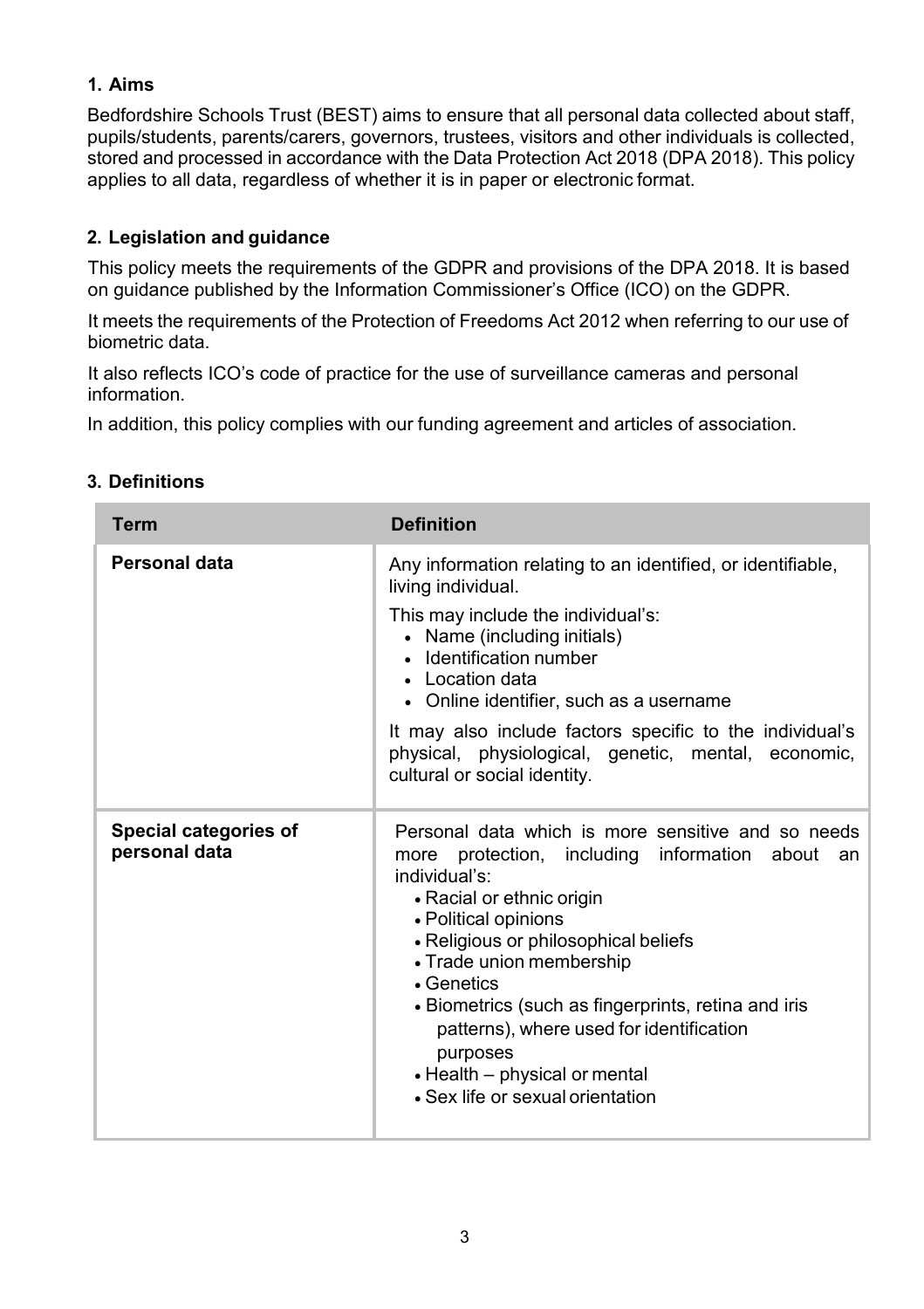| <b>Processing</b>                    | Anything done to personal data, such as collecting,<br>recording, organising, structuring, storing, adapting,<br>altering, retrieving, using, disseminating, erasing or<br>destroying. Processing can be automated or manual.                                                         |
|--------------------------------------|---------------------------------------------------------------------------------------------------------------------------------------------------------------------------------------------------------------------------------------------------------------------------------------|
| Data subject                         | The identified or identifiable individual whose personal<br>data is held or processed.                                                                                                                                                                                                |
| <b>Data Controller</b>               | A person or organisation that determines the purposes<br>for which, and the manner in which, personal data is<br>processed.                                                                                                                                                           |
| <b>Data Protection Officer (DPO)</b> | A person whose role is to oversee data compliance,<br>advise and recommend improvements and be the point<br>of contact for data protection. The DPO has overall<br>responsibility and oversight but does not carry out all<br>duties personally. See Role of DPO on page 5.           |
| <b>Data Protection Lead (DPL)</b>    | A person in each school with responsibility, delegated by<br>the DPO and Principal, for data protection compliance.<br>Whilst the Data Protection Lead manages the day to day<br>data protection compliance, the overall responsibility for<br>the school remains with the Principal. |
| <b>Data Processor</b>                | A person, other than an employee of the data controller,<br>who processes the data on behalf of the data controller                                                                                                                                                                   |
| Personal data breach                 | A breach of security leading to the accidental or unlawful<br>destruction, loss, alteration, unauthorised disclosure of,<br>or access to, personal data.                                                                                                                              |

#### <span id="page-3-0"></span>**4. The Data Controller**

BEST processes personal information relating to pupils/students, parents/carers, staff, governors, trustees, visitors and others, and therefore is a data controller. BEST delegates the responsibility of data protection to the DPO (Chief Operations Officer).

BEST is registered as a data controller with the Information Commissioner's Office (ICO) and renews, and pays, for this registration annually as legally required.

#### <span id="page-3-1"></span>**5. Roles and Responsibilities**

BEST has overall responsibility for ensuring that all entities of BEST comply with its obligations under the Data Protection Act 2018. Day-to-day responsibilities rest with the Principal of each school, or Deputy Principal in their absence. The Principal may delegate the management of this to the Data Protection Lead in their school.

This policy applies to **all staff** employed by BEST, and to external organisations or individuals working on our behalf. Staff who do not comply with this policy may face disciplinary action.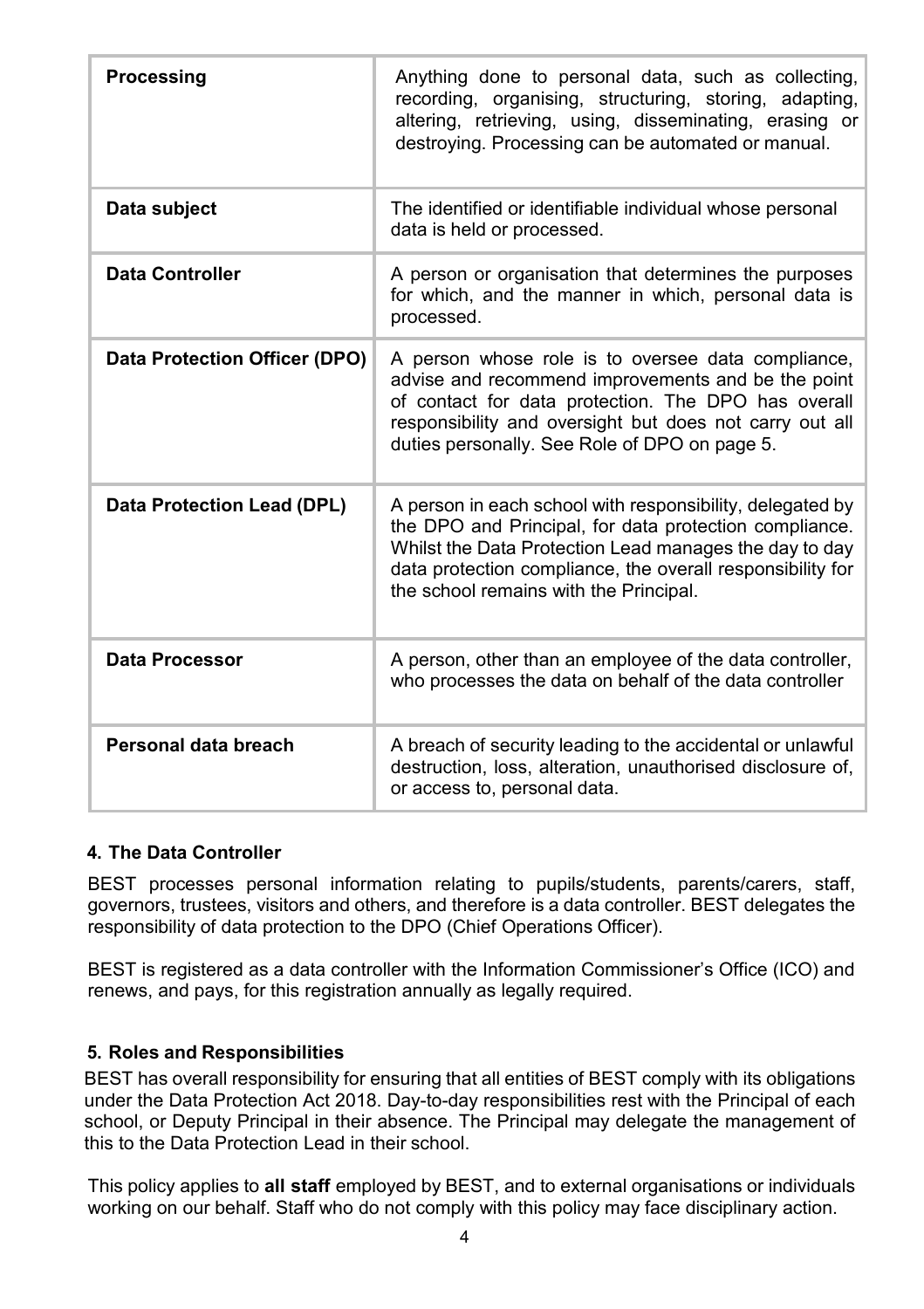### **Responsibilities of Trustees**

The Trustees are responsible for:

- overall responsibility for ensuring that the Trust and its entities comply with the current legislation and statutory requirements
- approval of the implementation plan and policy

### **Responsibilities of Data Protection Officer (DPO)**

The DPO is responsible for:

- setting the principles of data protection compliance
- informing and advising the school and its employees about GDPR obligations and other data protection laws
- informing and advising any processor engaged with the school
- monitoring the implementation and application of the GDPR and data protection policies
- advise on queries relating to privacy impact assessments and breaches
- ensuring that consistent training is taking place throughout the Trust (including Data Protection Leads and staff)
- ensuring that internal audits are carried out by the Data ProtectionLead
- being the point of contact for the Information Commissioner's Officer (ICO)
- providing a compliance report to Trustees at six monthly intervals (audit carried out annually)

The DPO is accountable to the Trustees.

### **Responsibilities of the Principal**

The Principal is accountable for GDPR within their school and will ensure that:

- all staff are aware of their data protection obligations
- GDPR/data protection is appropriately resourced
- the school is GDPR compliant and that this policy is adhered to
- there is a nominated Data Protection Lead for the school
- that they are always available to the Data Protection Lead
- GDPR/data protection compliance is reported to the Local Governing Body at regular intervals

The Principal is accountable to the CEO and Local Governing Body.

### **Responsibilities of Data Protection Lead (DPL)**

The Data Protection Lead is responsible for:

- overseeing GDPR/data protection compliance within their school in accordance with this policy
- ensuring that impact risk assessments are carried out as appropriate
- informing and advising the school and its employees about GDPR obligations and other data protection laws
- informing and advising any processor engaged with the school
- monitoring the implementation and application of the GDPR and data protection policies within their school
- carry out internal audits
- being the point of contact for the DPO
- dealing with any data breach issues and ensuring that these are reported up to the DPO in accordance with this policy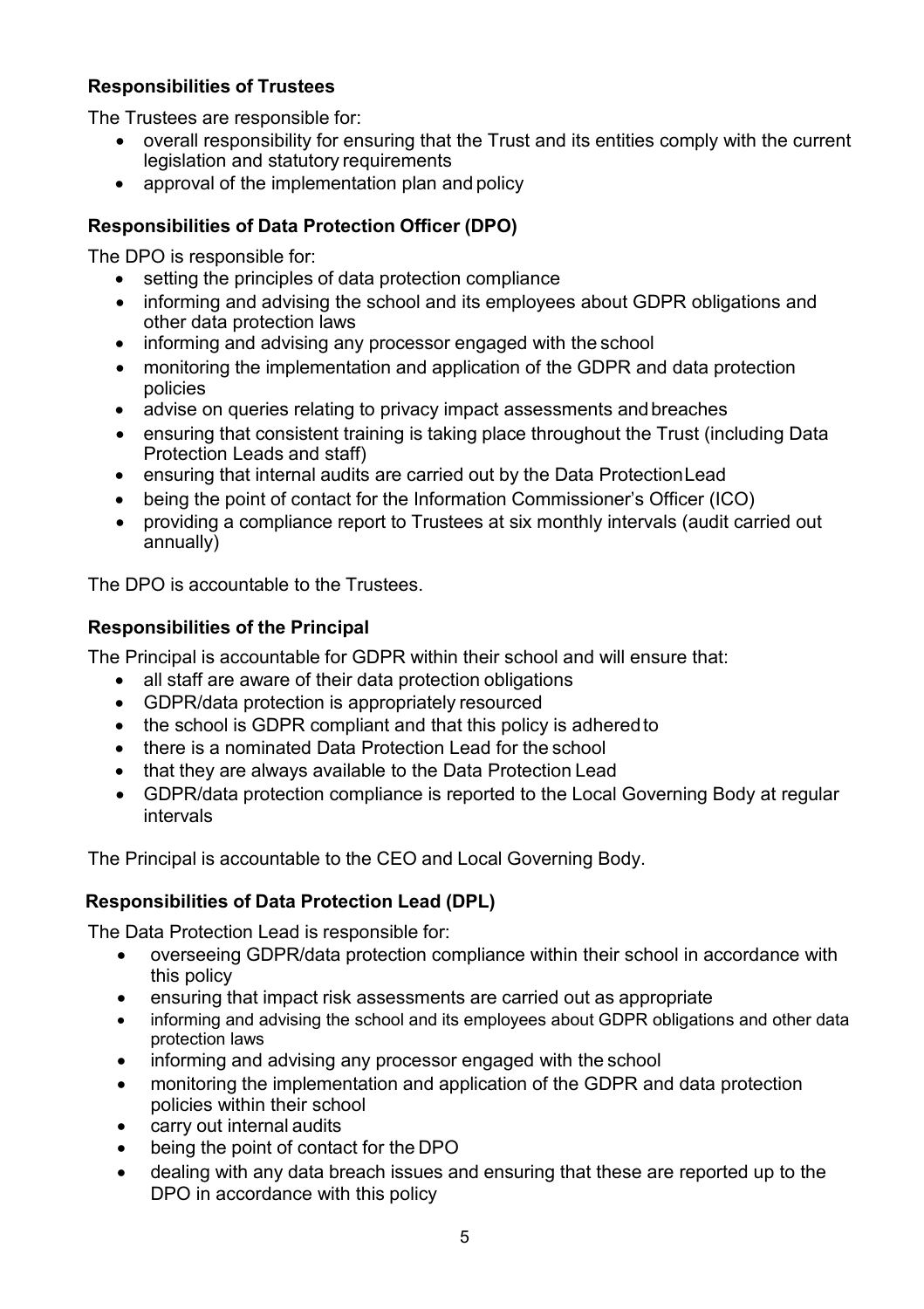- ensuring that staff receive training as instructed by the DPO
- providing reports to Principal and DPO as appropriate the Principal will present the report to the Local Governing Body

The Data Protection Lead is accountable to the Principal and DPO.

### **Responsibilities of the Local Governing Body (LGB)**

The LGB are responsible for:

- ensuring that their school complies with all relevant data protection obligations
- ensuring that they receive a regular report on GDPR/data protection and challenge the Principal as appropriate

The Local Governing Body are accountable to the CEO and Trustees.

### **Responsibilities of Staff**

Staff are responsible for:

- ensuring that they collect, store and process any personal data in accordance with this policy
- informing the school of any changes to their personal data, such as a change of address
- ensuring that they are aware of the name and contact details for the DPO and DPL
- contacting the DPO or DPL in the following circumstances:
	- <sup>o</sup> With any questions about the operation of this policy, data protection law, retaining personal data or keeping personal datasecure
	- $\circ$  If they have any concerns that this policy is not being followed
	- o If they are unsure whether or not they have a lawful basis to use personal datain a particular way
	- $\circ$  If they need to rely on or capture consent, draft a privacy notice, deal with data protection rights invoked by an individual, or transfer personal data outside the European Economic Area
	- $\circ$  If there has been a data breach
	- $\circ$  Whenever they are engaging in a new activity that may affect the privacy rights of individuals
	- $\circ$  If they need help with any contracts or sharing personal data with third parties

### **6. Data Protection Principles**

The GDPR is based on data protection principles that BEST schools/entities must comply with. The principles say that personal data must be:

- <span id="page-5-0"></span>• Processed lawfully, fairly and in a transparent manner
- Collected for specified, explicit and legitimate purposes
- Adequate, relevant and limited to what is necessary to fulfil the purposes for which it is processed
- Accurate and, where necessary, kept up to date
- Kept for no longer than is necessary for the purposes for which it is processed
- Processed in a way that ensures it is appropriately secure

This policy sets out how BEST and its entities aim to comply with these principles.

The new provisions are designed to develop the protection of children's personal data and rights for individuals. These rights are as follows.

- The right of access
- The right to rectification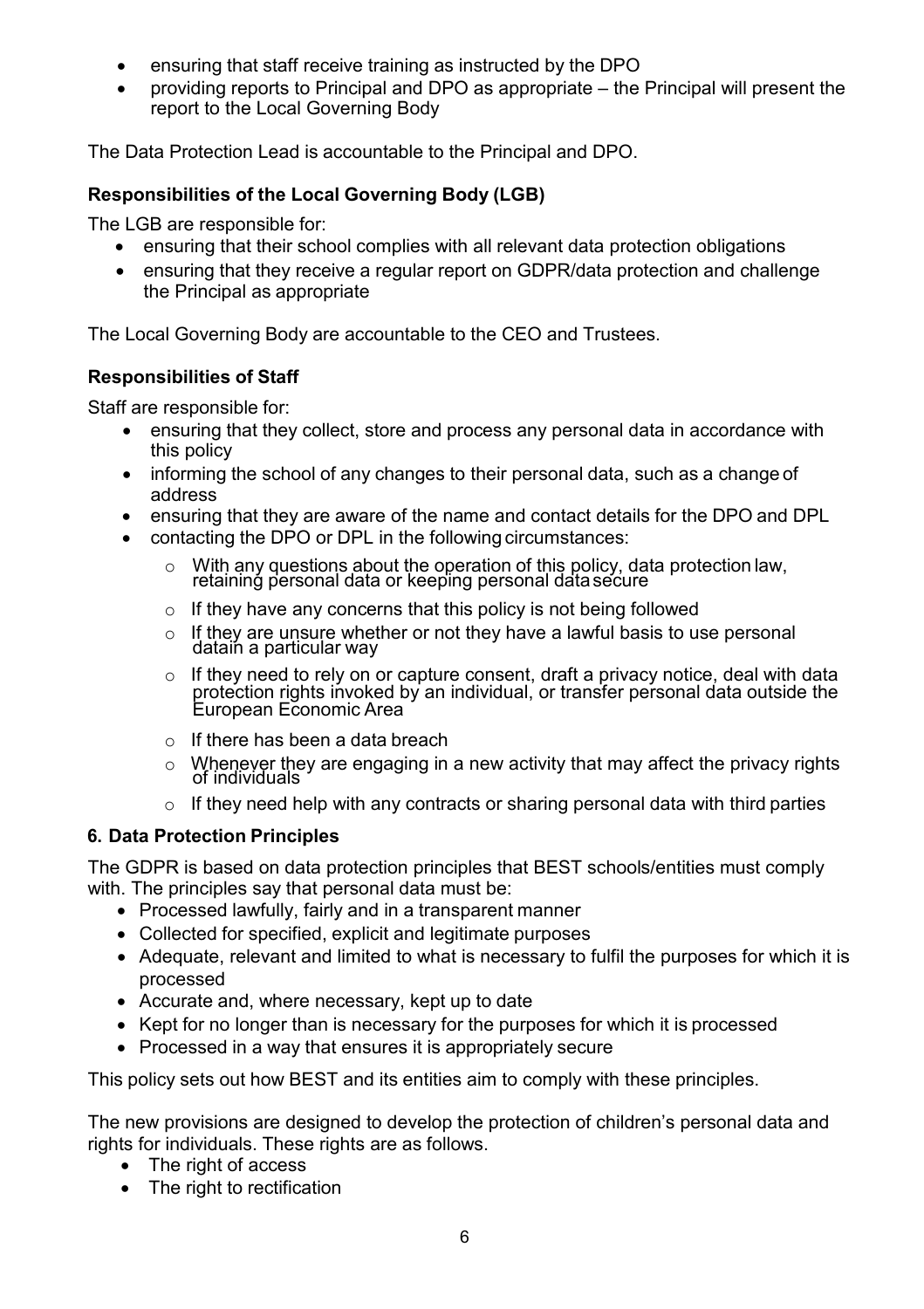- The right to erasure
- The right to restrict processing
- The right to data portability
- The right to object
- Rights in automated decision-making and profiling

### <span id="page-6-0"></span>**7. Collecting & Sharing Personal Data**

BEST and its entities will only process personal data when one of six 'lawful bases' (legal reasons) to do so under data protection law occur.

- The data needs to be processed so that the school/entity can **fulfil a contract** with the individual, or the individual has asked the school/entity to take specific steps before entering into a contract
- The data needs to be processed so that the school/entity can **comply with a legal obligation**
- The data needs to be processed to ensure the **vital interests** of the individual e.g. to protect someone's life
- The data needs to be processed so that the school/entity, as a public authority, can **perform a task in the public interest, and carry out its official functions**
- The data needs to be processed for the **legitimate interests** of the school/entity or a third party (provided the individual's rights and freedoms are not overridden)
- The individual (or their parent/carer when appropriate in the case of a pupil) has freely given clear **consent**

For special categories of personal data, BEST and its entities will also meet one of the special category conditions for processing which are set out in the GDPR and Data Protection Act 2018.

- The individual (or their parent/carer when appropriate in the case of a pupil) has given **explicit consent**
- The data needs to be processed to perform or exercise obligations or rights in relation to **employment, social security or social protection law**
- The data needs to be processed to ensure the **vital interests** of the individual or another person, where the individual is physically or legally incapable of giving consent
- The data has already been made **manifestly public** by the individual
- The data needs to be processed for the establishment, exercise or defence of **legal claims**
- The data needs to be processed for reasons of **substantial public interest** as defined in legislation
- The data needs to be processed for **health or social care purposes,** and the processing is done by, or under the direction of, a health or social work professional or by any other person obliged to confidentiality under law
- The data needs to be processed for **public health reasons**, and the processing is done by, or under the direction of, a health professional or by any other person obliged to confidentiality under law
- The data needs to be processed for **archiving purposes,** scientific or historical research purposes, or statistical purposes, and the processing is in the public interest.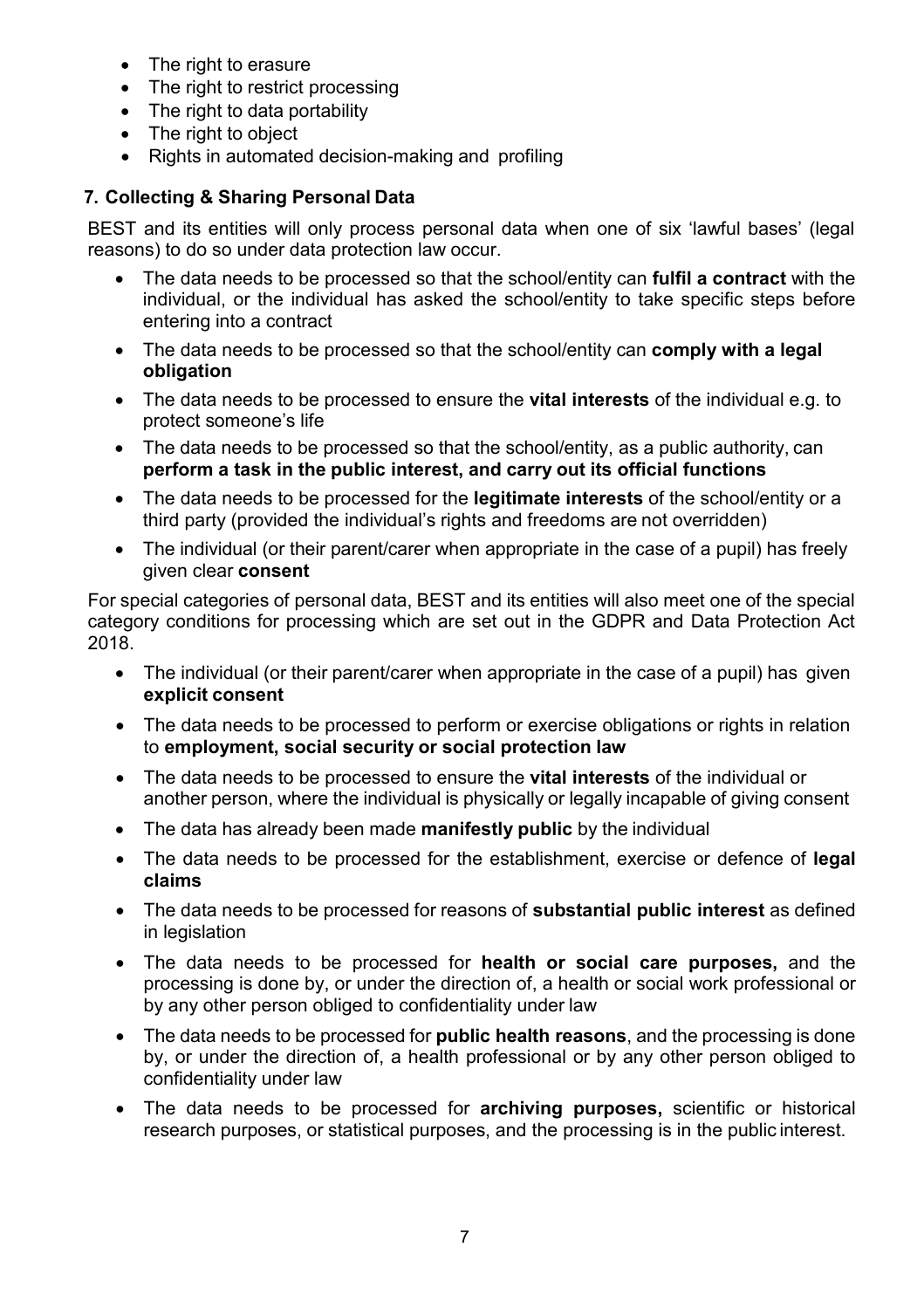For criminal offence data, BEST and its entities will meet both a lawful basis and a condition set out under data protection law. Conditions include:

- The individual (or their parent/carer when appropriate in the case of a pupil) has given **consent**
- The data needs to be processed to ensure the **vital interests** of the individual or another person, where the individual is physically or legally incapable of giving consent
- The data has already been made **manifestly public** by the individual
- The data needs to be processed for or in connection with legal proceeds, to obtain legal advice, or for the establishment, exercise or defence of **legal rights**
- The data needs to be processed for reasons of **substantial public interest** as defined in legislation.

Whenever BEST and its entities collect personal data directly from individuals, relevant information required by data protection law will be provided.

Whenever BEST and its entities receive personal data from another transferring school, they will seek confirmation that the data being transferred is compliant with the General Data Protection Regulations. Schools may choose to request that written confirmation is obtained.

For any processing that is likely to result in a high risk to individuals, a **data protection impact assessment (DPIA)** must be completed. DPIA is a process to help identify and minimise the data protection risks of a project. The DPIA must:

- Describe the nature, scope, context and purposes of the processing
- Assess necessity, proportionality and compliance measures
- Identify and assess risks to individuals
- Identify any additional measures to mitigate those risks

The DPL in each school must be consulted when a DPIA is felt necessary.

### **Limitation, minimisation and accuracy**

BEST and its entities will only collect personal data for specified, explicit and legitimate reasons. The reasons will be explained to the individuals when data is first collected.

If personal data is used for reasons other than those given, the individuals concerned will be informed prior to any action being taken, and consent will be sought where necessary.

Staff must only process personal data where it is necessary in order to do their jobs.

When staff no longer need the personal data they hold, they must ensure it is deleted or anonymised. This will be done in accordance with the Trust retention schedule.

### **Sharing personal data**

BEST and its entities will not normally share personal data with anyone else, but may do so where:

- There is an issue with a pupil or parent/carer that puts the safety of our staff at risk
- They need to liaise with other agencies and schools they will seek consent as necessary before doing this
- Suppliers or contractors need data to enable them to provide services to the staff and pupils – for example, IT companies.When doing this, BEST and its entitieswill:
	- o Only appoint suppliers or contractors who can provide sufficient guarantees that they comply with data protection law
	- o Establish a contract with the supplier or contractor to ensure the fair and lawful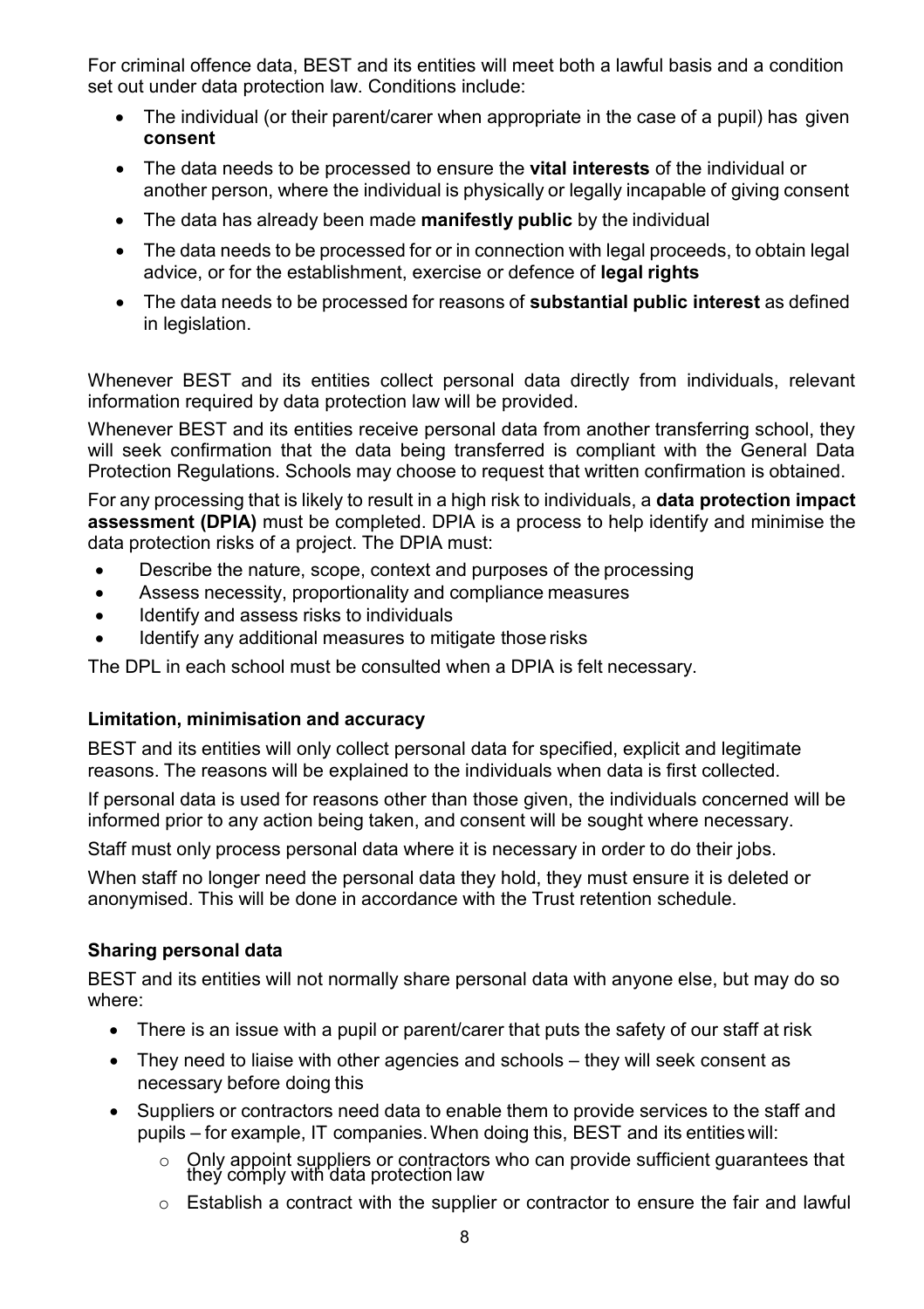processing of any personal data shared

o Only share data that the supplier or contractor needs to carry out their service, and information necessary to keep them safe while working with BEST and its entities

BEST and its entities will also share personal data with law enforcement and government bodies where we are legally required to do so.

BEST and its entities may also share personal data with emergency services and local authorities to help them to respond to an emergency situation that affects any of the pupils or staff.

Where personal data is transferred to a country or territory outside the European Economic Area, this will be carried out in accordance with data protection law.

BEST and its entities will adhere to the following when consent is obtained.

- Consent must be freely given, specific, informed and unambiguous, and a positive affirmation of the individual's agreement
- Consent will not be 'bundled in' with other consent it will be specific and clear
- Withdrawal of consent will be as easy as granting of consent

### <span id="page-8-0"></span>**8. Privacy/Fair Processing Notice**

BEST and its entities hold Privacy Notices for the following (see Appendix A).

- How we use pupil/student information
- How we use pupil information parent/carer notice
- How we use staff information
- How we use Trustee/Governor information
- <span id="page-8-2"></span>• How we use visitor information

### <span id="page-8-1"></span>**9. External Contractors / Third Parties**

BEST and its entities will ensure that all suppliers who process personal information have demonstrated GDPR compliance and technical and organisational security measures. A GDPR policy should be sought from all suppliers. BEST and its entities will keep a schedule of suppliers including date policy received.

### **10. Subject Access Requests**

Under the Data Protection Act 2018 and GDPR legislation, individuals have a right to request access to information the school holds about them. This is known as a subject access request.

Subject access requests may be submitted in any form, but BEST and its entities may be able to respond to requests more quickly if they are made in writing using the Access Request Form included in Appendix B or the request states the specific data required.

BEST and its entities **will** provide the following to data subjects on request:

- Confirmation that their personal data is being processed
- Access to a copy of the data
- The purposes of the data processing
- The categories of personal data concerned
- Who the data has been, or will be, shared with
- How long the data will be stored for, or if this isn't possible, the criteria used to determine this period
- Where relevant, the existence of the right to request rectification, erasure or restriction, or to object to such processing
- The right to lodge a complaint with the ICO or another supervisory authority
- The source of the data, if not the individual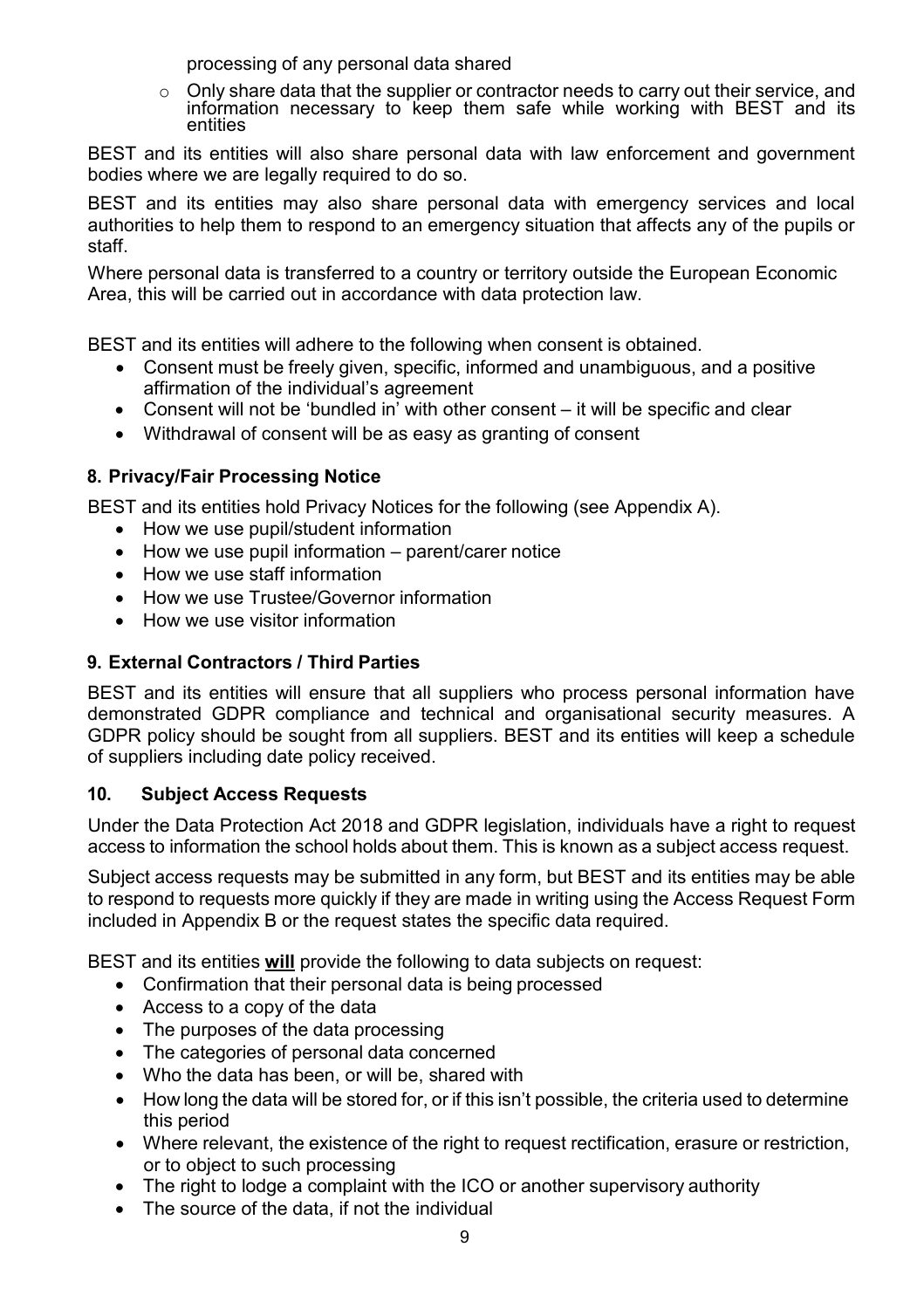- Whether any automated decision-making is being applied to their data, and what the significance and consequences of this might be for the individual
- The safeguards provided if the data is being transferred internationally

BEST and its entities may **not** reveal information in response to subject access requests for a variety of reasons – these could include:

- Information that might cause serious harm to the physical or mental health of the pupil or another individual
- Information that would reveal that the child is being or has been abused, or is at risk of abuse, where disclosure of that information would not be in the child's best interests
- Information that would include another person's personal data that cannot reasonably be anonymised, and the other person has not given their consent, and it would be unreasonable to proceed without it
- Information that is part of a certain sensitive document, such as those related to crime, immigration, legal proceedings or legal professional privilege, management forecasts, negotiations, confidential references, or exam scripts

### **Children and subject access requests**

Personal data about a child belongs to that child, and not the child's parents or carers. For a parent or carer to make a subject access request with respect to their child, the child must either be unable to understand their rights and the implications of a subject access request, or have given their consent.

#### **Primary aged pupils**

Children below the age of 12 are generally not regarded as mature enough to understand their rights and the implications of a subject access request. Therefore, most subject access requests from parents and carers of pupils at the school may be granted without the express permission of the pupil. This is not a rule and a pupil's ability to understand their rights will always be judged on a case-by-case basis.

#### **Secondary aged students**

Children aged 12 and above are generally regarded to be mature enough to understand their rights and the implications of a subject access request. Therefore, most subject access requests from parents or carers of students at the school may not be granted without the express permission of the student. This is not a rule and a student's ability to understand their rights will always be judged on a case-by-case basis.

#### **Parental requests to see the educational record**

Parents, or those with parental responsibility, have a legal right to free access to their child's educational record (which includes most information about a pupil/student) within 15 days of receipt of a written request.

If the request is for a copy of the educational record, the school may charge a fee to cover the cost of supplying it.

The right applies as long as the pupil concerned is aged under 18.

There are certain circumstances in which this right can be denied, such as if releasing the information might cause serious harm to the physical or mental health of the pupil or another individual, or if it would mean releasing exam marks before they are officially announced. This may include some safeguarding documentation.

#### **Responding to subject access requests**

If staff receive a subject access request they must immediately forward it to the DPL for their school/entity.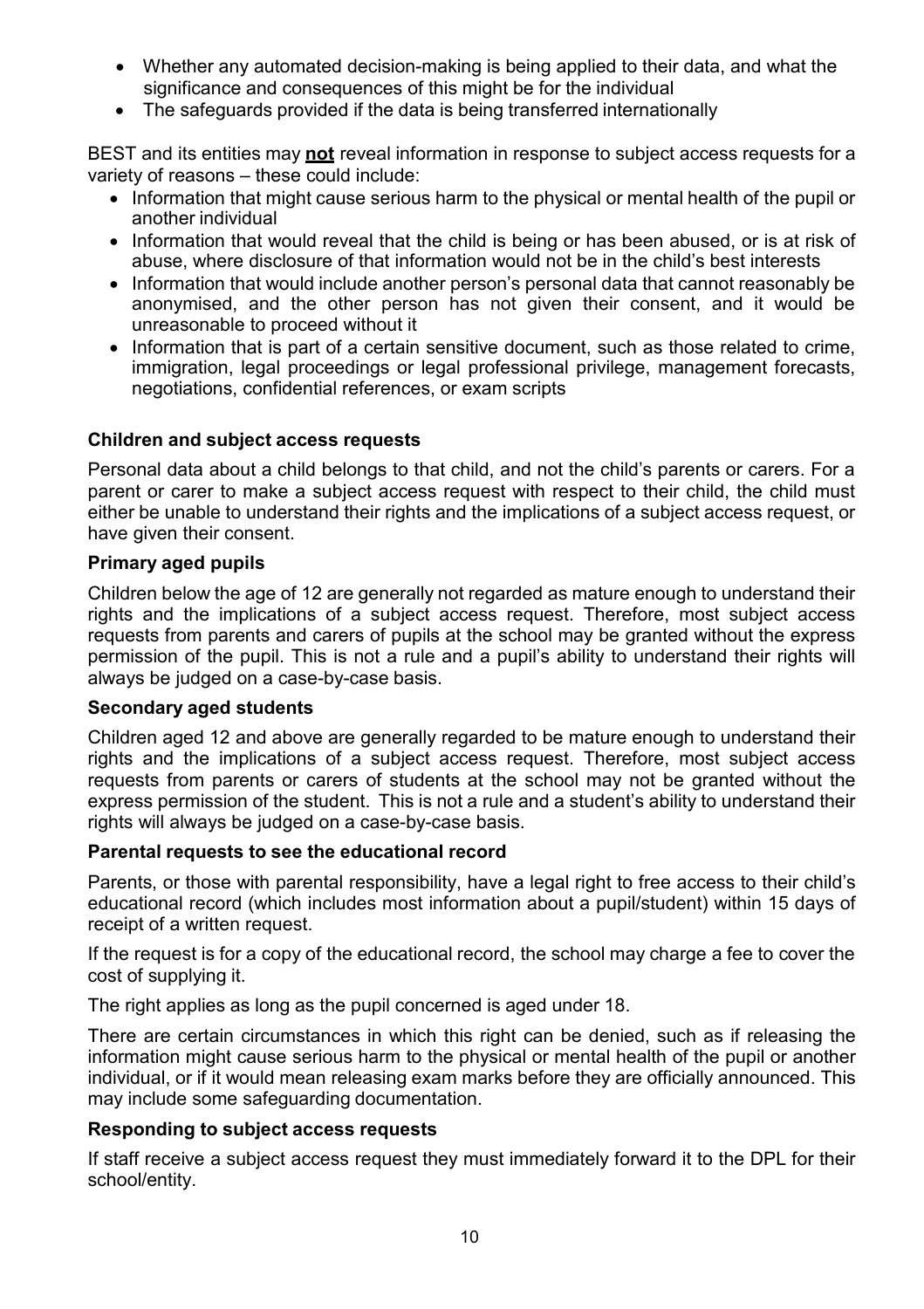BEST and its entities will seek to confirm the identity of the person making the request by:

- asking for two forms of identification
- contacting the individual by telephone to confirm the request

Subject access requests for all or part of the pupil/student's educational record will be provided within one month of the request being received (or receipt of the additional information needed to confirm identity, where relevant). However, BEST reserves the right to extend this deadline to three months of receipt of the request where a request is complex or numerous. The individual will be informed of this within one month and explain why the extension is necessary.

There is no fee for subject access requests.

If the request is unfounded or excessive, BEST and its entities may refuse to act on it, or charge a reasonable fee to cover the administrative costs. BEST and its entities will take into account whether the request is repetitive in nature when making the decision. If a request is refused, BEST and its entities will tell the individual why and tell them they have the right to complain to ICO, or they can seek to enforce their subject access right through the courts.

### **Other data protection rights of an individual**

In addition to the right to make a subject access request (see above), and to receive the information that BEST and its entities are processing, individuals also have the right to:

- Withdraw their consent to processing at any time
- Ask that their personal data is rectified, erased or restricted in terms of processing (in certain circumstances)
- Prevent use of their personal data for direct marketing
- Object to processing which has been justified on the basis of public interest, official authority or legitimate interests
- Challenge decisions based solely on automated decision making or profiling (i.e. making human decisions or evaluating certain things about an individual based on their personal data with no human involvement)
- Be notified of a data breach (in certain circumstances)
- Make a complaint to ICO
- Ask for their personal data to be transferred to a third party in a structured, commonly used and machine-readable format (in certain circumstances)

Individuals should submit any request to exercise these rights to the DPL or DPO. If staff receive such a request, they must immediately forward it to the DPL for their school.

### <span id="page-10-0"></span>**11. Biometric recognition systems**

Biometric data means personal information about an individual's physical or behavioural characteristics that can be used to identify that person; this can be their fingerprint, facial shape, retina and iris patterns, and hand measurements.

Where BEST and its entities use pupils' biometric data as part of an automated biometric recognition system (for example, pupils use finger prints to receive school dinners instead of paying with cash or library book loans), the school/entity will comply with the requirements of the Protection of Freedoms Act 2012.

Parents/carers will be notified before any biometric recognition system is put in place or before their child first takes part in it. The school/entity will get written consent from at least one parent or carer before taking any biometric data from their child and first process it (this applies to all pupils/students in schools under the age of 18).

Parents/carers and pupils have the right to choose not to use the biometric system(s). The school/entity will provide alternative means of accessing the relevant services for those pupils.

Parents/carers and pupils can withdraw consent, at any time, and the school/entity will make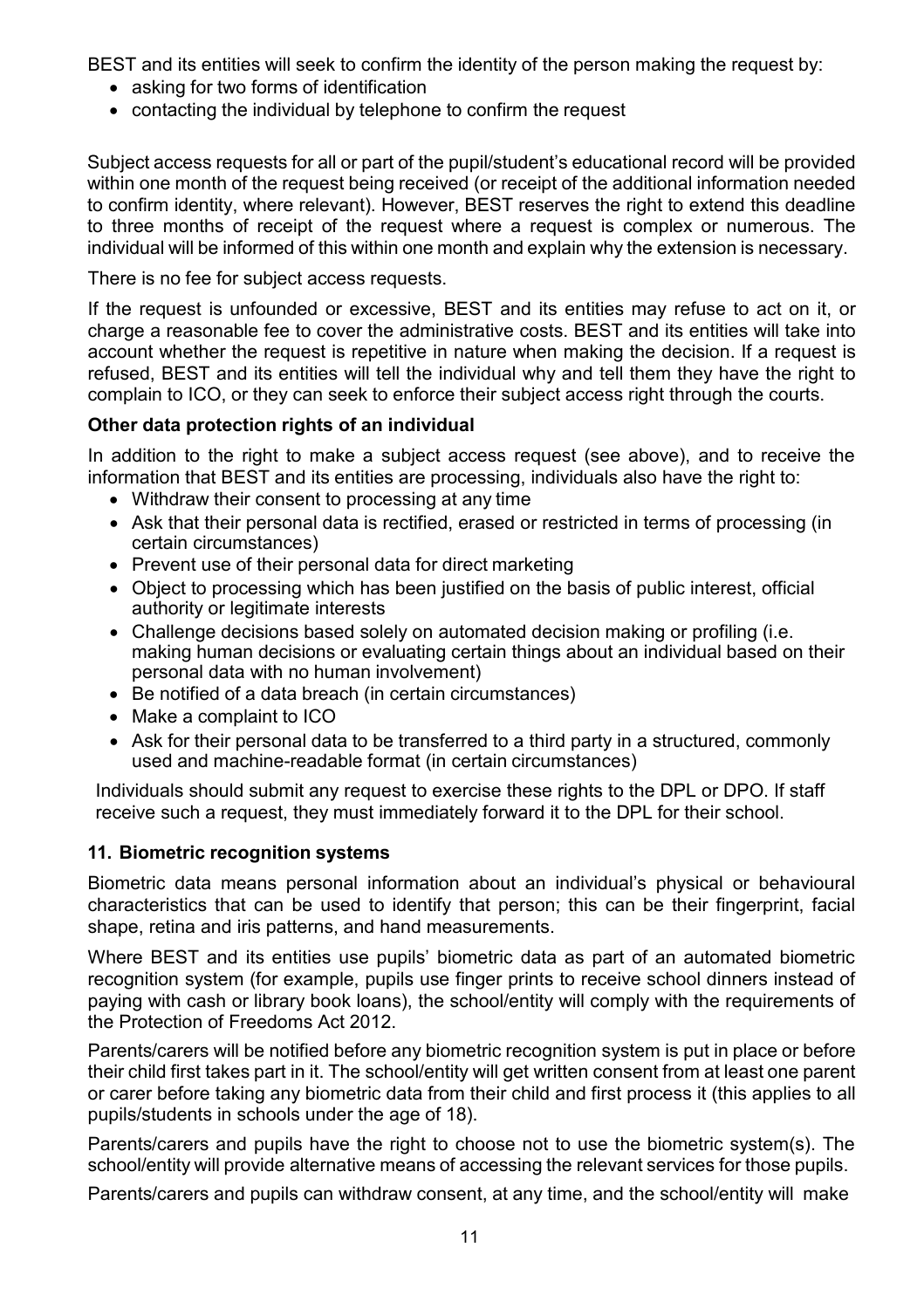sure that any relevant data already captured is either deleted or undergoes a process of irreversible anonymisation.

As required by law, if a pupil refuses to participate in, or continue to participate in, the processing of their biometric data, the school/entity will not process that data irrespective of any consent given by the pupil's parent(s)/carer(s).

Where staff members or other adults use the biometric system(s), the school/entity will also obtain their consent before they first take part in it, and provide alternative means of accessing the relevant service if they object. Staff and other adults can also withdraw consent at any time, and the school/entity will either delete any relevant data already captured or ensure it undergoes a process of irreversible anonymisation.

BEST and its entities will ensure that biometric data is stored securely to prevent any unauthorised or unlawful use. Biometric data will only be used for the purposes for which it has been obtained.

### <span id="page-11-0"></span>**12. CCTV**

CCTV is used on various BEST sites to ensure they remain safe. BEST and its entities will adhere to ICO's code of practice for the use of CCTV.

BEST and its entities do not need to ask individuals' permission to use CCTV, but will make it clear where individuals are being recorded. Security cameras are clearly visible and accompanied by prominent signs explaining that CCTV is in use.

Any enquiries about the CCTV system should be directed to the DPL. This policy should be read in conjunction with the school's CCTV policy.

### <span id="page-11-1"></span>**13. Photographs and videos**

As part of Trust and school activities, photographs may be taken and images recorded of individuals within the Trust.

For primary age pupils - written consent will be obtained from parents/carers for photographs and videos to be taken of their child for communication, marketing and promotional materials. A clear explanation of how the photograph and/or video will be used will be given to both the parent/carer and pupil.

For secondary age pupils - written consent will be obtained from parents/carers, or pupils aged 13 and over, for photographs and videos to be taken of pupils for communication, marketing and promotional materials.

Where parental consent is required, a clear explanation of how the photograph and/or video will be used will be given to both the parent/carer and pupil. Where parental consent is not required, a clear explanation will be given to the pupil about how the photograph and/or video will be used.

If there is a conflict of interests i.e. the child consents but the parent does not consent, if the child is under 18 years of age, the parent's view will take precedent.

Any photographs or videos taken by parents/carers at school events for their own personal use are not covered by data protection legislation. However, BEST request that photos or videos with other pupils/students in are not shared publicly on social media for safeguarding reasons, unless all the relevant parents/carers (or students where appropriate) have agreed to this.

Where BEST and its entities take photographs and videos, uses may include:

• Within school on notice boards and in school magazines, brochures, newsletters, etc.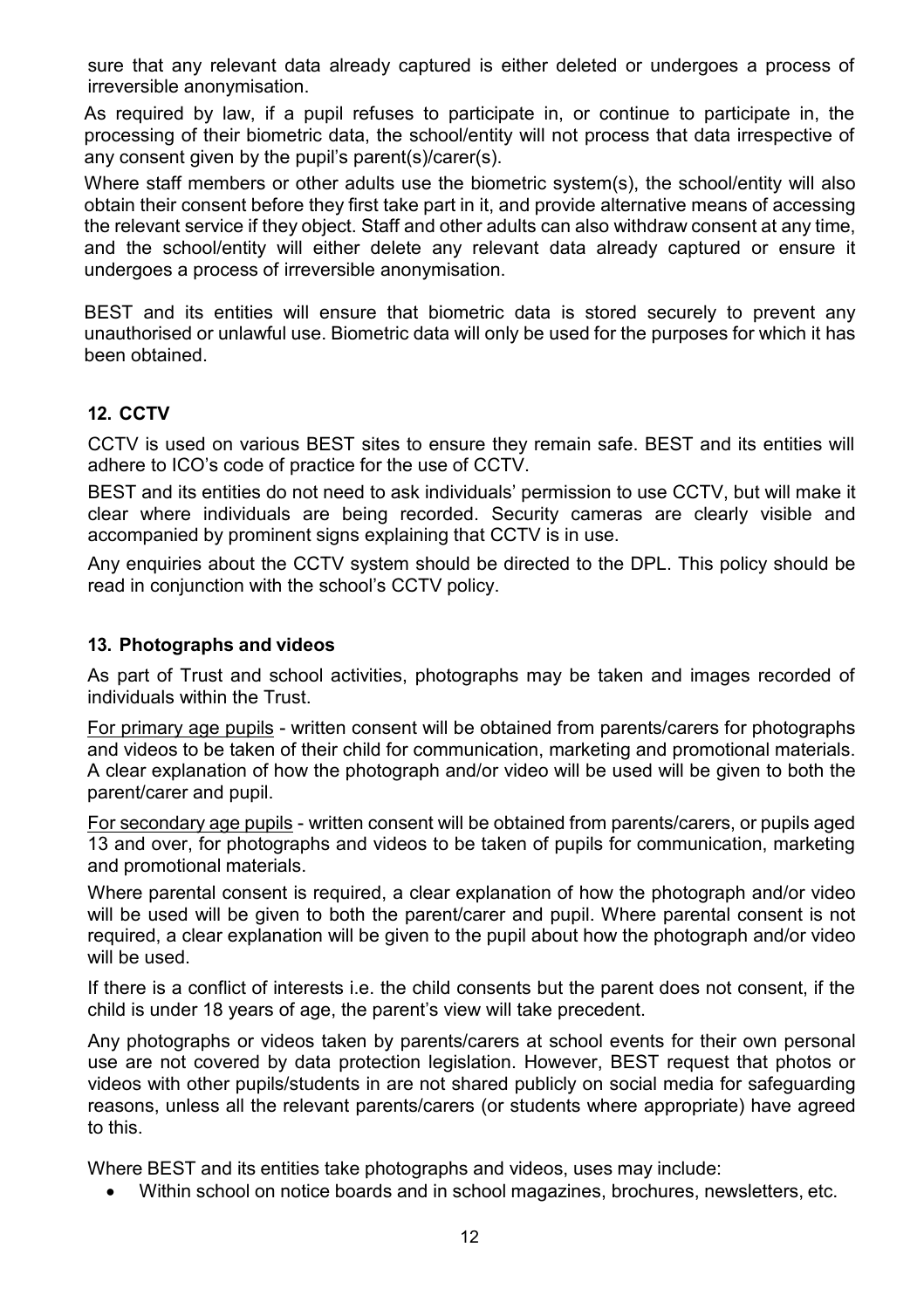- Outside of school by external agencies such as the school photographer, newspapers and campaigns
- Online on Trust and school website or social media pages

Consent can be refused or withdrawn at any time. If consent is withdrawn, BEST and its entities will make reasonable endeavours to delete the photograph or video and not distribute it further.

When using photographs and videos, personal information about the child will not be supplied, to ensure they cannot be identified, unless consent has been given.

See the school Safeguarding/Child Protection Polices for more information on our use of photographs and videos.

BEST and its entities do not take responsibility for images copied or saved by individuals once information is in the public domain.

### <span id="page-12-0"></span>**14. Storage and security ofrecords**

BEST and its entities will protect personal data and keep it safe from unauthorised or unlawful access, alteration, processing or disclosure, and against accidental or unlawful loss, destruction or damage. All staff and pupils must follow the guidelines set out below.

| Personal computing<br>and storage devices<br>including downloading<br>personal information | <b>Emails</b> - may be accessed via personal computing devices<br>(such as mobile phones, iPads or tablets) as long as:<br>Device is password protected and password is not<br>shared (mandatory requirement)<br>Emails or app is password protected and password is<br>not shared (if device has the required functionality)                                                                                                                                                                                                                                                                                                                                                                                                                                                   |  |
|--------------------------------------------------------------------------------------------|---------------------------------------------------------------------------------------------------------------------------------------------------------------------------------------------------------------------------------------------------------------------------------------------------------------------------------------------------------------------------------------------------------------------------------------------------------------------------------------------------------------------------------------------------------------------------------------------------------------------------------------------------------------------------------------------------------------------------------------------------------------------------------|--|
|                                                                                            | <b>Personal laptops/computers</b> – may be used to access<br>school files/emails as long as:<br>Device/machine is password protected and password is<br>not shared<br>Emails or apps is password protected and password is<br>not shared<br>Preferred method of access to information is via<br>VPN, remote access or cloud<br>Device/machine must have adequate anti-virus<br>software installed<br>Information may only be downloaded if the device has<br>$\bullet$<br>been secured as stated above – it is recommended that<br>downloaded information is removed as soon as<br>possible<br>Staff should only access information on personal<br>devices / off site if absolutely necessary - schools may<br>choose to have a 'school laptop' available for such<br>occasions |  |
|                                                                                            | Personal storage devices (such as USBs) - preferred<br>method of storage is cloud storage. However, personal<br>storage devices may be used as long as the device has<br>been encrypted. IT are able to encrypt USBs if necessary.                                                                                                                                                                                                                                                                                                                                                                                                                                                                                                                                              |  |
| Social Media<br>(accessed via mobile<br>phone, tablet etc)                                 | Any Trust or school related social media may only be accessed<br>via personal computing devices if the device has been secured as<br>stated above.                                                                                                                                                                                                                                                                                                                                                                                                                                                                                                                                                                                                                              |  |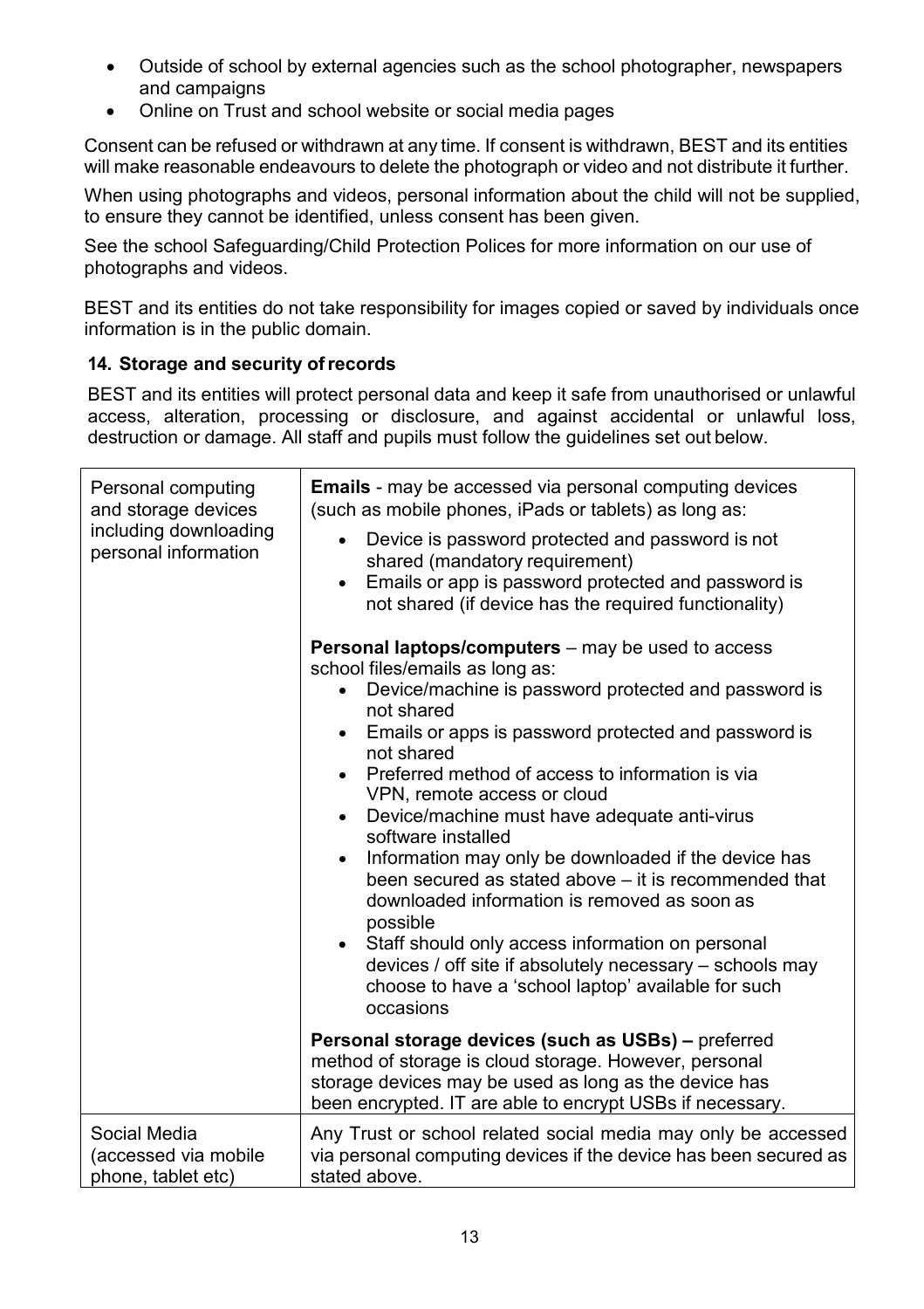|                                                                      | Any personal information saved to the device to upload (such as<br>photographs) should be deleted immediately once posted.                                                                                                                                                          |  |  |  |  |
|----------------------------------------------------------------------|-------------------------------------------------------------------------------------------------------------------------------------------------------------------------------------------------------------------------------------------------------------------------------------|--|--|--|--|
| Cloud storage                                                        | Only Trust/school cloud storage should be used to store<br>information. The cloud will be password protected. However, if a<br>short cut is saved to the machine/device, the machine/device must<br>be secured as stated above.                                                     |  |  |  |  |
|                                                                      | Personal cloud storage should not be used.                                                                                                                                                                                                                                          |  |  |  |  |
| Sending personal<br>information<br>electronically (such as<br>email) | <b>Personal email accounts</b> should not be used, only school<br>email accounts. Emails should not be forwarded to personal<br>accounts.                                                                                                                                           |  |  |  |  |
|                                                                      | Personal information sent by email outside of BEST - should<br>be sent via a secure method. IT are able to advise as to the most<br>appropriate method.                                                                                                                             |  |  |  |  |
|                                                                      | <b>Email retention:</b>                                                                                                                                                                                                                                                             |  |  |  |  |
|                                                                      | • Deleted email box $-$ will be automatically set to delete<br>every 90 days<br>Sent email box - will be automatically set to delete 2 yearly<br>- any emails staff wish to retain should be moved to a<br>subfolder of the maininbox                                               |  |  |  |  |
|                                                                      | <b>Trustees/governors -</b> should only receive anonymised<br>information. No names of staff or children should be included in<br>documents circulated. All trustees/governors must sign a<br>trustee/governor consent form; in which they agree to comply with<br>the GDPR policy. |  |  |  |  |
|                                                                      | Information downloaded from emails - staff should be made<br>aware of how to download information safely.                                                                                                                                                                           |  |  |  |  |
| Password security                                                    | <b>Regularity of password change – rules for passwords</b><br>and regularity of password updates will be enforced:                                                                                                                                                                  |  |  |  |  |
|                                                                      | Staff – complexity rules will be enforced with 180<br>day updates – this applies to machines and<br>emails                                                                                                                                                                          |  |  |  |  |
|                                                                      | Pupils/students - annual password update                                                                                                                                                                                                                                            |  |  |  |  |
|                                                                      | <b>Screen locked – all screens must be locked when the user</b><br>leaves the room.                                                                                                                                                                                                 |  |  |  |  |
| Retention of electronic<br>data after a staff<br>member has left     | It is the responsibility of the line manager/head of department to<br>liaise with the IT provider concerning the retention/handover of<br>data from a leaver.                                                                                                                       |  |  |  |  |
|                                                                      | Leavers will not be provided with a copy of any data once they<br>have left.                                                                                                                                                                                                        |  |  |  |  |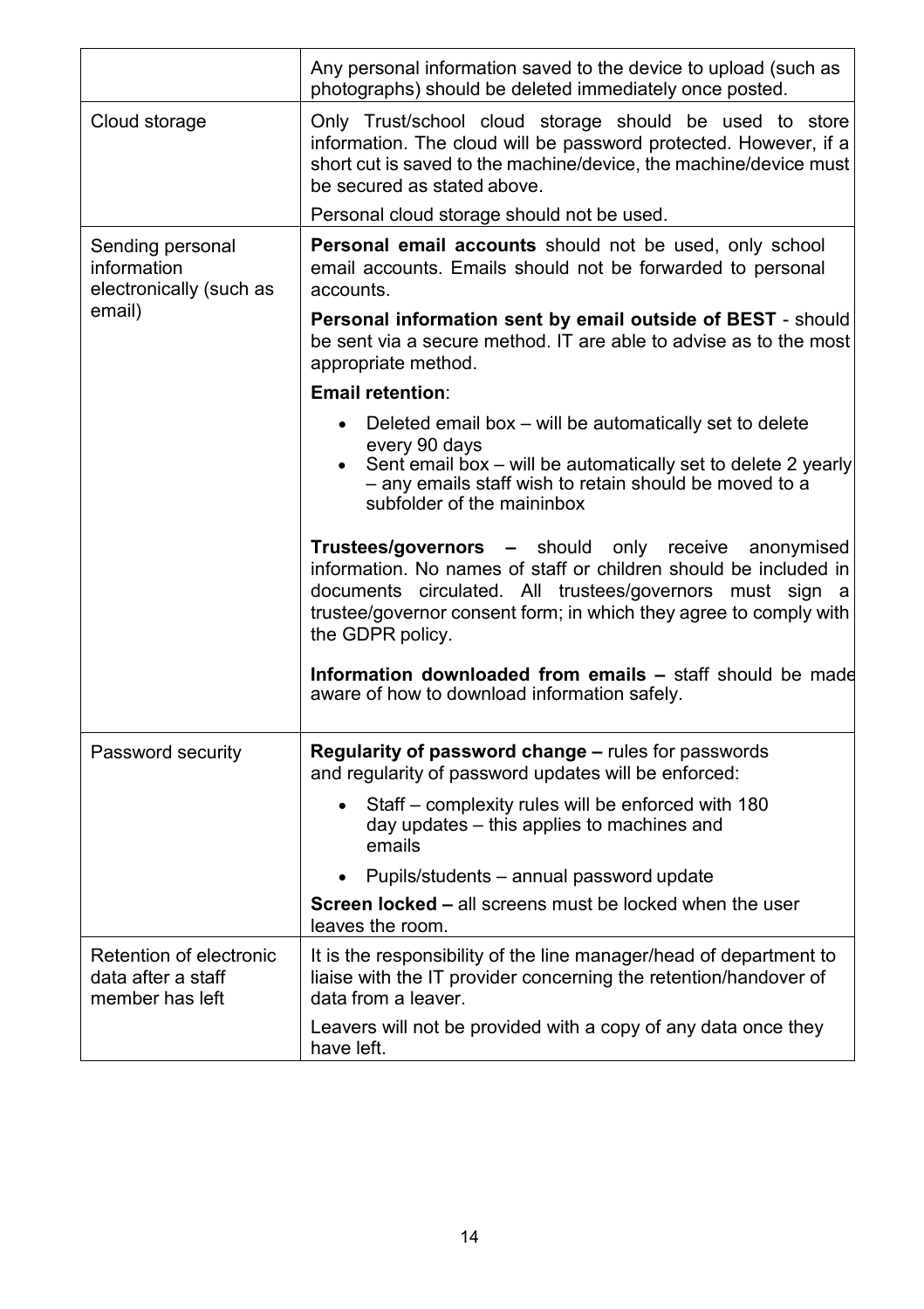| Paper storage | Staff must always:<br>Ensure personal information is not visible on their desk<br>$\bullet$<br>and that the desk is clear when the room is<br>unoccupied<br>• All personal information to be securely stored if the office<br>is unoccupied<br>Noticeboards – information to be discretely positionedand<br>mindful that sensitive information may not be appropriate<br>for display<br>• Taking files containing personal information off site $-$<br>if personal information is taken off site, it mustbe:<br>Securely stored - covered/locked<br>$\circ$<br>Only taken off site if absolutely necessary<br>$\circ$ |
|---------------|-----------------------------------------------------------------------------------------------------------------------------------------------------------------------------------------------------------------------------------------------------------------------------------------------------------------------------------------------------------------------------------------------------------------------------------------------------------------------------------------------------------------------------------------------------------------------------------------------------------------------|
|               | Any breach will be reportable and may result in disciplinary<br>action.                                                                                                                                                                                                                                                                                                                                                                                                                                                                                                                                               |
|               | Preferred method of removal of personal information from<br>site is electronic not paper.                                                                                                                                                                                                                                                                                                                                                                                                                                                                                                                             |

### <span id="page-14-0"></span>**15. Retention and disposal of records**

Personal information that is no longer needed, or has become inaccurate or out of date, is disposed of securely.

For example, BEST and its entities will shred or incinerate paper-based records, and override electronic files. An outside company may be used to safely dispose of records. If an outside company is used, BEST and its entities will require the third party to provide sufficient guarantees that it complies with the data protection law.

See the Retention Schedule in Appendix C for details of timescales and method of disposal.

#### <span id="page-14-1"></span>**16. Data breaches**

BEST and its entities will make all reasonable endeavours to ensure that there are no personal data breaches.

In the unlikely event of a suspected data breach, the procedure set out in Appendix D will be followed.

When appropriate, the data breach will be reported to the ICO within 72 hours after becoming aware of the incident. Such breaches in a school context may include, but are not limited to:

- A non-anonymised dataset being published on the school website which shows the exam results of pupils eligible for the pupil premium
- Safeguarding information being made available to an unauthorised person
- The theft of a school laptop containing non-encrypted personal data about pupils

### <span id="page-14-2"></span>**17. Training**

BEST staff and governors are provided with data protection training as part of their induction process. This may be completed via an online training system.

Data protection will also form part of continuing professional development, where changes to legislation or the school's processes make it necessary.

BEST and its entities provide refresher training annually to all staff including analysis of cross trust trends in terms of data protection incidents.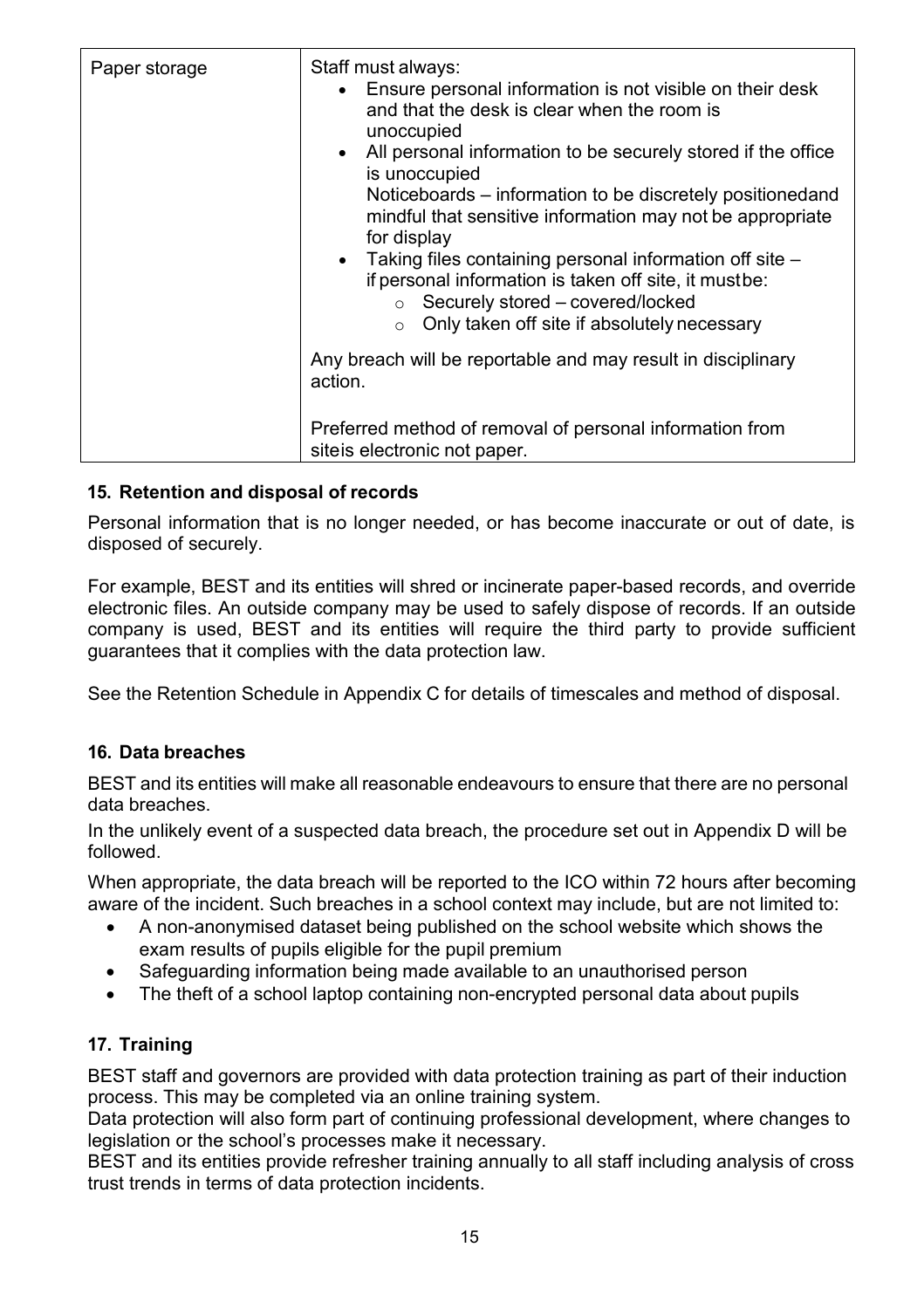### <span id="page-15-0"></span>**18. Monitoring arrangements**

The DPL is responsible for overseeing the GDPR/data protection compliance within their school in accordance with this policy. The DPL will provide an annual report to the Local Governing Body including audit outcomes and the number of breaches/near misses that have occurred during that year.

The DPO is responsible for monitoring and reviewing this policy. The DPO checks that the schools comply with this policy by carrying out an annual audit. An interim and annual report will be presented to the Board of Trustees.

This policy will be reviewed two yearly or as required due to change in legislation, and approved by the Board of Trustees. The policy will be uploaded to the Trust website and shared with all staff and governors internally.

### <span id="page-15-1"></span>**19. Links with other policies**

This policy is linked to:

- Freedom of Information Policy and Publication Scheme
- Recruitment and selection Policy
- E-safety Policy
- Safeguarding and child protection
- Staff Code of Conduct (including social media and acceptable use of IT facilities and monitoring)
- Whistleblowing (Confidential Reporting)
- School CCTV Policy

During the cycle of review, all policies will be reviewed to ensure compliance with the GDPR legislation.

### **20. Appendices**

- Appendix  $A -$  Privacy Notices
- Appendix B Access Request Form
- Appendix C Procedure for processing personal information relating to staff
- Appendix D Retention Schedule
- Appendix E Data Breach Procedure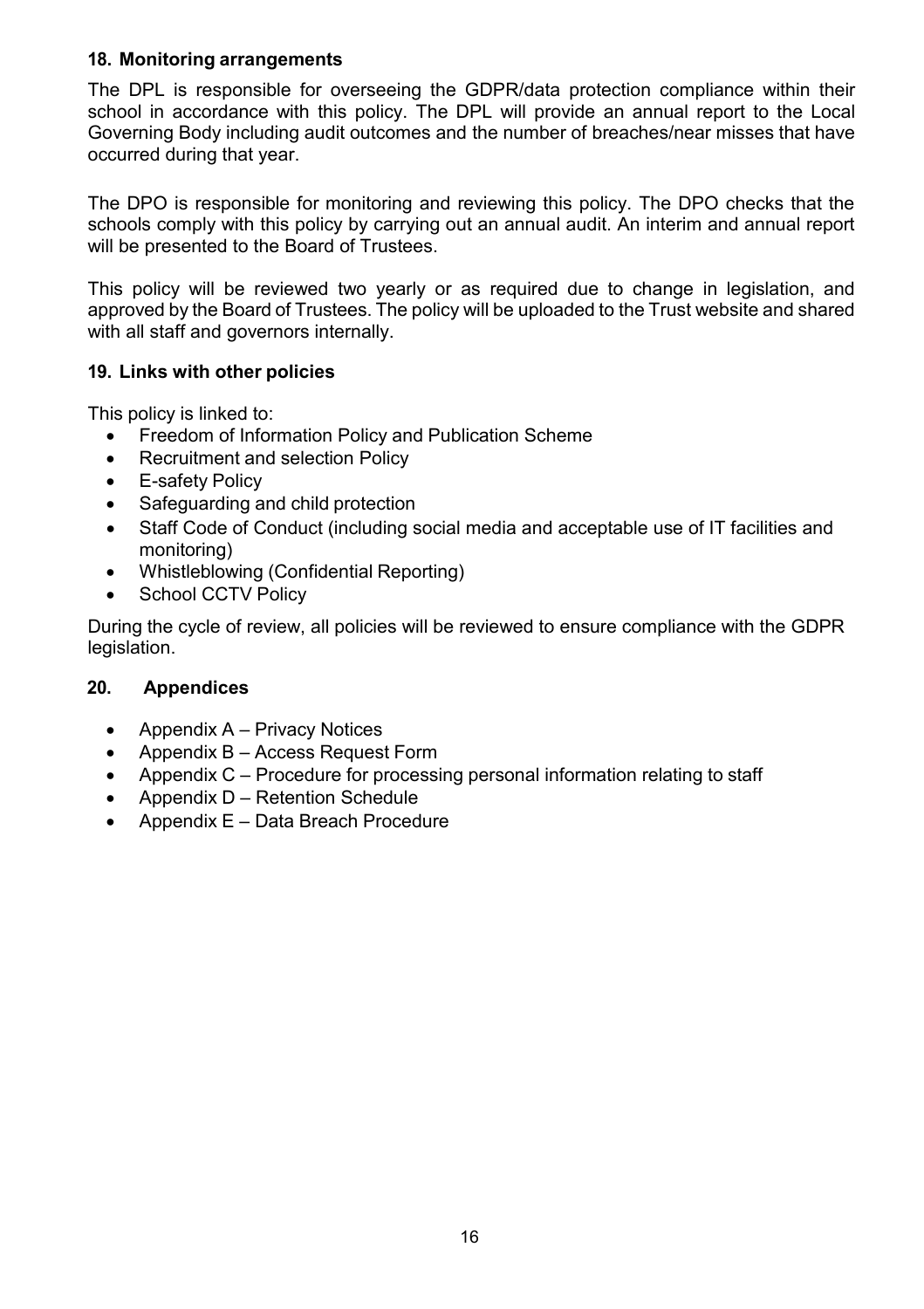# **Appendix A –** Privacy Notices



# **Privacy Notice for Parents/Carers (How we use pupil information)**

# **Introduction**

Under Data Protection law, individuals have a right to be informed about how the trust/school uses any personal data that we hold about them. We comply with this right by providing 'privacy notices' (sometimes called 'fair processing notices') to individuals where we are processing their personal data.

This privacy notice explains how we collect, store and use personal data about pupils $^{\rm 1}.$ 

We, Bedfordshire Schools Trust (BEST), are the 'data controller' for the purposes of Data Protection law. Our Data Protection Officer is Craig Smith, Chief Operating Officer (see 'Contact us' below).

# **The categories of pupil information that we process include:**

- Personal identifiers (such as name, unique pupil number, contact details, contact preferences, address date of birth and identification documents)
- Characteristics (such as ethnic background, nationality, language or eligibility for free school meals)
- Assessment and attainment (such as key stage 1 and phonics results, post 16 courses enrolled for and any relevant results)
- Special educational needs (including the needs and ranking)
- Medical and administration (such as doctors information, child health, dental health, allergies, medication and dietary requirements)
- Attendance (such as sessions attended, number of absences, absence reasons and any previous schools attended)
- Safeguarding information (such as court orders and professional involvement)
- Behavioural information (such as exclusions and any relevant alternative provision put inplace)
- **Photographs**
- CCTV images captured in school
- Biometrics (not used in all our schools)

We may collect additional information about your child if they decide to join us on an educational trip or visit. This might include emergency contact details, passport number or EHIC.

We may also hold data about pupils that we have received from other organisations, including other schools, local authorities and the Department for Education.

The above is not an exhaustive list, to access the current list of categories of information each school processes, please contact the relevant Data Protection Lead (see 'Contact us' below).

# **Why we collect and use pupil information**

We use this data to:

- Support pupil learning
- Monitor and report on pupil attainment progress
- Provide appropriate pastoral care
- Protect pupil welfare
- Meet the statutory duties placed upon us for DfE data collections
- Assess the quality of our services
- Administer admissions waiting lists

 $1$  For the purposes of this document, pupil refers to both pupils and students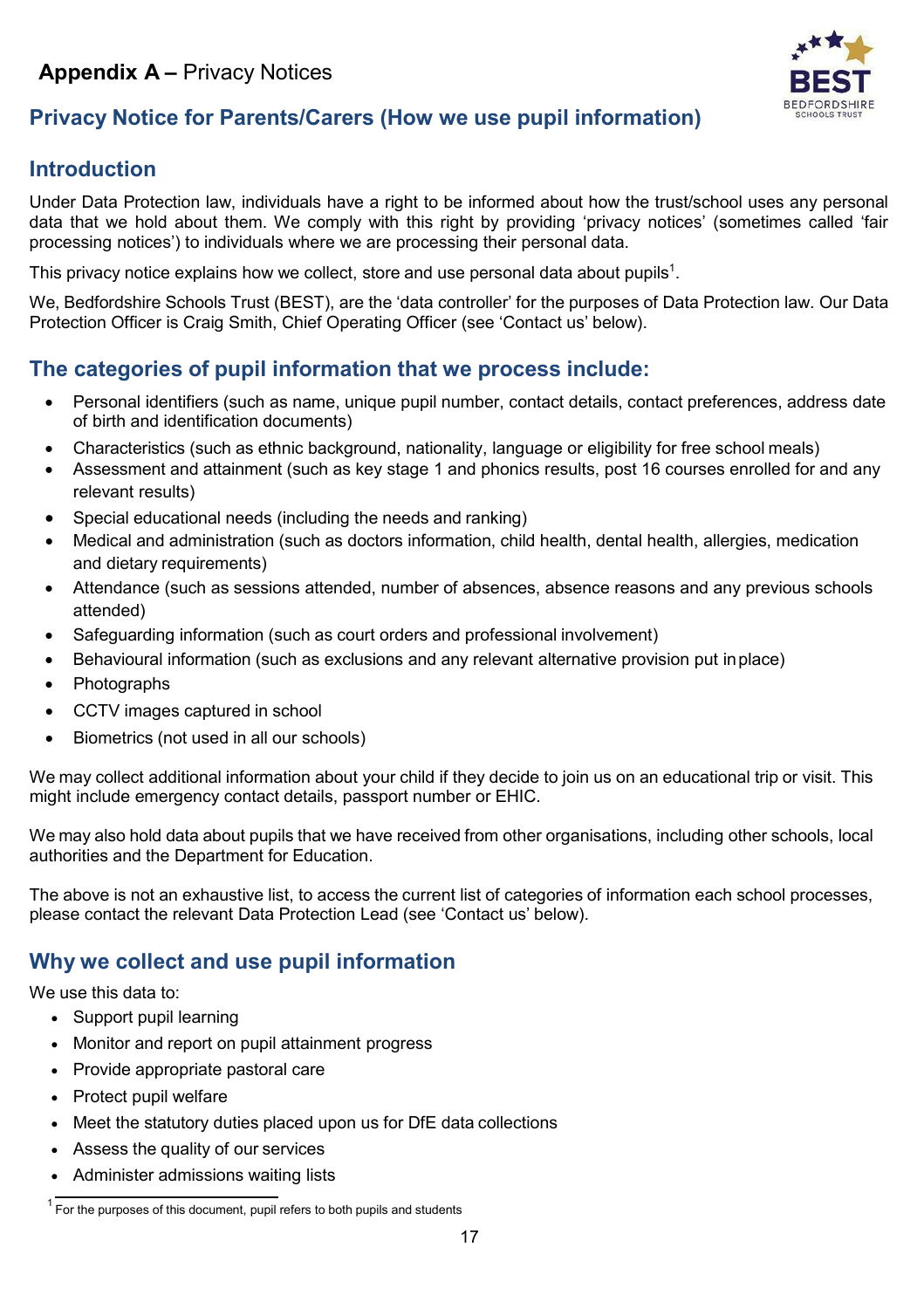

- Carry out research
- Enable us to carry out educational trips/visits
- To celebrate achievement
- Comply with the law regarding data sharing
- To enable the use of our biometric food and library services (not available in all ourschools)
- For marketing purposes including websites, prospectus and social media (where consent is given)

We do not currently process any personal data through automated decision making or profiling. If this changes in the future, we will amend any relevant privacy notices in order to explain the processing to you, including your right to object to it.

Under the General Data Protection Regulation (GDPR), the lawful bases we rely on for processing pupil information are:

- the data subject has given consent to the processing of his or her personal data for one or more specific purposes;
- processing is necessary for the performance of a contract to which the data subject is party or in order to take steps at the request of the data subject prior to entering into acontract;
- processing is necessary for compliance with a legal obligation to which the controller is subject;
- processing is necessary in order to protect the vital interests of the data subject or of another natural person;
- processing is necessary for the performance of a task carried out in the public interest or in the exercise of official authority vested in the controller;
- processing is necessary for the purposes of the legitimate interests pursued by the controller or by a third party, except where such interests are overridden by the interests or fundamental rights and freedoms of the data subject which require protection of personal data, in particular where the data subject is achild.

The following data, which we collect, is classed as special category data:

- racial or ethnic origin
- religious or philosophical beliefs
- biometric data
- data concerning health (both physical and mental)
- special educational needs
- photographs and CCTV images captured in school

Under the General Data Protection Regulation (GDPR), the lawful bases we rely on for processing special category information are:

- the data subject has given explicit consent to the processing of those personal data for one or more specified purposes;
- processing is necessary for the purposes of carrying out the obligations and exercising specific rights of the controller or of the data subject in the field of employment and social security and social protection law;
- processing is necessary to protect the vital interests of the data subject or of another natural person where the data subject is physically or legally incapable of giving consent;
- processing relates to personal data which are manifestly made public by the datasubject;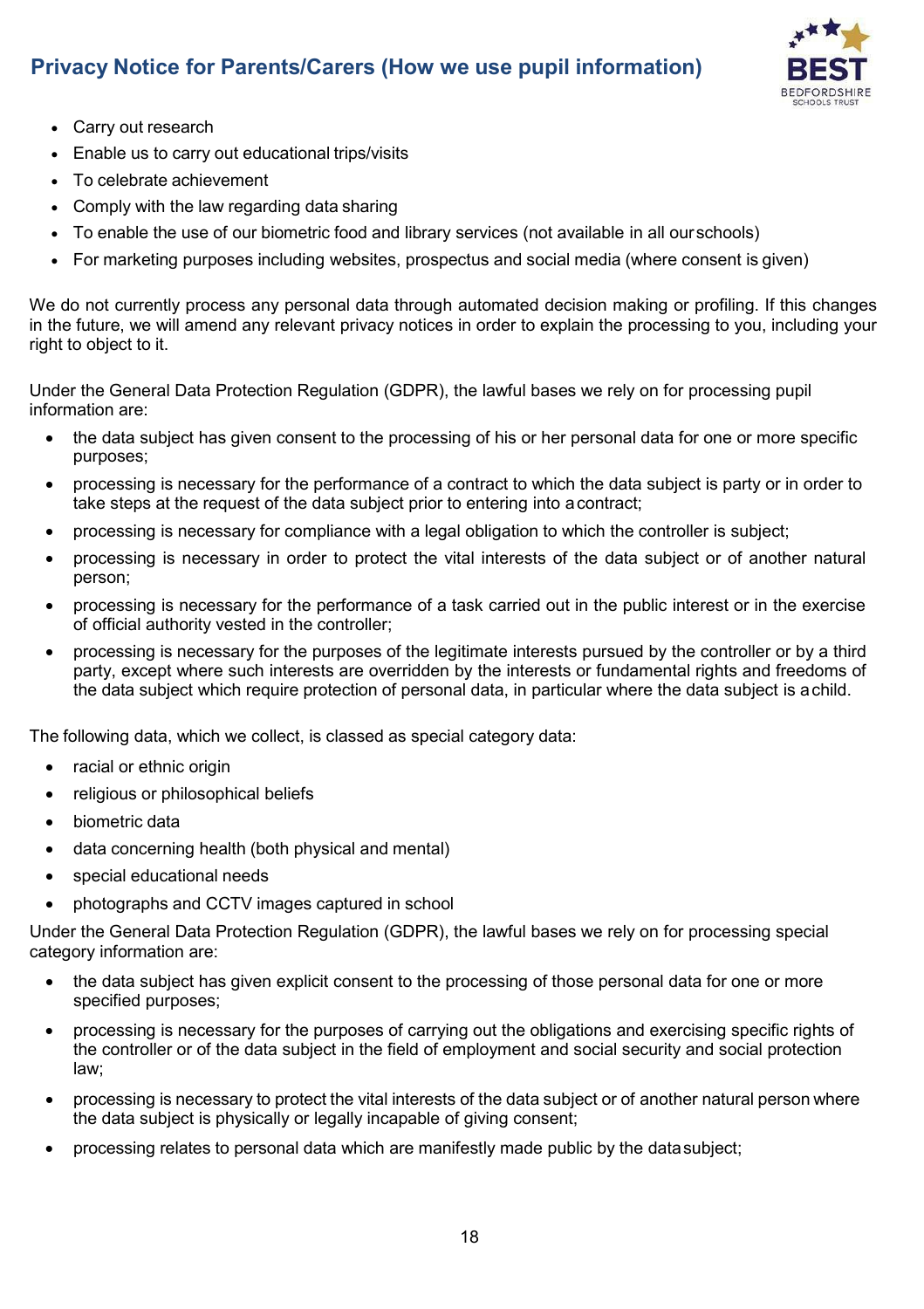

- processing is necessary for the establishment, exercise or defence of legal claims or whenever courts are acting in their judicial capacity;
- processing is necessary for reasons of substantial public interest;
- processing is necessary for reasons of public interest in the area of public health, such as protecting against serious cross-border threats to health or ensuring high standards of quality and safety of health care and of medicinal products or medical devices, on the basis of Union or Member State law which provides for suitable and specific measures to safeguard the rights and freedoms of the data subject, in particular professional secrecy;
- processing is necessary for archiving purposes in the public interest, scientific or historical research purposes or statistical purposes.

Where we have obtained consent to use pupils' personal data, this consent can be withdrawn at any time. We will make this clear when we ask for consent, and explain how consent can be withdrawn.

Some of the reasons listed above for collecting and using pupils' personal data overlap, and there may be several grounds which justify our use of this data.

# **Collecting this information**

We collect pupil information via registration forms, Common Transfer File (CTF) and secure file transfer from previous school.

Pupil data is essential for the schools' operational use. Whilst the majority of pupil information you provide to us is mandatory, some of it requested on a voluntary basis. In order to comply with the data protection legislation, we will inform you at the point of collection, whether you are required to provide certain pupil information to us or if you have a choice in this.

### **How we store this data**

We hold pupil data securely for the set amount of time shown in our data retention schedule. For more information on our data retention schedule and how we keep your data safe, please refer to our GDPR policy, which is stored on the BEST website [www.bestacademies.org.uk under 'G](http://www.bestacademies.org.ukunder/)overnance'.

The BEST record retention schedule can be found within the above policy. The schedule is based on the Information and Records Management Society's toolkit for schools.

### **Who we share pupil information with**

We do not share information about pupils with any third party without consent unless the law and our policies allow us to do so.

Where it is legally required or necessary (and it complies with Data Protection law) we may share personal information about pupils with:

- Our local authority to meet our legal obligations to share certain information with it, such as pupil data, safeguarding concerns and exclusions
- Government departments and agencies
- The pupil's family and representatives
- Educators and examining bodies
- Our regulator, Ofsted
- Suppliers and service providers (including online system suppliers) to enable them to provide the service we have contracted them for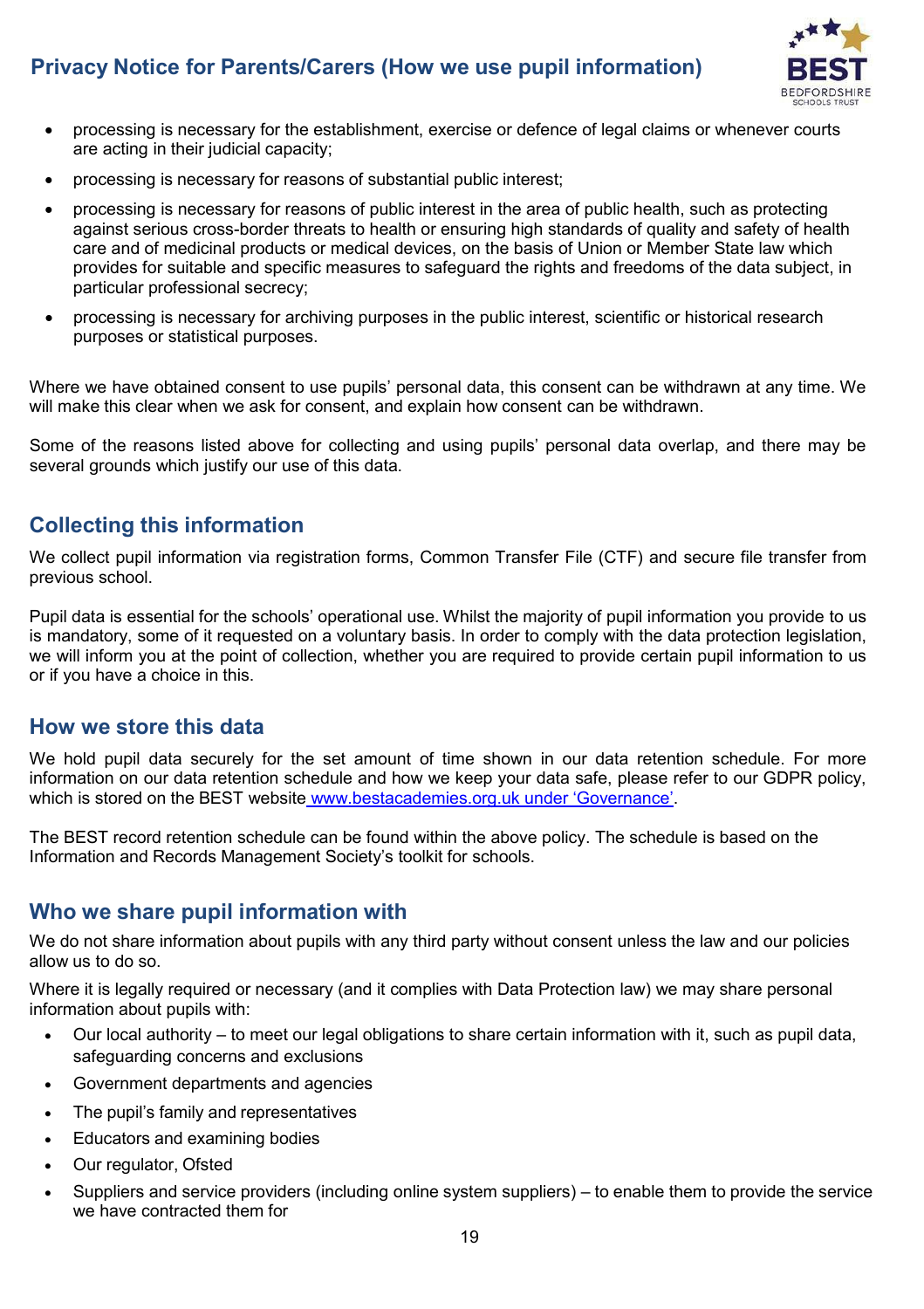

- Our auditors
- Survey and research organisations
- Health authorities
- Security organisations
- Health and social welfare organisations
- Professional advisers and consultants
- Charities and voluntary organisations
- Police forces, courts, tribunals
- Professional bodies
- Further education provider/next school (including all entities of BEST)

Please note that trainee teachers will be treated as staff whilst they complete their placement with us and therefore have access to the same information. Trainee teachers will not include any personally identifiable data within their course work, and sign a confidentiality agreement prior to commencing their placement. If the trainee wishes to include personally identifiable data, they must seek the consent of the parent/carer and, if appropriate, pupil.

### **Youth support services**

Once our pupils reach the age of 13, we also pass pupil information to our local authority and / or provider of youth support services as they have responsibilities in relation to the education or training of 13-19 year olds under section 507B of the Education Act 1996.

This enables them to provide services as follows:

- youth support services
- careers advisers

The information shared is limited to the child's name, address and date of birth. However, where a parent or guardian provides their consent, other information relevant to the provision of youth support services will be shared. This right is transferred to the child / pupil once they reach the age 16.

When carrying out data transfers to the youth support service, the data is transferred via secure method and stored as per our policy. For details of the retention period, see retention schedule in our GDPR policy [www.bestacademies.org.uk](http://www.bestacademies.org.ukunder/) under 'Governance'.

We will also share certain information about pupils aged 16+ with our local authority and / or provider of youth support services as they have responsibilities in relation to the education or training of 13-19 year olds under section 507B of the Education Act 1996.

This enables them to provide services as follows:

- post-16 education and training providers
- youth support services
- careers advisers

When carrying out data transfers to the youth support service, the data is transferred via secure method and stored as per our policy. For details of the retention period, see retention schedule in our GDPR policy [www.bestacademies.org.uk](http://www.bestacademies.org.ukunder/) under 'Governance'.

For more information about services for young people, please visit our local authority website.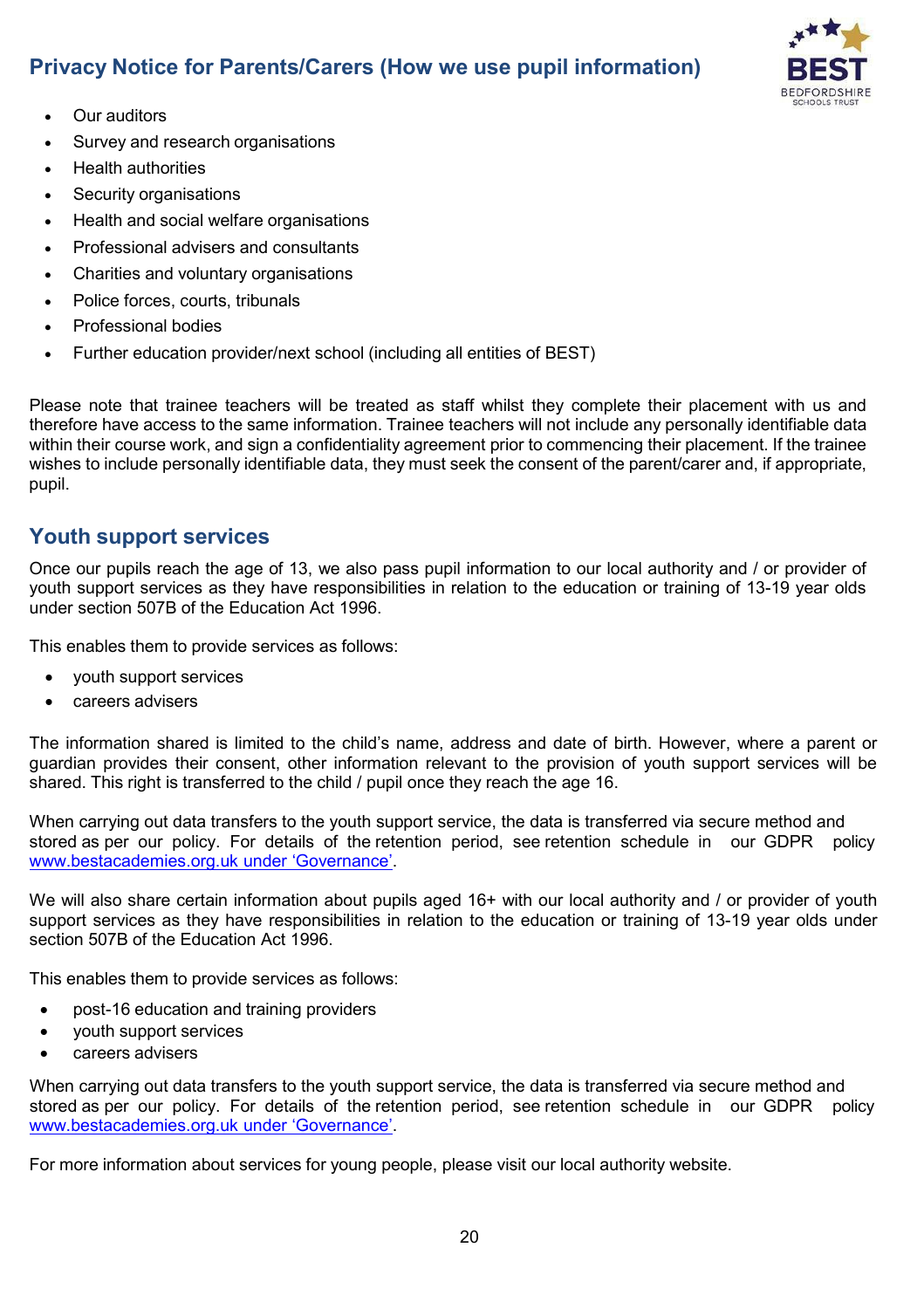

# **Department for Education**

The Department for Education (DfE) collects personal data from educational settings and local authorities via various statutory data collections. We are required to share information about our pupils with the Department for Education (DfE) either directly or via our local authority for the purpose of those data collections, under:

• School census - regulation 5 of The Education (Information About Individual Pupils) (England) Regulations 2013.

All data is transferred securely and held by DfE under a combination of software and hardware controls, which meet the current [government](https://www.gov.uk/government/publications/security-policy-framework) security policy framework.

For more information, please see 'How Government uses your data' section.

# **Transferring data internationally**

Where we transfer personal data to a country or territory outside the European Economic Area, we will do so in accordance with Data Protection law.

# **Requesting access to your child's personal data**

Under data protection legislation, parents and pupils have the right to request access to information about them that we hold. To make a request for your child's personal information, or be given access to your child's educational record, contact the Data Protection Lead (DPL) – see 'Contact us' section for details.

Once your child is able to understand their rights over their own data (generally considered to be over the age of 12, but this has to be considered on a case-by-case basis), we need to obtain consent from your child for you to make a subject access request on their behalf.

Please note it may be necessary for us to apply the GDPR exemption to not supply information relating to the safeguarding of a pupil if we feel that the right of access would be likely to cause serious harm to the physical or mental health of any individual.

You also have the right to:

- object to our use of your child's personal data
- in certain circumstances, have personal data corrected
- prevent processing for the purpose of direct marketing
- object to decisions being taken by automated means
- in certain circumstances, have personal data erased or destroyed; and
- a right to seek redress, either through the ICO, or through the courts

If you have a concern or complaint about the way we are collecting or using your child's personal data, you should raise your concern with us in the first instance or directly to the Information Commissioner's Office:

- Report a concern online at <https://ico.org.uk/make-a-complaint/>
- Call 0303 123 1113
- Or write to: Information Commissioner's Office, Wycliffe House, Water Lane, Wilmslow, Cheshire, SK9 5AF

### **Contact us**

If you have any questions, concerns or would like more information about anything mentioned in this privacy notice, please contact our Data Protection Officer:

Craig Smith, Chief Operating Officer, BEST

**Telephone:** 01462 413511, **Email:** [DPO@bestacademies.org.uk](mailto:DPO@bestacademies.org.uk)

For general school specific queries, please contact the Data Protection Lead for the school: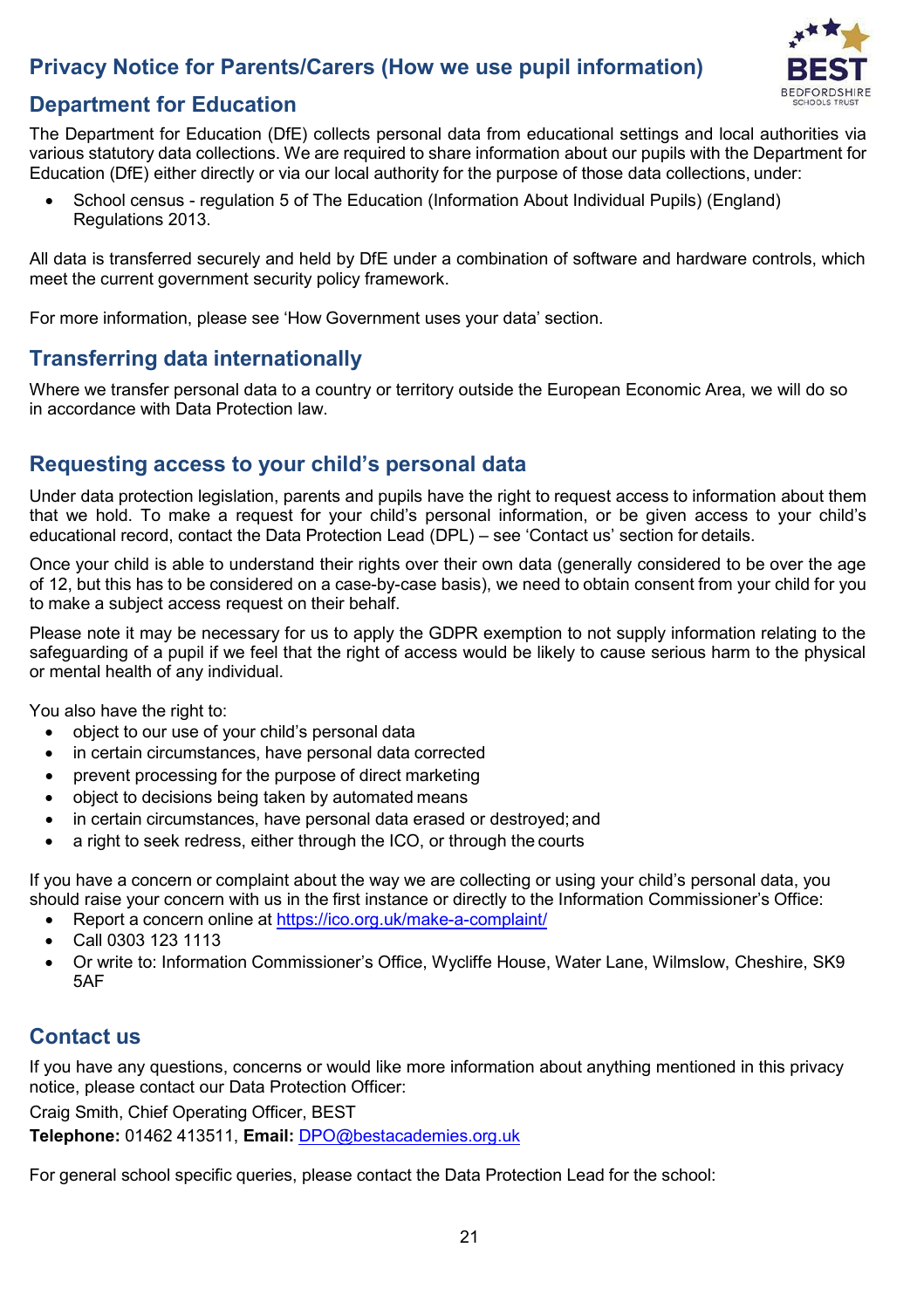

| <b>School</b>             | Contact          | <b>Telephone</b> | Email                                    |
|---------------------------|------------------|------------------|------------------------------------------|
|                           |                  | <b>Number</b>    |                                          |
| Samuel Whitbread Academy  | lan Butler       | 01462 629900     | SWA-DPL@bestacademies.org.uk             |
| Etonbury Academy          | Victoria Lockey  | 01462 730391     | ETA-DPL@bestacademies.org.uk             |
| Robert Bloomfield Academy | Vincent Holmes   | 01462 628800     | RBA-DPL@bestacademies.org.uk             |
| St Christophers Academy   | Rebecca Tootell  | 01582 500960     | SCA-DPL@bestacademies.org.uk             |
| Gothic Mede Academy       | Michael          | 01462 732002     | GMA-DPL@bestacademies.org.uk             |
|                           | Warlow           |                  |                                          |
| Gravenhurst Academy       | Carol Davison    | 01462 711257     | GHA-DPL@bestacademies.org.uk             |
| Langford Village Academy  | Dawn Mills       | 01462 629000     | LVA-DPL@bestacademies.org.uk             |
| Lawnside Academy          | Cheryl Johnson / | 01767 312313     | LSA-DPL@bestacademies.org.uk             |
|                           | Marissa          |                  |                                          |
|                           | Stoneham         |                  |                                          |
| Pix Brook Academy         | Indie King-Mand  | 01462 416243     | PBA-DPL@bestacademies.org.uk             |
| Campton Academy           | Sarah Fraher     | 01462 813359     | CMA-DPL@bestacademies.org.uk             |
| <b>BEST Nurseries:</b>    |                  |                  |                                          |
| <b>Arlesey Nursery</b>    | Collette Jordan  | 01462 732168     | ArleseyNursery-DPL@bestacademies.org.uk  |
| Langford Nursery          | Rachel Taylor    | 01462 410420     | LangfordNursery-DPL@bestacademies.org.uk |
| Shefford Nursery          | Dawn Davies      | 01462 815637     | SheffordNursery-DPL@bestacademies.org.uk |

*This notice is based on the Department for Education's model privacy notice for pupils, amended for parents and to reflect the way we use data in this school.*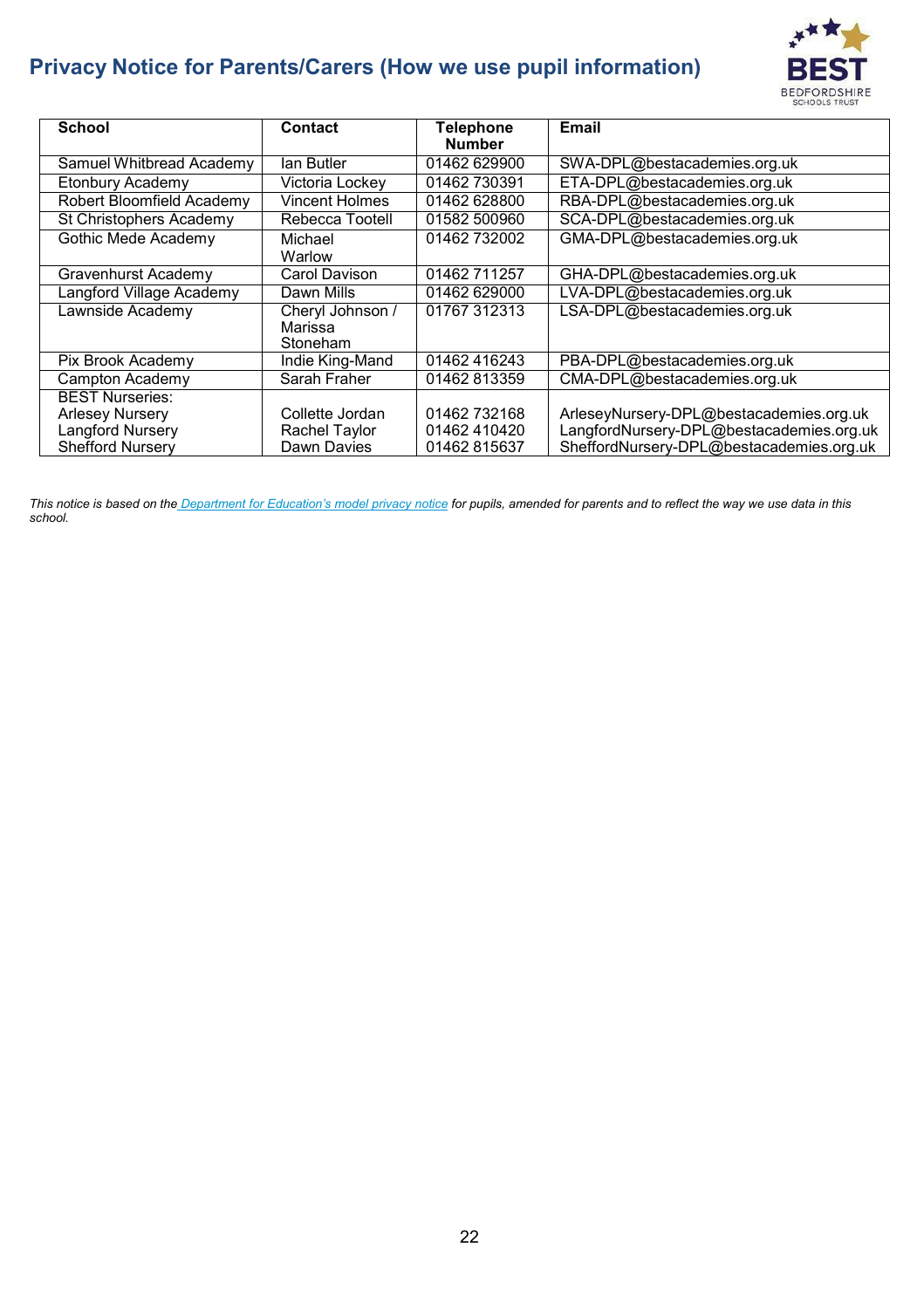

### **How Government uses your child's data**

The pupil data that we lawfully share with the DfE through data collections:

- underpins school funding, which is calculated based upon the numbers of children and their characteristics in each school.
- informs 'short term' education policy monitoring and school accountability and intervention (for example, school GCSE results or Pupil Progress measures).
- supports 'longer term' research and monitoring of educational policy (for example how certain subject choices go on to affect education or earnings beyond school)

### **Data collection requirements**

To find out more about the data collection requirements placed on us by the Department for Education (for example; via the school census) go to [https://www.gov.uk/education/data-collection-and-censuses-for-](https://www.gov.uk/education/data-collection-and-censuses-for-schools) [schools](https://www.gov.uk/education/data-collection-and-censuses-for-schools)

# **The National Pupil Database (NPD)**

Much of the data about pupils in England goes on to be held in the National Pupil Database (NPD).

The NPD is owned and managed by the Department for Education and contains information about pupils in schools in England. It provides invaluable evidence on educational performance to inform independent research, as well as studies commissioned by the Department.

It is held in electronic format for statistical purposes. This information is securely collected from a range of sources including schools, local authorities and awarding bodies.

To find out more about the NPD, go to [https://www.gov.uk/government/publications/national-pupil-](https://www.gov.uk/government/publications/national-pupil-database-user-guide-and-supporting-information) [database](https://www.gov.uk/government/publications/national-pupil-database-user-guide-and-supporting-information)[user-guide-and-supporting-information.](https://www.gov.uk/government/publications/national-pupil-database-user-guide-and-supporting-information)

# **Sharing by the Department**

The law allows the Department to share pupils' personal data with certain third parties, including:

- schools
- local authorities
- researchers
- organisations connected with promoting the education or wellbeing of children in England
- other government departments and agencies
- organisations fighting or identifying crime

For more information about the Department's NPD data sharing process, please visit: [https://www.gov.uk/data](https://www.gov.uk/data-protection-how-we-collect-and-share-research-data)[protection-how-we-collect-and-share-research-data](https://www.gov.uk/data-protection-how-we-collect-and-share-research-data)

Organisations fighting or identifying crime may use their legal powers to contact DfE to request access to individual level information relevant to detecting that crime. Whilst numbers fluctuate slightly over time, DfE typically supplies data on around 600 pupils per year to the Home Office and roughly 1 per year to the Police.

For information about which organisations the Department has provided pupil information, (and for which project) or to access a monthly breakdown of data share volumes with Home Office and the Police please visit the following website: <https://www.gov.uk/government/publications/dfe-external-data-shares>

Under the terms of the Data Protection Act 2018, you are entitled to ask the Department:

- if they are processing your personal data
- for a description of the data they hold about you
- the reasons they're holding it and any recipient it may be disclosed to
- for a copy of your personal data and any details of its source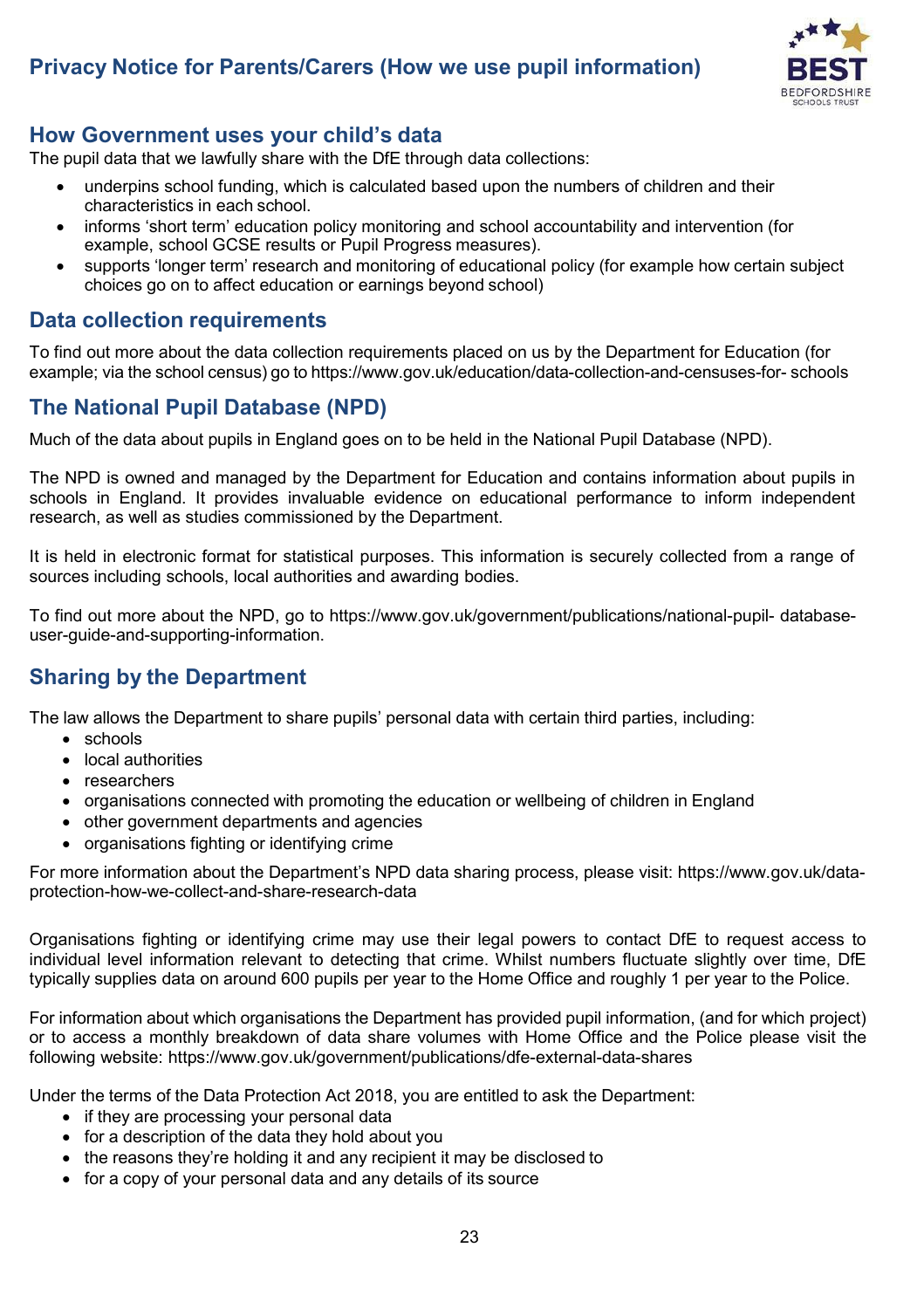

If you want to see the personal data held about you by the Department, you should make a 'subject access request'. Further information on how to do this can be found within the Department's personal information charter that is published at the address below:

https:[//www.gov.uk/government/organisations/department-for-education/about/personal-information-charter](http://www.gov.uk/government/organisations/department-for-education/about/personal-information-charter)

To contact DfE:<https://www.gov.uk/contact-dfe>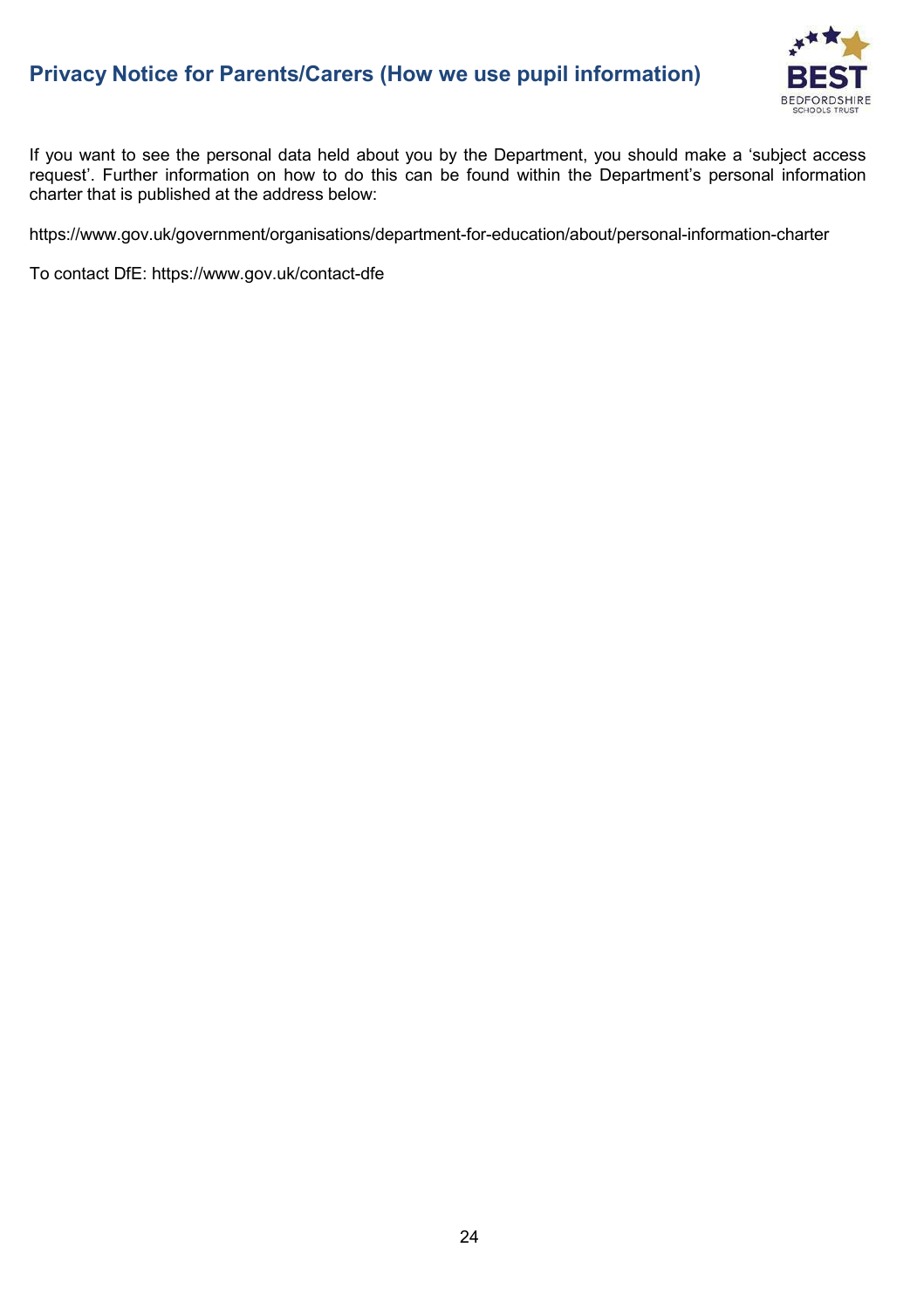

### **Introduction**

You have a legal right to be informed about how our trust/school uses any personal information that we hold about you. To comply with this, we provide a 'privacy notice' to you where we are processing your personal data.

This privacy notice explains how we collect, store and use personal data about you.

We, Bedfordshire Schools Trust (BEST), are the 'data controller' for the purposes of data protection law. Our Data Protection Officer is Craig Smith, Chief Operating Officer (see 'Contact us' below).

#### **The personal data we hold**

We hold some personal information about you to make sure we can help you learn and look after you at school.

For the same reasons, we get information about you from some other places too – like other schools, the local council and the government.

This information includes:

- Your contact details
- Your characteristics, like your ethnic background, language, nationality, country of birth or any special educational needs
- Your test results
- Any additional needs you may have
- Your attendance and behaviour records
- Any medical conditions you have
- Details of any behaviour issues or exclusions
- Any information required to keep you safe
- **Photographs**
- CCTV images
- Biometrics (such as fingerprint etc)

We may also collect other information about you if you decide to join us on a trip or visit. This might include your parents or carers contact details, passport number or health information.

We may also hold information sent to us by other organisations, including other schools, local authorities and the Department for Education.

If you would like any further details about the information we hold on you, please contact the Data Protection Lead for your school (see 'Contact us' below).

#### **Why we use this data**

We use this data to help run the school, including to:

- Get in touch with you and your parents or carers when we need to
- Check how you're doing in exams and work out whether you or your teachers need any extrahelp
- Track how well the school as a whole is performing
- Look after your wellbeing including health
- To enable use of our biometric food and library systems (not in all our schools)
- For marketing purposes including websites, prospectus and social media (when consent is given)
- To celebrate your achievement
- To comply with the law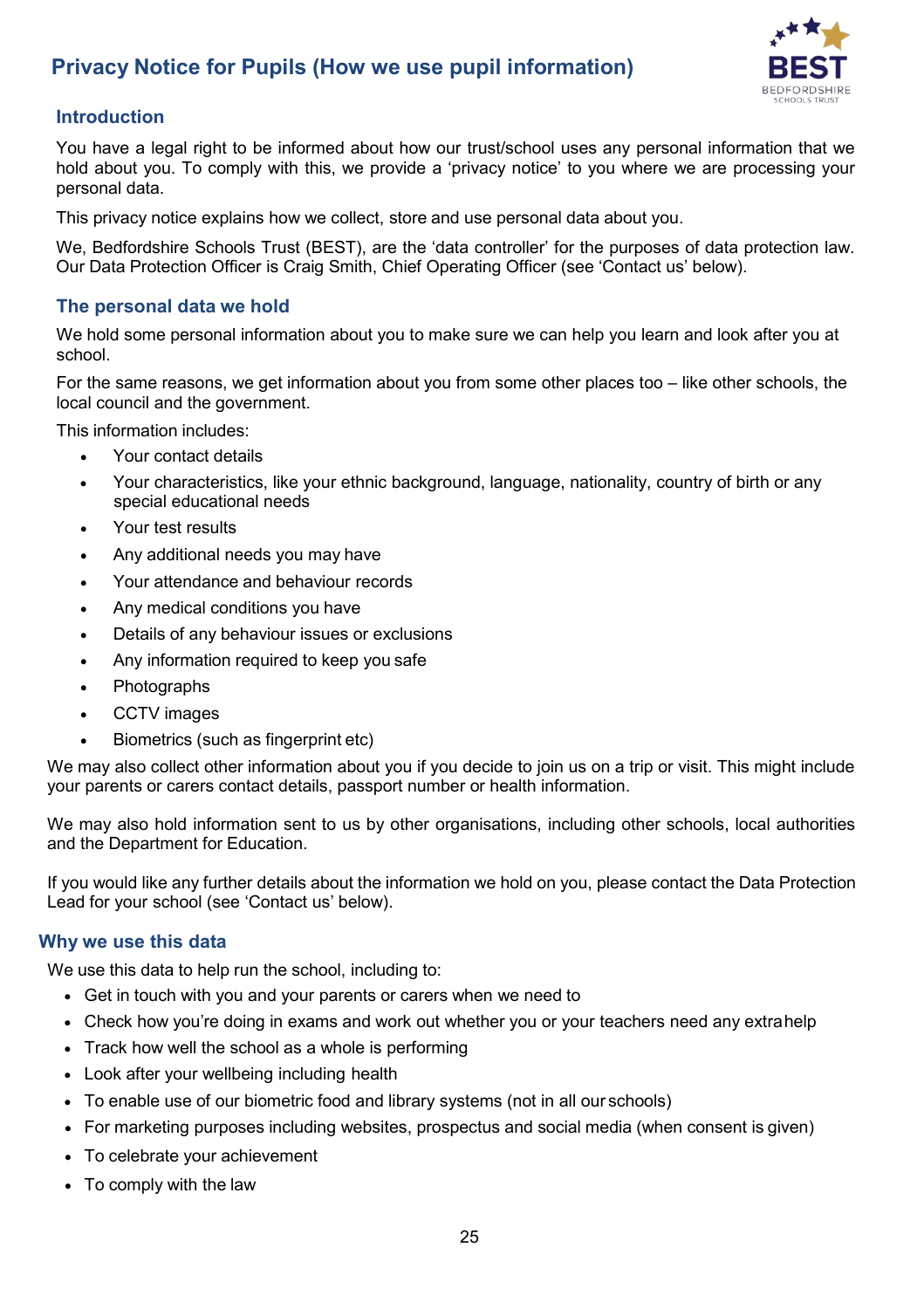

We do not currently put your personal information through any automated decision making or profiling process. This means we do not make decisions about you using only computers without any human involvement. If this changes in the future, we will update this notice in order to explain the processing to you, including our right to object to it.

### **Our legal basis for using this data**

We will only collect and use your information when the law allows us to. Most often, we will use your information where:

- We need to comply with the law
- We need to use it to carry out a task in the public interest (in order to provide you with an education)

Sometimes, we may also use your personal information where:

- You, or your parents/carers have given us permission to use it in a certain way
- We need to protect your interests (or someone else's interest)
- We have a legitimate interest

For special category data (more sensitive personal information), we only collect and use it when we have both a lawful basis, as set out above, and one of the following conditions for processing as set out in the data protection law:

- We have obtained your explicit consent to use your information in a certain way
- We need to use your information under employment, social security or social protection law
- We need to protect an individual's vital interests (i.e. protection your life or someone else's life), in situations where you're physically or legally incapable of giving consent
- The information has already been made obviously public by you
- We need to use it to make or defend against legal claims
- We need to use it for reasons of substantial public interest as defined in legislation
- We need to use it for health or social care purposes, and it's used by, or under the direction of, a professional obliged to confidentiality under law
- We need it for public health reasons, and it's used by, or under the direction of, a professional obliged to confidentiality under law
- We need to use it for archiving purposes, scientific or historical research purposes, or for statistical purposes, and the use is in the public interest

Where we have got permission to use your data, you or your parents/carers may withdraw this at any time. We will make this clear when we ask for permission, and explain how to go about withdrawing consent.

Some of the reasons listed above for collecting and using your information overlap, and there may be several grounds which mean we can use your data.

#### **Collecting this information**

While in most cases you, or your parents/carers, must provide the personal information we need to collect, there are some occasions when you can choose whether or not to provide the data.

We will always tell you if it's optional. If you must provide the data, we will explain what might happen if you don't.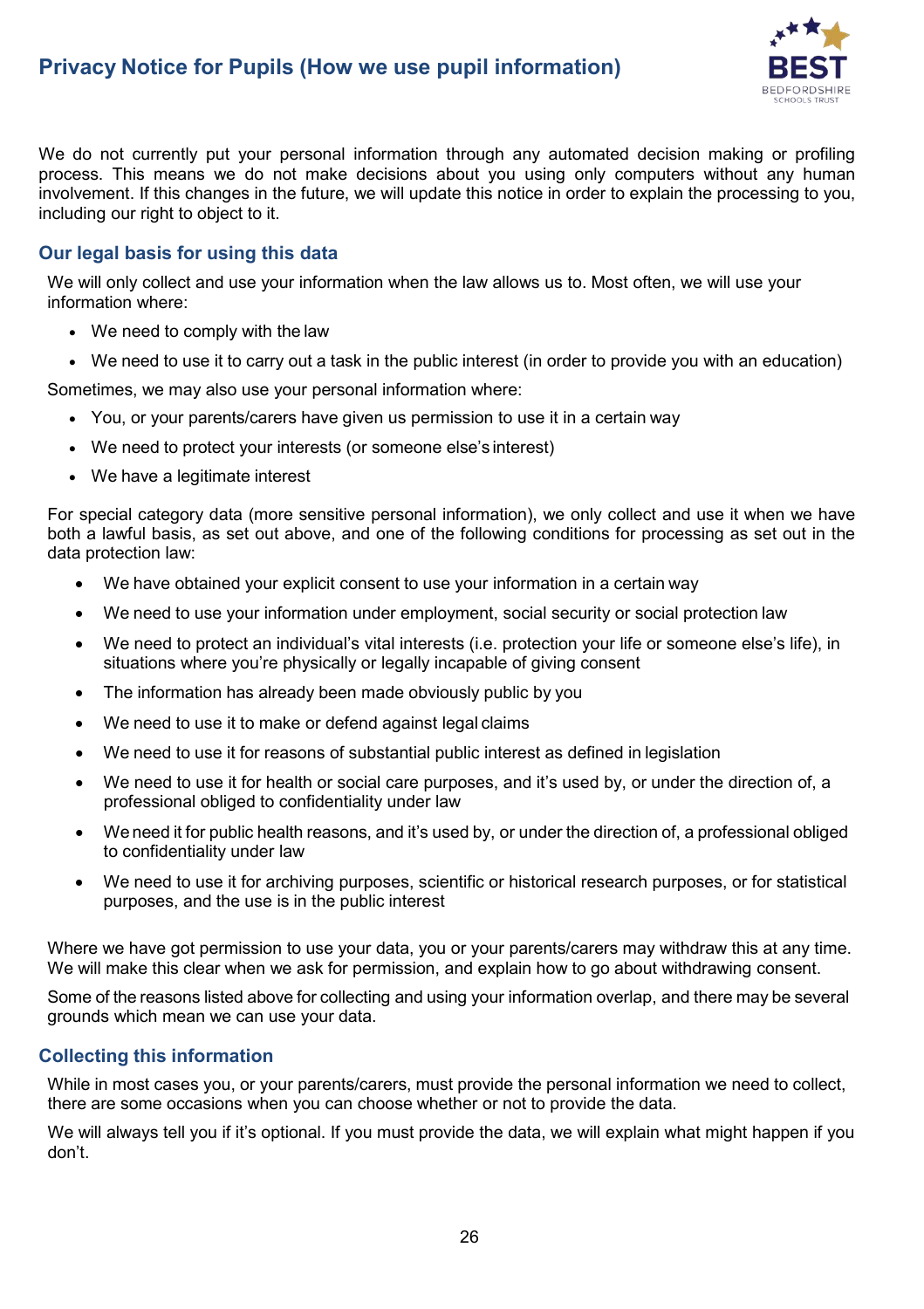

#### **How we store this data**

We will keep personal information about you while you are a pupil at our schools. We may also keep it after you have left the school, where we are required to by law.

We have a record retention schedule within our GDPR policy, which sets out how long we must keep information about pupils. This policy is available on the Trust website [www.bestacademies.org.uk/ under](http://www.bestacademies.org.uk/under) 'Governance'.

The record retention schedule is based on the Information and Records Management Society's toolkit for schools.

#### **Who we share your information with**

We do not share personal information about you with anyone outside the school without permission from you or your parents/carers, unless the law and our policies allow us to do so.

Where it is legally required, or necessary for another reason allowed under data protection law, we may share your personal data with:

- Our local authority to meet our legal duties to share certain information such as concerns about pupils' safety and exclusions
- Government departments or agencies
- Your family and representatives
- Youth support services
- Educators and examining bodies
- Our regulator (the organisation or "watchdog" that supervises us), Ofsted
- Suppliers and service providers (including online system suppliers) so that they can provide the services we have contracted them for
- Our auditors
- Survey and research organisations
- Health authorities
- Security organisations
- Health and social welfare organisations
- Professional advisers and consultants
- Charities and voluntary organisations
- Police forces, courts, tribunals
- Professional bodies
- Further education provider / next school (including all entities of BEST)

Please note that trainee teachers will be treated as staff whilst they complete their placement with us and therefore have access to the same information. Trainee teachers will not include any personally identifiable data within their course work, and sign a confidentiality agreement prior to commencing their placement. If the trainee wishes to include personally identifiable data, they must seek the consent of the parent/carer and, if appropriate, pupil.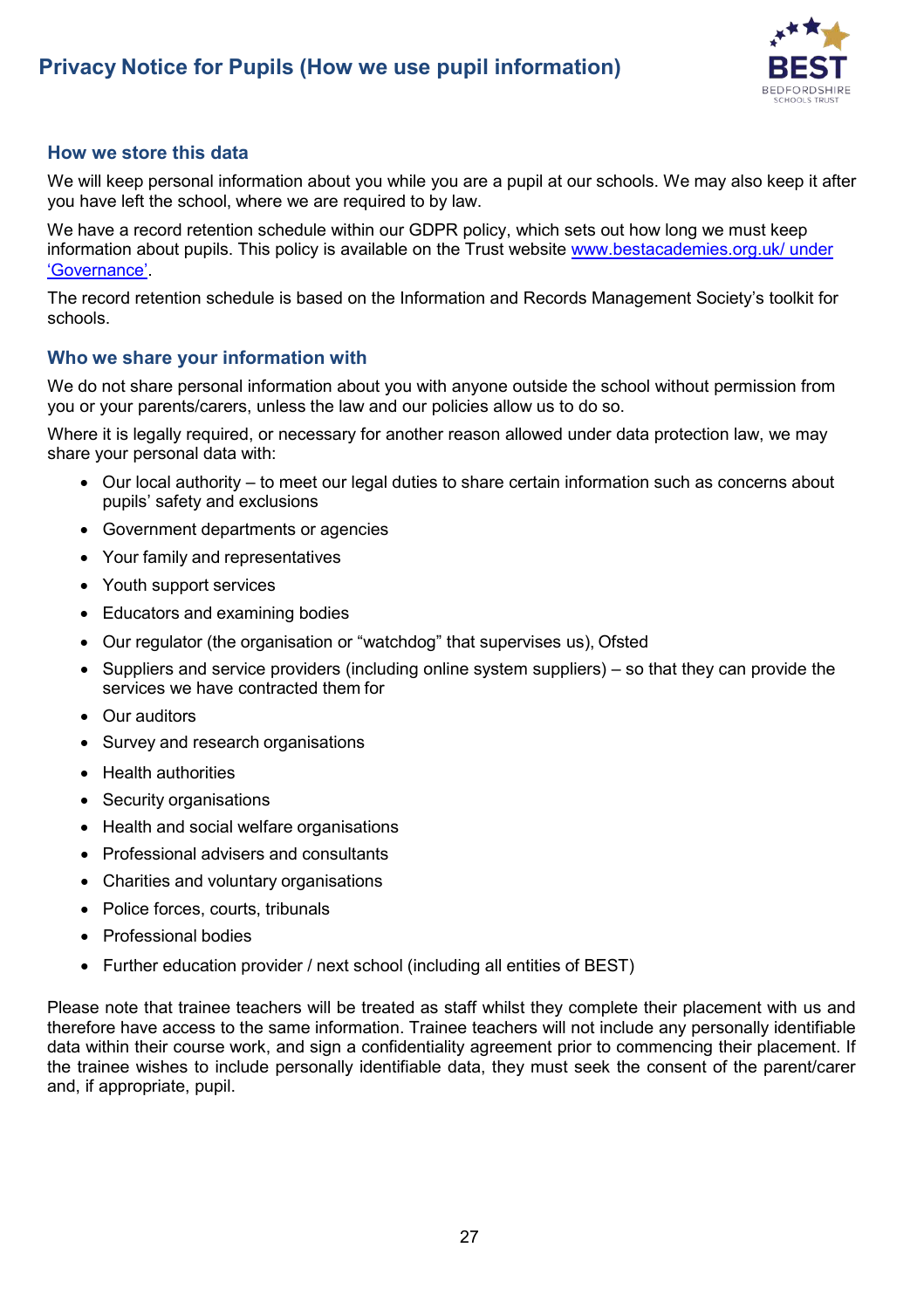

### **Youth support services**

Once you reach the age of 13, we are legally required to pass on certain information about you to our local authority and/or youth support services provider, as it has legal responsibilities regarding the education or training of 13-19 year-olds.

This enables them to provide services as follows:

- youth support services
- careers advisers

The information shared is limited to your name, address and date of birth. However, where a parent or guardian provides their consent, other information relevant to the provision of youth support services will be shared. This right is transferred to you once you reach the age 16.

Once you reach the age of 16, we share certain information about you with our local authority and / or provider of youth support services as they have responsibilities in relation to the education or training of 13- 19 year olds.

This enables them to provide services as follows:

- post-16 education and training providers
- youth support services
- careers advisers

For details of how long we store this information and how it is disposed of, see the retention schedule in our GDPR policy [www.bestacademies.org.uk](http://www.bestacademies.org.ukunder/) under 'Governance'.

For more information about services for young people, please visit our local authority website.

### **Department for Education (DfE)**

The Department for Education (a government department) collects information about you from schools and local authorities. We are legally required to share this information. For more information, please see 'How Government uses your data' section.

### **Transferring data internationally**

Where we share data with an organisation that is based outside the European Economic Area, we will protect your data by following data protection law.

#### **Requesting access to your personal data**

Under data protection legislation, you and your parents have the right to request access to information we hold about you. To make a request or find out more information about what rights you have concerning the information we hold on you, contact the Data Protection Lead (DPL) for your school – see 'Contact us' section for details.

You also have certain rights regarding how your personal information is used and kept safe. For example:

- Say that you don't want your personal information to be used
- Stop it being used to send you marketing materials
- Say that you don't want it to be used for automated decisions (decisions made by a computer or machine, rather than a person)
- In some cases, have it corrected if it's inaccurate
- In some cases, have it deleted or destroyed, or restrict its use
- In some cases, be notified of a data breach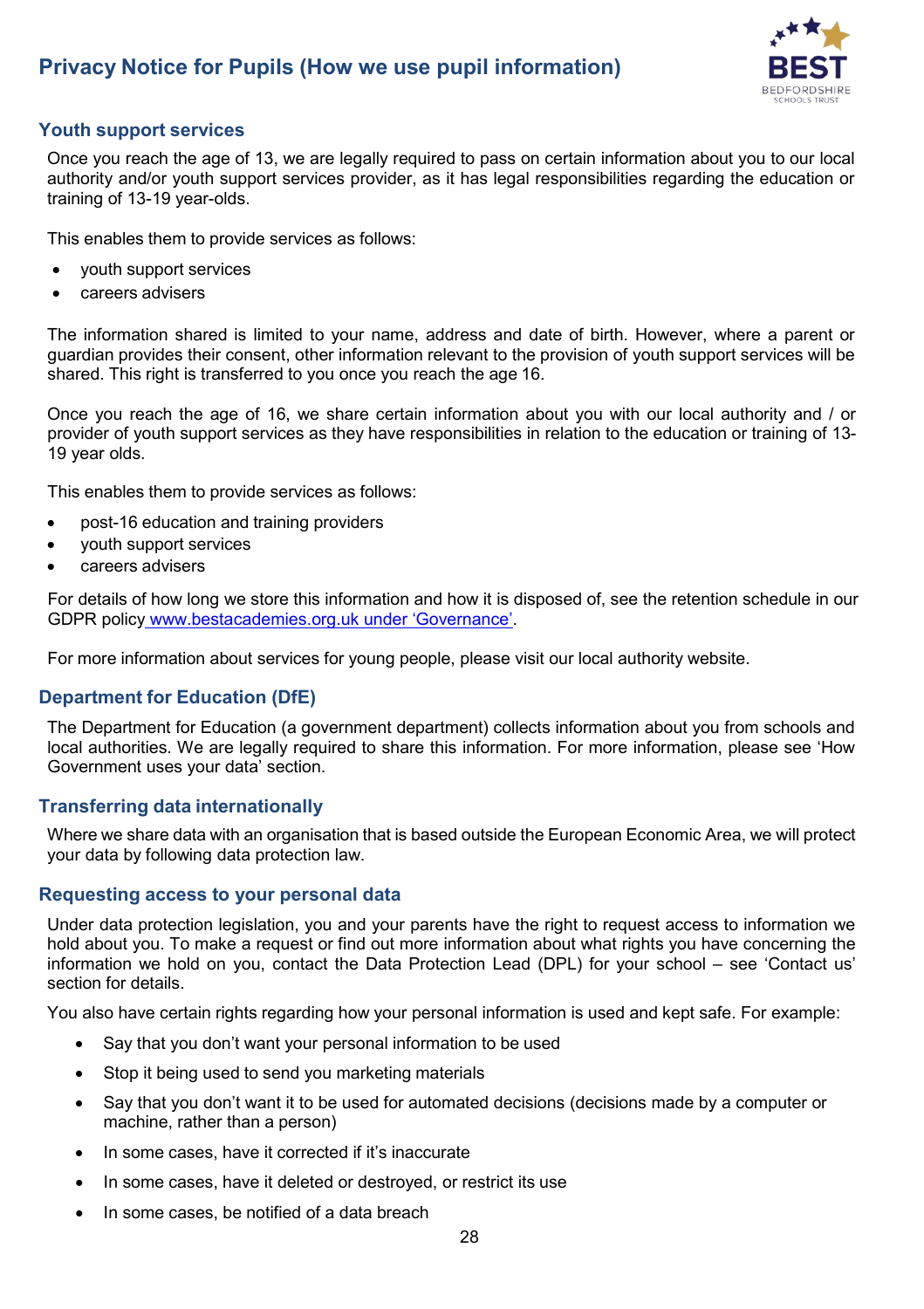

- Make a complaint to the Information Commissioner's Office
- Claim compensation if the data protection rules are broken and this harms you in some way

To exercise any of these rights, please contact us (see 'Contact us' section below).

We take any complaints about our collection and use of personal information very seriously.

If you think that our collection or use of personal information is unfair, misleading or inappropriate, or have any other concerns about our data processing, please let us know first.

Alternatively, you can make a complaint to the Information Commissioner'sOffice:

- Report a concern online at <https://ico.org.uk/make-a-complaint/>
- Call 0303 123 1113
- Or write to: Information Commissioner's Office, Wycliffe House, Water Lane, Wilmslow, Cheshire, SK9 5AF

#### **Contact us**

If you have any questions, concerns or would like more information about anything mentioned in this privacy notice, please contact our Data Protection Officer:

• Craig Smith, Chief Operating Officer, BEST **Telephone:** 01462 413511 **Email:** [DPO@bestacademies.org.uk](mailto:DPO@bestacademies.org.uk)

For general school specific queries, please contact the Data Protection Lead for the school:

| <b>School</b>             | <b>Contact</b>        | <b>Telephone</b> | Email                                    |
|---------------------------|-----------------------|------------------|------------------------------------------|
|                           |                       | <b>Number</b>    |                                          |
| Samuel Whitbread Academy  | lan Butler            | 01462 629900     | SWA-DPL@bestacademies.org.uk             |
| Etonbury Academy          | Victoria Lockey       | 01462730391      | ETA-DPL@bestacademies.org.uk             |
| Robert Bloomfield Academy | <b>Vincent Holmes</b> | 01462 628800     | RBA-DPL@bestacademies.org.uk             |
| St Christophers Academy   | Rebecca Tootell       | 01582 500960     | SCA-DPL@bestacademies.org.uk             |
| Gothic Mede Academy       | Michael Warlow        | 01462732002      | GMA-DPL@bestacademies.org.uk             |
| Gravenhurst Academy       | Carol Davison         | 01462 711257     | GHA-DPL@bestacademies.org.uk             |
| Langford Village Academy  | Dawn Mills            | 01462 629000     | LVA-DPL@bestacademies.org.uk             |
| Lawnside Academy          | Cheryl Johnson /      | 01767 312313     | LSA-DPL@bestacademies.org.uk             |
|                           | Marissa               |                  |                                          |
|                           | Stoneham              |                  |                                          |
| Pix Brook Academy         | Indie King-Mand       | 01462416243      | PBA-DPL@bestacademies.org.uk             |
| Campton Academy           | Sarah Fraher          | 01462 813359     | CMA-DPL@bestacademies.org.uk             |
| <b>BEST Nurseries:</b>    |                       |                  |                                          |
| <b>Arlesey Nursery</b>    | Collette Jordan       | 01462 732168     | ArleseyNursery-DPL@bestacademies.org.uk  |
| Langford Nursery          | Rachel Taylor         | 01462 410420     | LangfordNursery-DPL@bestacademies.org.uk |
| <b>Shefford Nursery</b>   | Dawn Davies           | 01462 815637     | SheffordNursery-DPL@bestacademies.org.uk |

This notice is based on the Department for Education's model privacy notice for pupils, amended to reflect the way we use data in this school.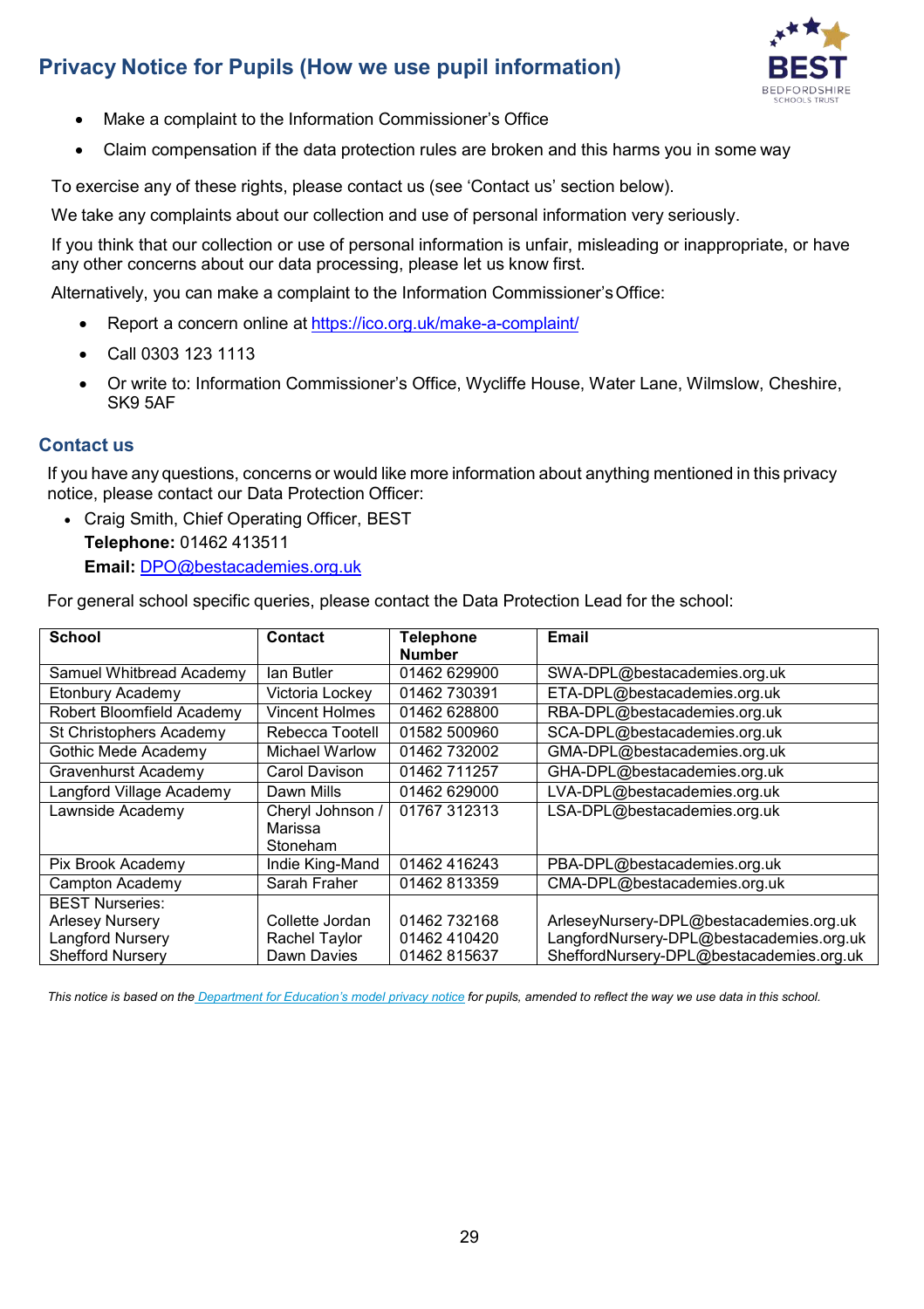

#### **How Government uses your data**

We are legally required to share information with the Department for Education (government department) through data collections:

- to help them calculate school funding as it is based upon the numbers of children and their characteristics in each school
- to inform education policy monitoring and school accountability and intervention (for example, school GCSE results or Pupil Progress measures)
- to support research and monitoring of educational policy (for example how certain subject choices go on to affect education or earnings beyond school)

#### **Data collection requirements**

To find out more about the data collection requirements placed on us by the Department for Education (for example; via the school census) go to [https://www.gov.uk/education/data-collection-and-censuses-](https://www.gov.uk/education/data-collection-and-censuses-for-schools) [for](https://www.gov.uk/education/data-collection-and-censuses-for-schools)[schools](https://www.gov.uk/education/data-collection-and-censuses-for-schools)

#### **The National Pupil Database (NPD)**

Much of the data about pupils in England goes on to be held in the National Pupil Database (NPD).

The NPD is owned and managed by the Department for Education and contains information about pupilsin schools in England. It provides invaluable evidence on educational performance to inform independent research, as well as studies commissioned by the Department.

To find out more about the NPD, go to [https://www.gov.uk/government/publications/national-pupil](https://www.gov.uk/government/publications/national-pupil-database-user-guide-and-supporting-information)[database-user-guide-and-supporting-information](https://www.gov.uk/government/publications/national-pupil-database-user-guide-and-supporting-information)

#### **Sharing by the Department**

The law allows the Department to share pupils' personal data with certain third parties, including:

- schools
- local authorities
- researchers
- organisations connected with promoting the education or wellbeing of children in England
- other government departments and agencies
- organisations fighting or identifying crime

For more information about the Department's NPD data sharing process, please visit: <https://www.gov.uk/data-protection-how-we-collect-and-share-research-data>

Organisations fighting or identifying crime may use their legal powers to contact DfE to request access to individual level information relevant to detecting that crime. Whilst numbers fluctuate slightly over time, DfE typically supplies data on around 600 pupils per year to the Home Office and roughly 1 per year to the Police.

For information about which organisations the Department has provided pupil information, (and for which project) or to access a monthly breakdown of data share volumes with Home Office and the Police please visit the following website: <https://www.gov.uk/government/publications/dfe-external-data-shares>

Under the terms of the Data Protection Act 2018, you are entitled to ask the Department:

- if they are processing your personal data
- for a description of the data they hold about you
- the reasons they're holding it and any recipient it may be disclosed to
- for a copy of your personal data and any details of its source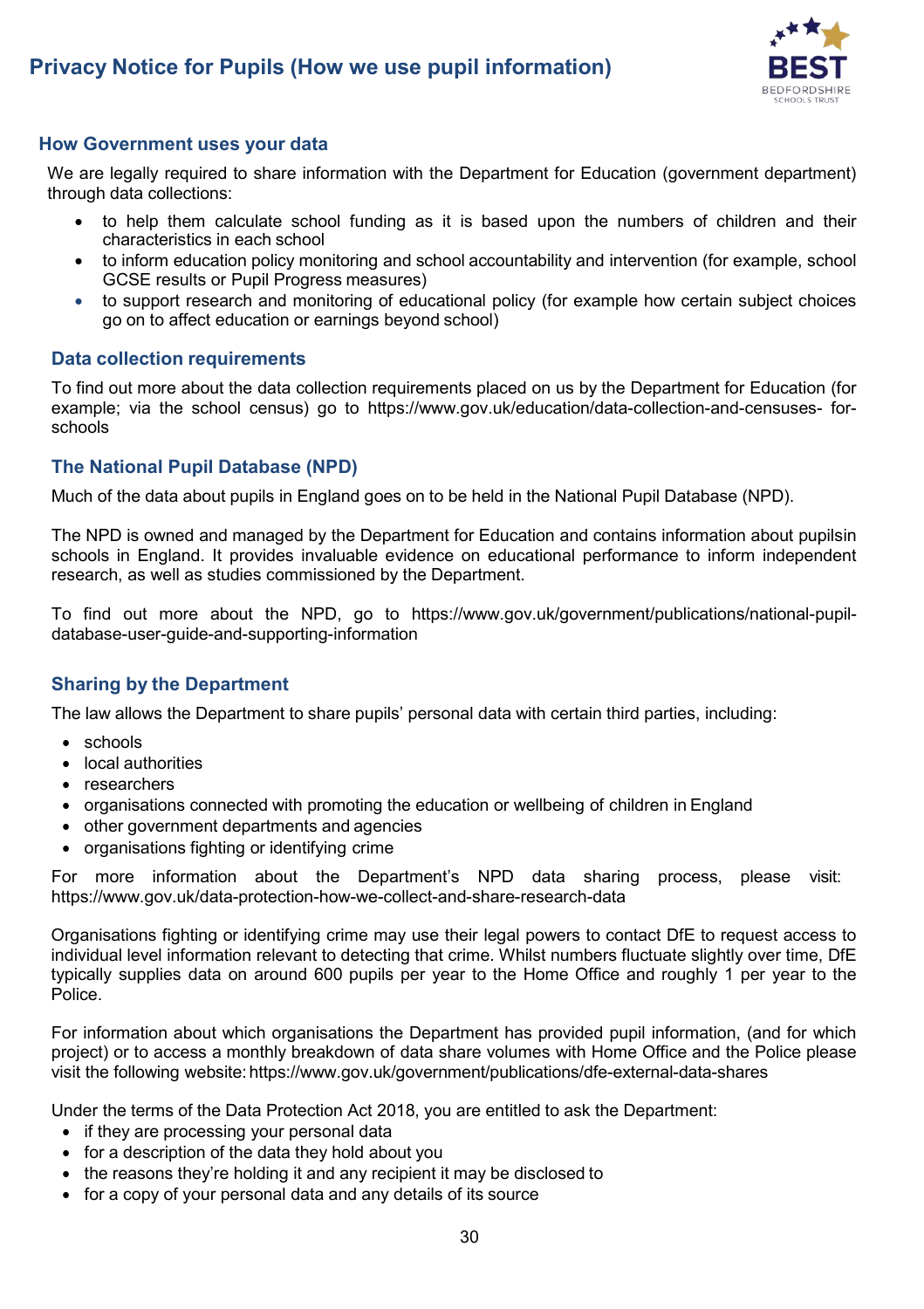

If you want to see the personal data held about you by the Department, you should make a 'subject access request'. Further information on how to do this can be found within the Department's personal information charter that is published at the address below:

https:[//www.gov.uk/government/organisations/department-for-education/about/personal-information-](http://www.gov.uk/government/organisations/department-for-education/about/personal-information-) charter

To contact DfE: <https://www.gov.uk/contact-dfe>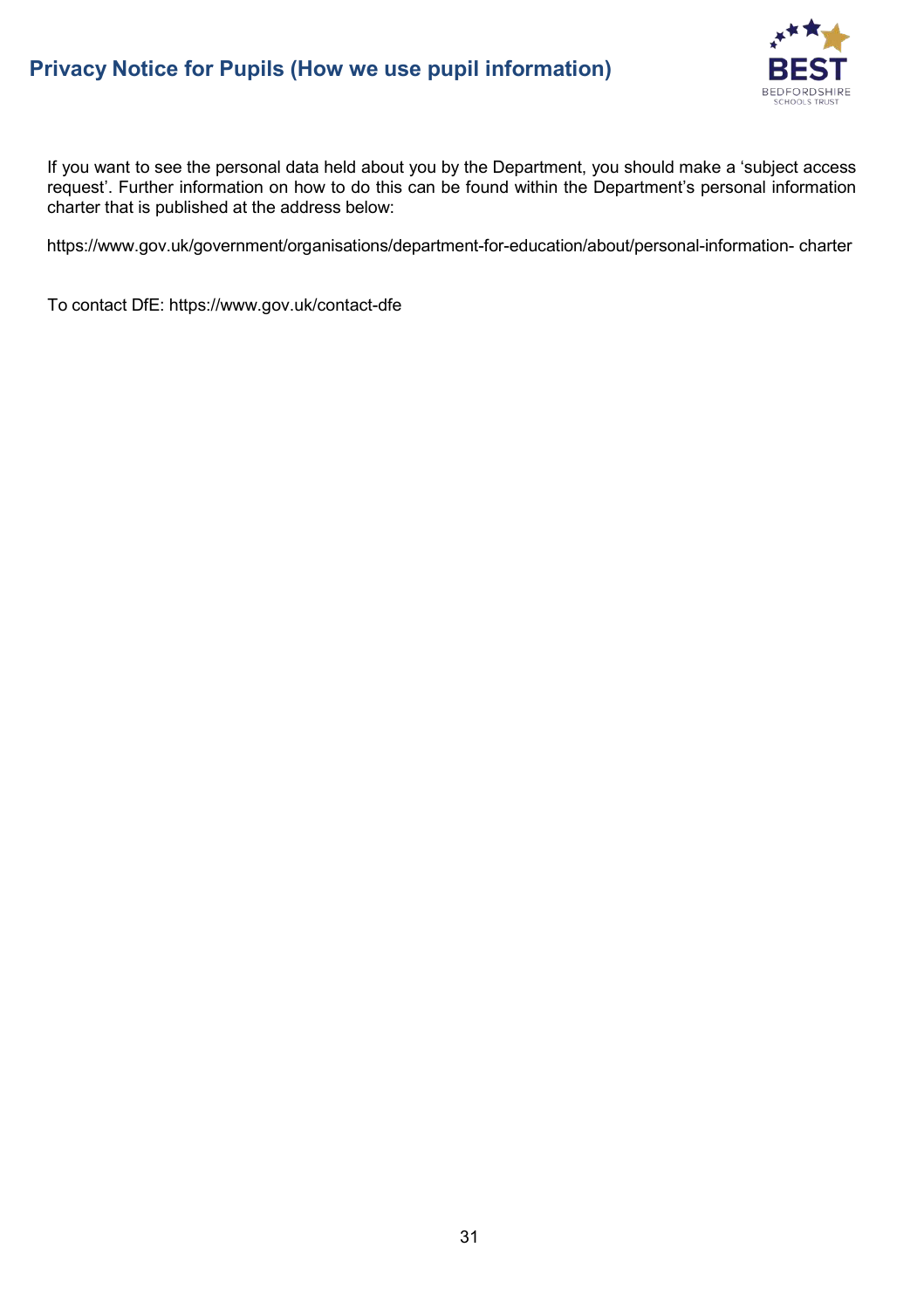# **(How we use school's workforce information)**



### **Introduction**

Under Data Protection law, individuals have a right to be informed about how the trust/school uses any personal data that we hold about them. We comply with this right by providing 'privacy notices' (sometimes called 'fair processing notices') to individuals where we are processing their personal data.

This privacy notice explains how we collect, store and use personal data about individuals we employ, or otherwise engage, to work at our school.

We, Bedfordshire Schools Trust (BEST), are the 'data controller' for the purposes of Data Protection law. Our Data Protection Officer is Craig Smith, Chief Operating Officer (see 'Contact us' below).

### **The personal data we hold**

We process data relating to those we employ, or otherwise engage, to work in our Multi-Academy Trust. Personal data that we may collect, use, store and share (when appropriate) about you includes, but is not restricted to:

- Personal information (such as name, contact details, employee or teacher number)
- Next of kin and emergency contact numbers
- Characteristics information (such as gender, age, ethnic group)
- Contract information (such as start date, hours worked, post, role, salary information)
- Annual leave, pension and benefits information
- Bank account details, payroll records, National Insurance number and tax status information
- Recruitment information, including copies of right to work documentation, references and other information included in a CV or cover letter or as part of the application process
- Qualifications and employment records, including work history, job titles, working hours, training records and professional memberships
- Performance information
- Outcomes of any disciplinary and/or grievance procedures
- Absence data (such as number of absences and reasons)
- Copy of driving license
- Photographs
- CCTV footage
- Vehicle details
- Pecuniary interests
- Data about your use of the school's information and communications system

We may also collect, store and use information about you that falls into "special categories" of more sensitive personal data. This includes information about (where applicable):

- Race, ethnicity, religious beliefs, sexual orientation and political opinions
- Trade union membership
- Health, including any medical conditions, and sickness records
- Biometrics (not used in all our schools)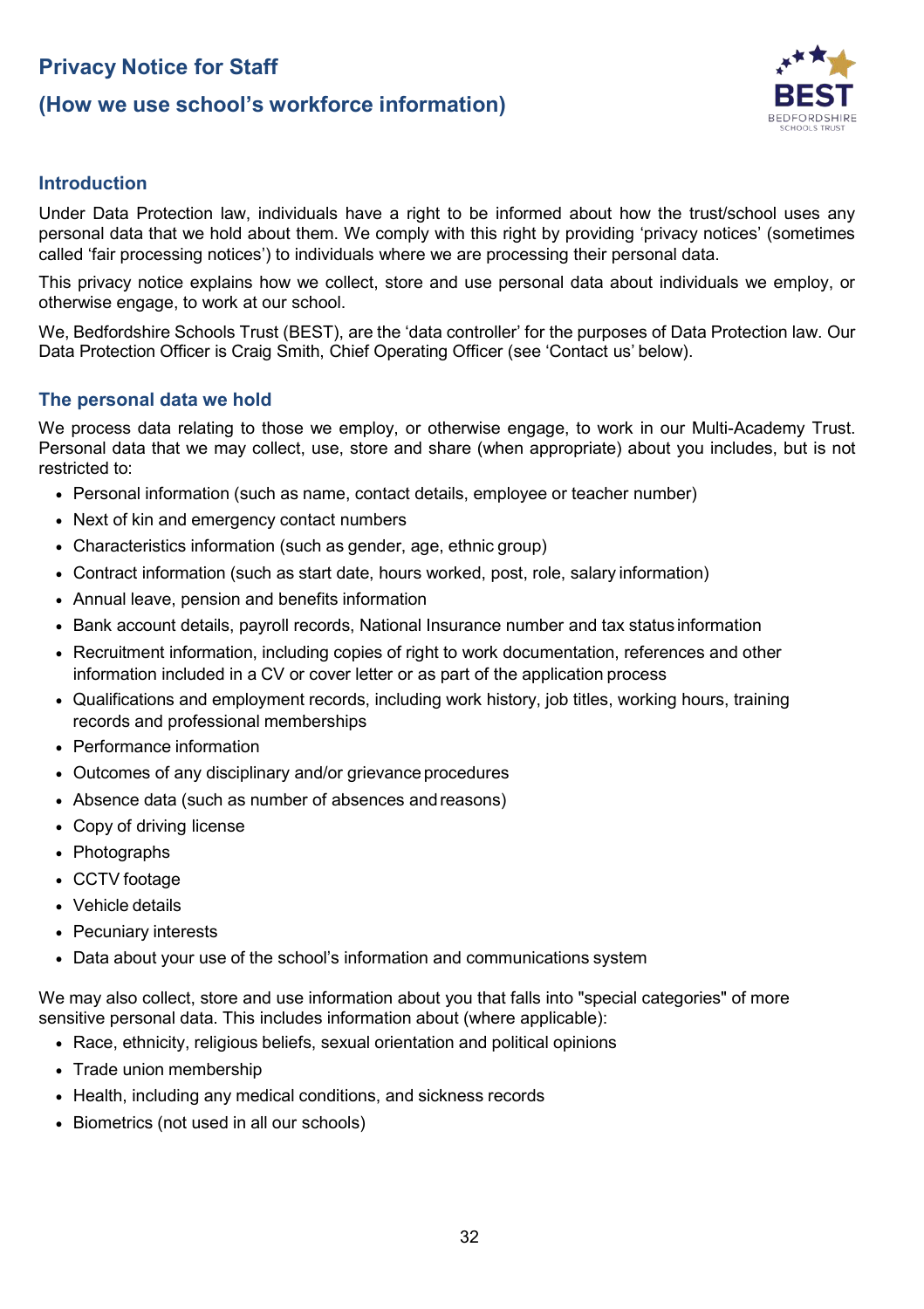# **(How we use school's workforce information)**



### **Why we collect and use workforce information**

The purpose of processing this data is to help us run the school, including to:

- Enable you to be paid
- Facilitate safe recruitment, as part of our safeguarding obligations towards pupils
- Support effective performance management
- Inform the development of recruitment and retention policies
- Allow better financial modelling and planning
- Enable ethnicity and disability monitoring
- Improve the management of workforce data across the sector
- Support the work of the School Teachers' Review Body
- Ensure that Bedfordshire Schools Trust are aware of any conflict of interest
- To enable the use of our biometric food and library services (not available in all ourschools)
- For marketing purposes including websites, prospectus and social media

Under the General Data Protection Regulation (GDPR), the lawful bases we rely on for processing personal information for general purposes are:

- the data subject has given consent to the processing of his or her personal data for one or more specific purposes;
- processing is necessary for the performance of a contract to which the data subject is party or in order to take steps at the request of the data subject prior to entering into acontract;
- processing is necessary for compliance with a legal obligation to which the controller is subject;
- processing is necessary in order to protect the vital interests of the data subject or of another natural person;
- processing is necessary for the performance of a task carried out in the public interest or in the exercise of official authority vested in the controller;
- processing is necessary for the purposes of the legitimate interests pursued by the controller or by a third party, except where such interests are overridden by the interests or fundamental rights and freedoms of the data subject which require protection of personal data, in particular where the data subject is a child.

Under the General Data Protection Regulation (GDPR), the lawful bases we rely on for processing special category information are:

- the data subject has given explicit consent to the processing of those personal data for one or more specified purposes;
- processing is necessary for the purposes of carrying out the obligations and exercising specific rights of the controller or of the data subject in the field of employment and social security and social protection law;
- processing is necessary to protect the vital interests of the data subject or of another natural person where the data subject is physically or legally incapable of giving consent;
- processing relates to personal data which are manifestly made public by the data subject;
- processing is necessary for the establishment, exercise or defence of legal claims or whenever courts are acting in their judicial capacity;
- processing is necessary for reasons of substantial public interest;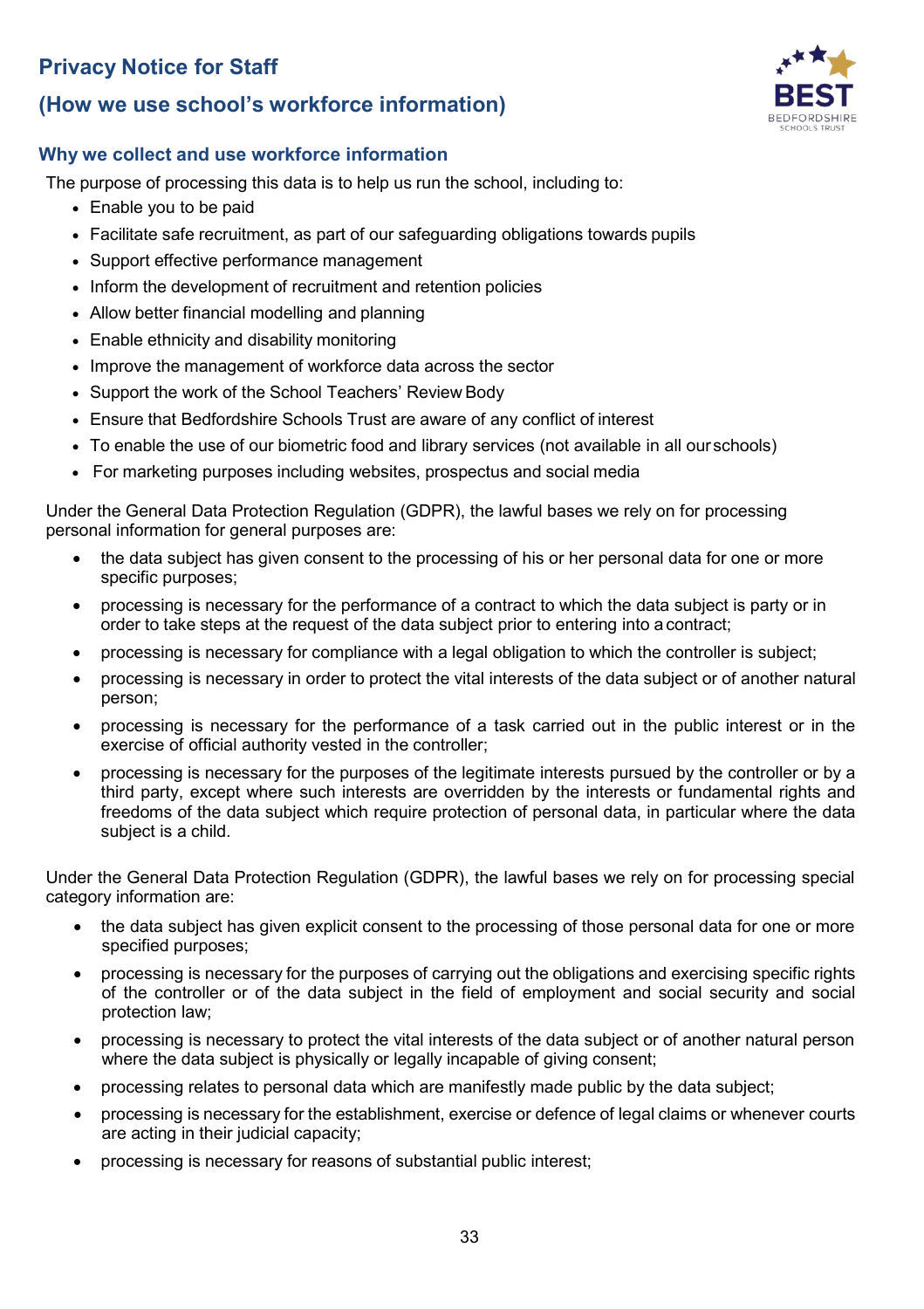# **(How we use school's workforce information)**



- processing is necessary for the purposes of preventive or occupational medicine, for the assessment of the working capacity of the employee, medical diagnosis, the provision of health or social care or treatment or the management of health or social care systems and services on the basis of Union or Member State law or pursuant to contract with a health professional and subject to the conditions and safeguards referred to in paragraph 3;
- processing is necessary for reasons of public interest in the area of public health, such as protecting against serious cross-border threats to health or ensuring high standards of quality and safety of health care and of medicinal products or medical devices, on the basis of Union or Member State law which provides for suitable and specific measures to safeguard the rights and freedoms of the data subject, in particular professional secrecy;
- processing is necessary for archiving purposes in the public interest, scientific or historical research purposes or statistical purposes.

Where you have provided us with consent to use your data, you may withdraw this consent at any time. We will make this clear when requesting your consent, and explain how you go about withdrawing consent if you wish to do so.

Some of the reasons listed above for collecting and using personal information about you overlap, and there may be several grounds which justify the school's use of your data.

### **Collecting workforce information**

We collect personal information during the application and recruitment process.

Workforce data is essential for the school's / local authority's operational use. Whilst the majority of personal information you provide to us is mandatory, some of it is requested on a voluntary basis. In order to comply with GDPR, we will inform you at the point of collection, whether you are required to provide certain information to us or if you have a choice in this.

#### **Storing workforce information**

We hold data securely for the set amount of time shown in our data retention schedule. For more information on our data retention schedule and how we keep your data safe, please visit the Trust website https:/[/www.bestacademies.org.uk](http://www.bestacademies.org.ukunder/) under 'Governance'.

The record retention schedule is based on the Information and Records Management Society's toolkit for schools.

#### **Who we share workforce information with**

We do not share information about you with any third party without your consent unless the law and our policies allow us to do so.

Where it is legally required or necessary (and it complies with Data Protection law) we may share personal information about you with:

- Our local authority to meet our legal obligations to share certain information with it, such as safeguarding concerns and workforce census
- Government departments and agencies
- Our regulator, Ofsted for inspection purposes for meet our legal obligations
- Suppliers and service providers (including online providers) to enable them to provide the service we have contracted them for, such as payroll, HR, pensions and banking services.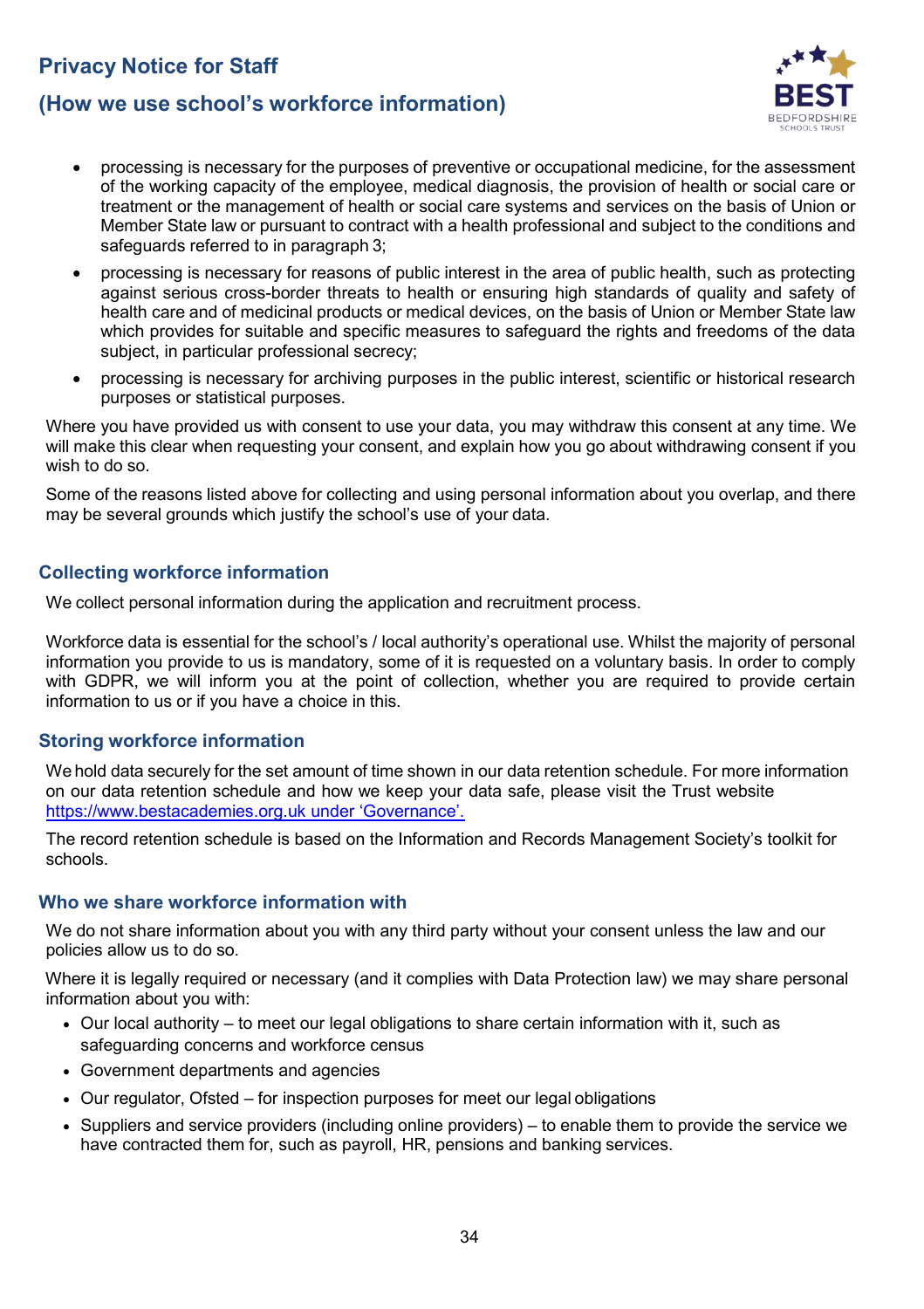# **(How we use school's workforce information)**



- Our auditors
- Survey and research organisations
- Trade unions and associations
- Health authorities
- Security organisations
- Health and social welfare organisations
- Professional advisers and consultants
- Charities and voluntary organisations
- Police forces, courts, tribunals
- Professional bodies
- Employment and recruitment agencies
- All entities of BEST

#### **Transferring data internationally**

Where we transfer personal data to a country or territory outside the European Economic Area, we will do so in accordance with data protection law.

#### **Department for Education**

The Department for Education (DfE) collects personal data from educational settings and local authorities via various statutory data collections.

All data is transferred securely and held by DfE under a combination of software and hardware controls which meet the current [government](https://www.gov.uk/government/publications/security-policy-framework) security policy framework.

For more information, please see 'How Government uses your data' section.

#### **Requesting access to your personal data**

Under data protection legislation, you have the right to request access to information about you that we hold. To make a request for your personal information, contact the Data Protection Lead (DPL) for your school – see 'Contact us' section.

You also have the right to:

- ask us for access to information about you that we hold
- have your personal data rectified, if it is inaccurate or incomplete
- request the deletion or removal of personal data where there is no compelling reason for its continued processing
- restrict our processing of your personal data (i.e. permitting its storage but no further processing)
- object to direct marketing (including profiling) and processing for the purposes of scientific/historical research and statistics
- object to decisions being taken by automated means where it produces a legal or similarly significant effect on you
- a right to seek redress, either through the ICO, or through the courts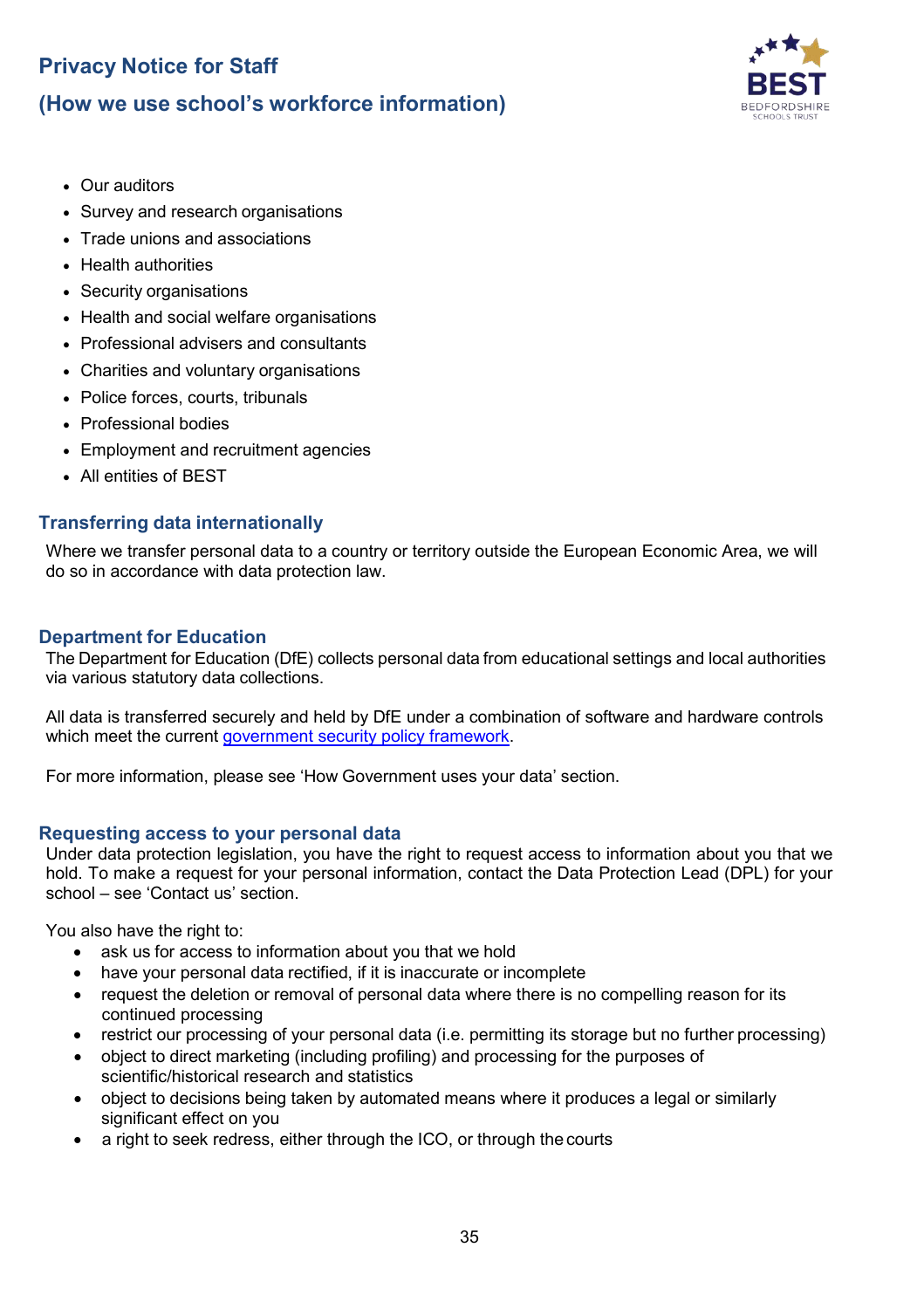# **(How we use school's workforce information)**



If you have a concern about the way we are collecting or using your personal data, we ask that you raise your concern with us in the first instance. Alternatively, you can contact the Information Commissioner's Office:

- Report a concern online at <https://ico.org.uk/make-a-complaint/>
- Call 0303 123 1113
- Or write to: Information Commissioner's Office, Wycliffe House, Water Lane, Wilmslow, Cheshire, SK9 5AF

#### **Contact us**

If you have any questions, concerns or would like more information about anything mentioned in this privacy notice, please contact our Data Protection Officer:

• Craig Smith, Chief Operating Officer, BEST **Telephone:** 01462 413511 **Email:** [DPO@bestacademies.org.uk](mailto:DPO@bestacademies.org.uk)

For general school specific queries, please contact the Data Protection Lead for the school:

| <b>School</b>             | <b>Contact</b>                          | <b>Telephone</b><br><b>Number</b> | <b>Email</b>                             |
|---------------------------|-----------------------------------------|-----------------------------------|------------------------------------------|
| Samuel Whitbread Academy  | lan Butler                              | 01462 629900                      | SWA-DPL@bestacademies.org.uk             |
| <b>Etonbury Academy</b>   | Victoria Lockey                         | 01462 730391                      | ETA-DPL@bestacademies.org.uk             |
| Robert Bloomfield Academy | Vincent Holmes                          | 01462 628800                      | RBA-DPL@bestacademies.org.uk             |
| St Christophers Academy   | Rebecca Tootell                         | 01582 500960                      | SCA-DPL@bestacademies.org.uk             |
| Gothic Mede Academy       | <b>Michael Warlow</b>                   | 01462 732002                      | GMA-DPL@bestacademies.org.uk             |
| Gravenhurst Academy       | Carol Davison                           | 01462 711257                      | GHA-DPL@bestacademies.org.uk             |
| Langford Village Academy  | Dawn Mills                              | 01462 629000                      | LVA-DPL@bestacademies.org.uk             |
| Lawnside Academy          | Cheryl Johnson /<br>Marissa<br>Stoneham | 01767 312313                      | LSA-DPL@bestacademies.org.uk             |
| Pix Brook Academy         | Indie King-Mand                         | 01462416243                       | PBA-DPL@bestacademies.org.uk             |
| Campton Academy           | Sarah Fraher                            | 01462 813359                      | CMA-DPL@bestacademies.org.uk             |
| <b>BEST Nurseries:</b>    |                                         |                                   |                                          |
| <b>Arlesey Nursery</b>    | Collette Jordan                         | 01462 732168                      | ArleseyNursery-DPL@bestacademies.org.uk  |
| Langford Nursery          | Rachel Taylor                           | 01462 410420                      | LangfordNursery-DPL@bestacademies.org.uk |
| <b>Shefford Nursery</b>   | Dawn Davies                             | 01462 815637                      | SheffordNursery-DPL@bestacademies.org.uk |

*This notice is based on the Department for Education's model privacy notice for the school workforce, amended to reflect the way we use data in this school.*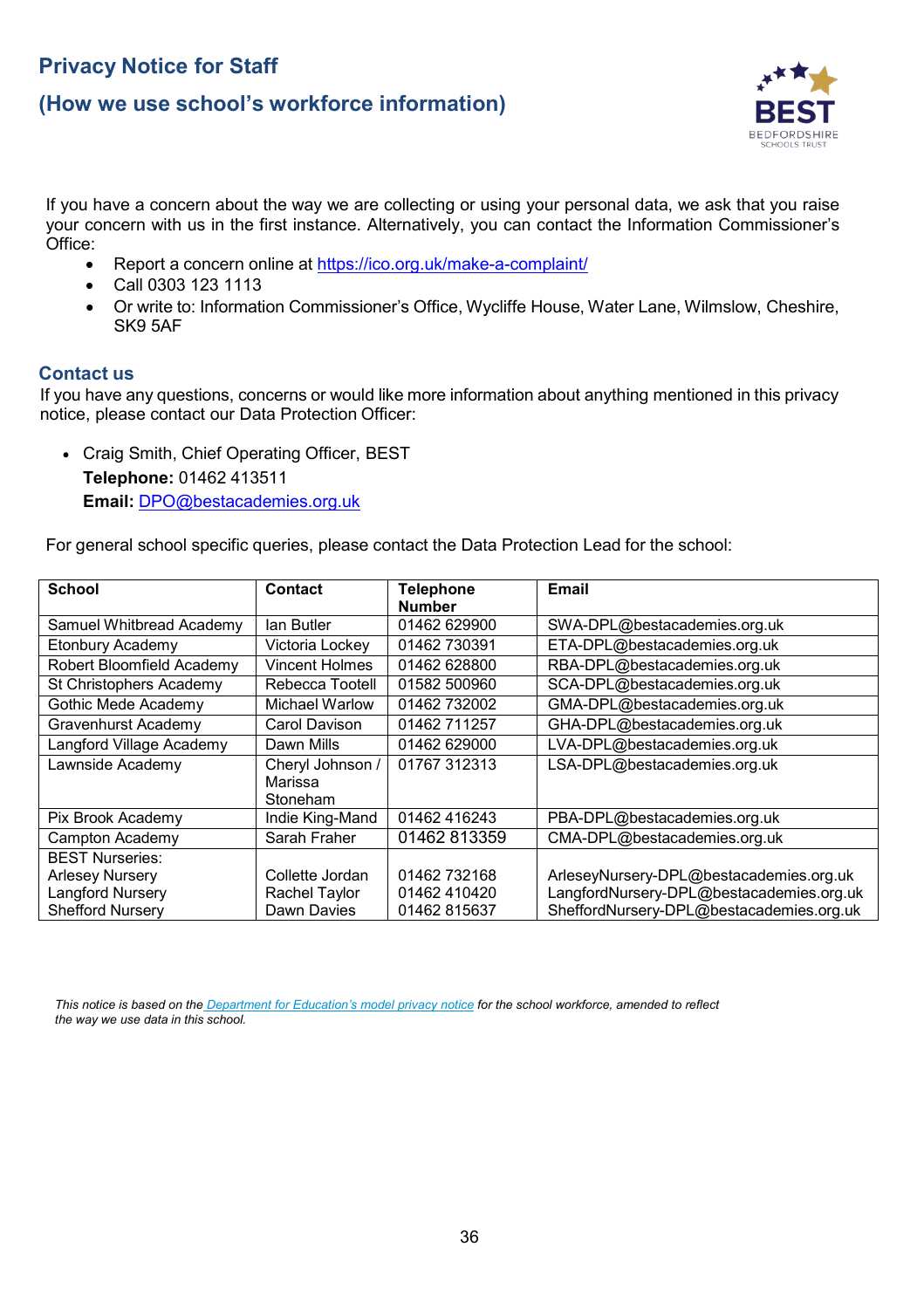## **Privacy Notice for Staff**

## **(How we use school's workforce information)**



### **How Government uses your data**

The workforce data that we lawfully share with the DfE through data collections:

- informs departmental policy on matters related to child and family social workers
- may be used to inform the distribution of school funding supports 'longer term' research and monitoring of children's social care policy

### **Data collection requirements**

To find out more about the data collection requirements placed on us by the Department for Education including the data that we share with them, go to https:/[/www.gov.uk/guidance/childrens-social-work](http://www.gov.uk/guidance/childrens-social-work-)workforce-census-guide-to-submitting-data.

### **Sharing by the Department**

The Department may share information about school employees with third parties who promote the education or well-being of children or the effective deployment of school staff in England by:

- conducting research or analysis
- producing statistics
- providing information, advice or guidance

The Department has robust processes in place to ensure that the confidentiality of personal data is maintained and there are stringent controls in place regarding access to it and its use. Decisions on whether DfE releases personal data to third parties are subject to a strict approval process and based on a detailed assessment of:

- who is requesting the data
- the purpose for which it is required
- the level and sensitivity of data requested; and
- the arrangements in place to securely store and handle the data

To be granted access to school workforce information, organisations must comply with its strict terms and conditions covering the confidentiality and handling of the data, security arrangements and retention and use of the data.

To contact the department: <https://www.gov.uk/contact-dfe>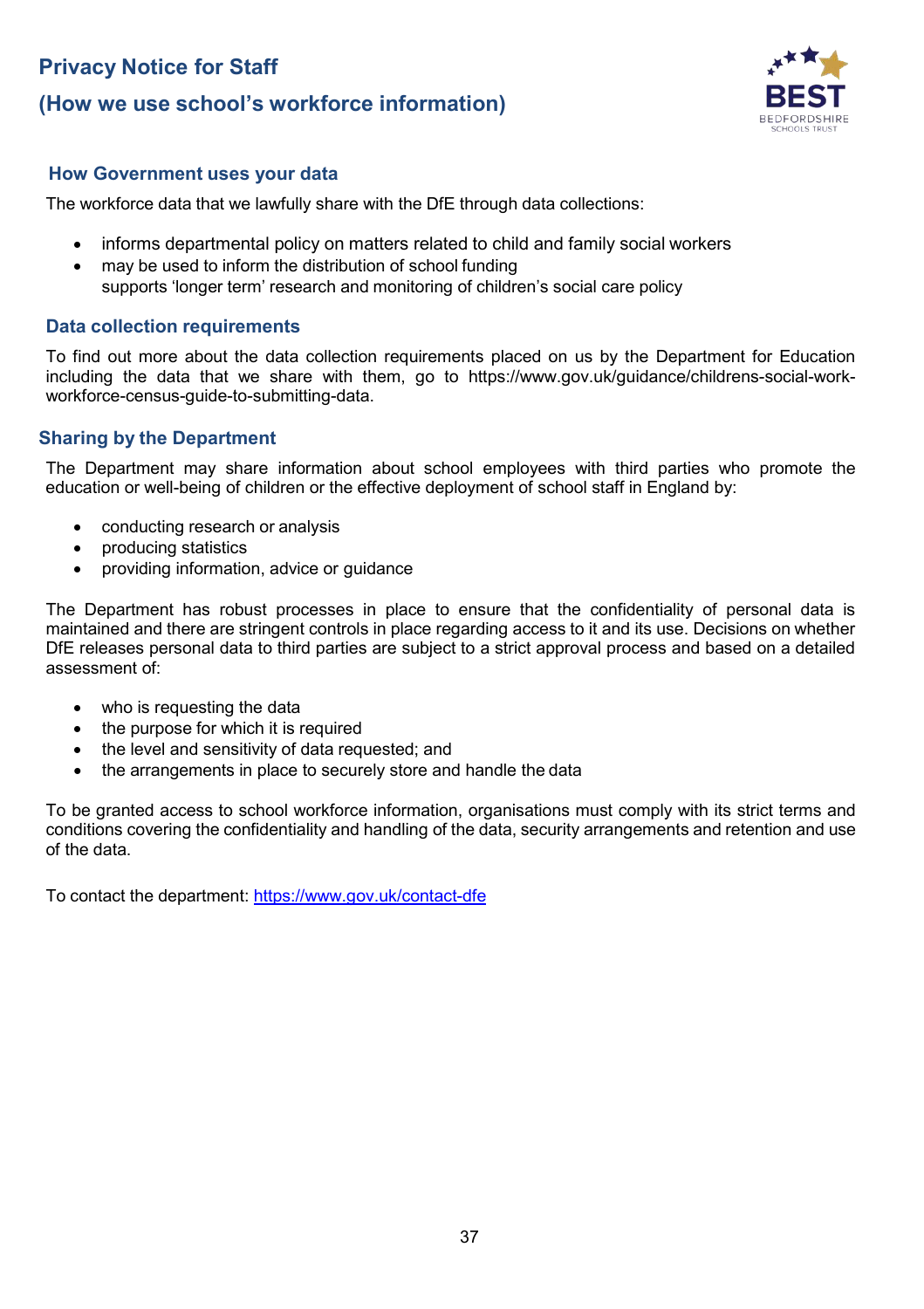

## **Introduction**

This Privacy Notice is to let you know how we look after personal information about our governors, trustees and members. This is in relation to information you provide us with and the information you input on Governor Hub.

We, Bedfordshire Schools Trust (BEST), are the 'data controller' for the purposes of data protection law. Our Data Protection Officer is Craig Smith (see 'Contact us' section at the end of this document).

If you have any questions or queries or would like to discuss anything in this Privacy Notice, please contact the Data Protection Lead for your school (see the 'Contact us' section at the end of this document).

A copy of this Privacy Notice is available on our website [www.bestacademies.org.uk.](http://www.bestacademies.org.uk/)

## **How we collect governor/trustee information**

We obtain governor information through the Clerk to the Governors or Board upon appointment to Bedfordshire Schools Trust (BEST). In addition, to comply with our statutory obligations, we hold governor information on our Single Central Record. Updated information will also be collected during the course of the year to enable us to keep our records up to date.

## **The personal information we collect and hold includes the following:**

- Contact details such as name, address, email address and telephone number
- Special category data such as ethnicity, disability and access requirements
- Business and personal pecuniary interests
- Governance details (such as role and start and end dates)
- An enhanced DBS check
- Training record including LGB skills audits
- Photographs and CCTV images captured in school (when consent given)

In order for us to comply with our statutory obligations, we will publish the following information on the Trust or school website.

- Name
- Governor role
- Category of governor
- Date of appointment / term of office
- Attendance at meetings
- Disclosure of pecuniary interests

## **Why we collect and use this information**

The personal data we collect is essential in order for the school to fulfil their official functions and meet legal requirements.

We collect and use governor information, for the following purposes:

- Maintain effective governance
- Conduct the work of the governing board in accordance with the Nolan principles of public life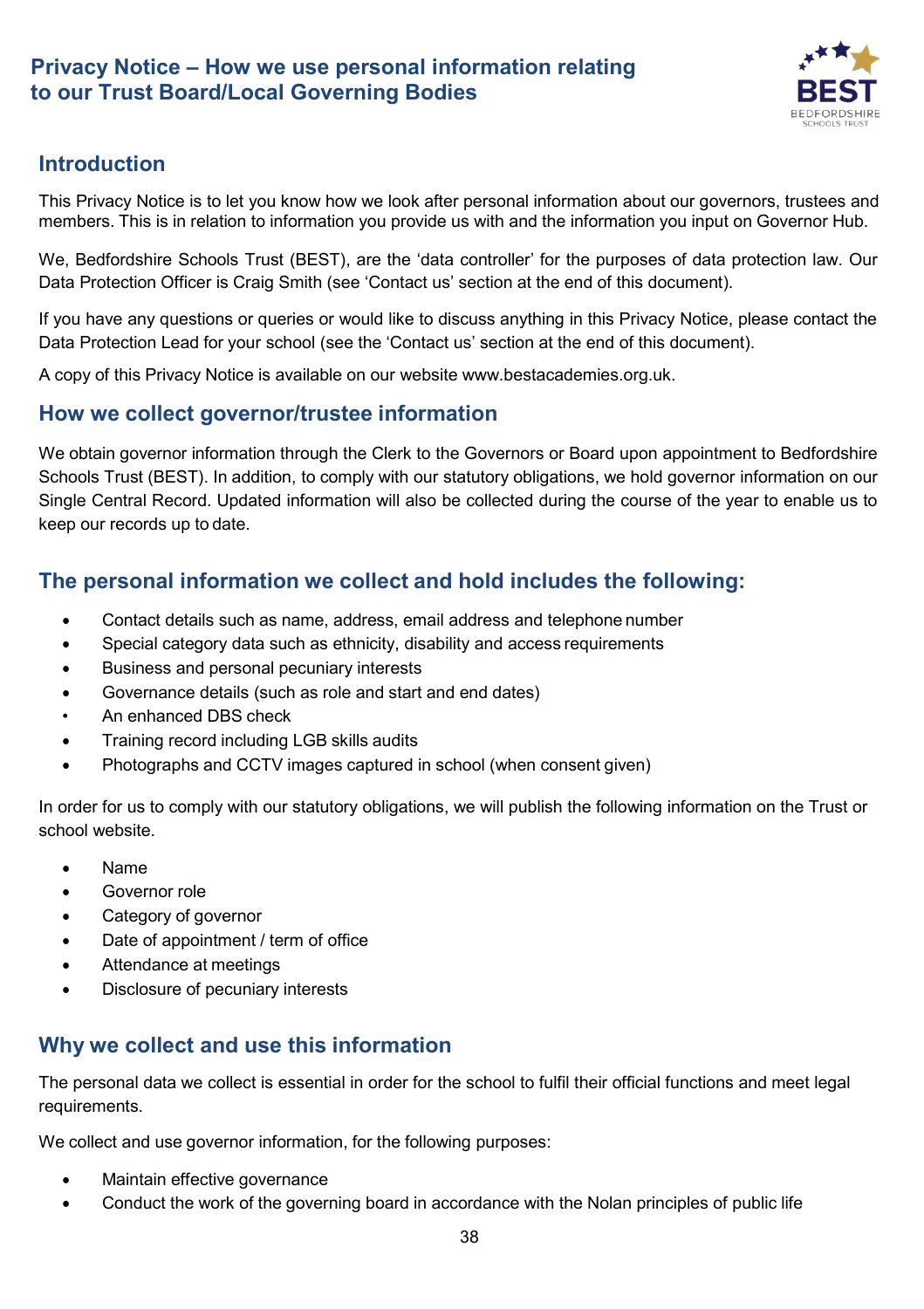

- Record attendance at meetings
- Identify training needs
- Meet statutory obligations for publishing and sharing governor/trustee information
- Provide access to Governor Hub (which also allows a secure facility to hold our governance information)
- Provide access to local authority training opportunities and governance resources
- Comply with our safeguarding obligations towards our pupils/students
- Ensure that appropriate access arrangements can be provided for those who need them

We do not currently process any personal data through automated decision making or profiling. If this changes in the future, we will amend any relevant privacy notices in order to explain the processing to you, including your right to object to it.

# **Lawful basis for holding and using this information**

We only collect and use personal information about you when the law allows us to. Most commonly, we use it where we need to:

- Comply with a **legal obligation**
- Carry out a task in the **public interest**

Less commonly, we may also use personal information about you where:

- You have given us **consent** to use it in a certain way
- We need to protect your **vital interests** (or someone else's interests)

Governor data is essential for the trust/school's operational use. Whilst the majority of personal information you provide to us is mandatory, some of it may be requested on a voluntary basis (such as photographs). In order to comply with GDPR, we will inform you at the point of collection, whether you are required to provide certain information to us or if you have a choice in this.

Where you have provided us with consent to use your data, you may withdraw this consent at any time. We will make this clear when requesting your consent, and explain how you go about withdrawing consent if you wish to do so.

## **Who we share governor information with**

We routinely share governor/trustee information with:

- Other governors/trustees within BEST
- The Local Authority to meet our legal obligations
- Government departments or agencies
- Our regulator, Ofsted
- Other schools in BEST
- Suppliers and service providers, such as Governor Hub, to enable them to provide the service for which they are contracted
- Professional advisers and consultants who are connected with the school to provide school improvement services
- Our auditors
- Security organisations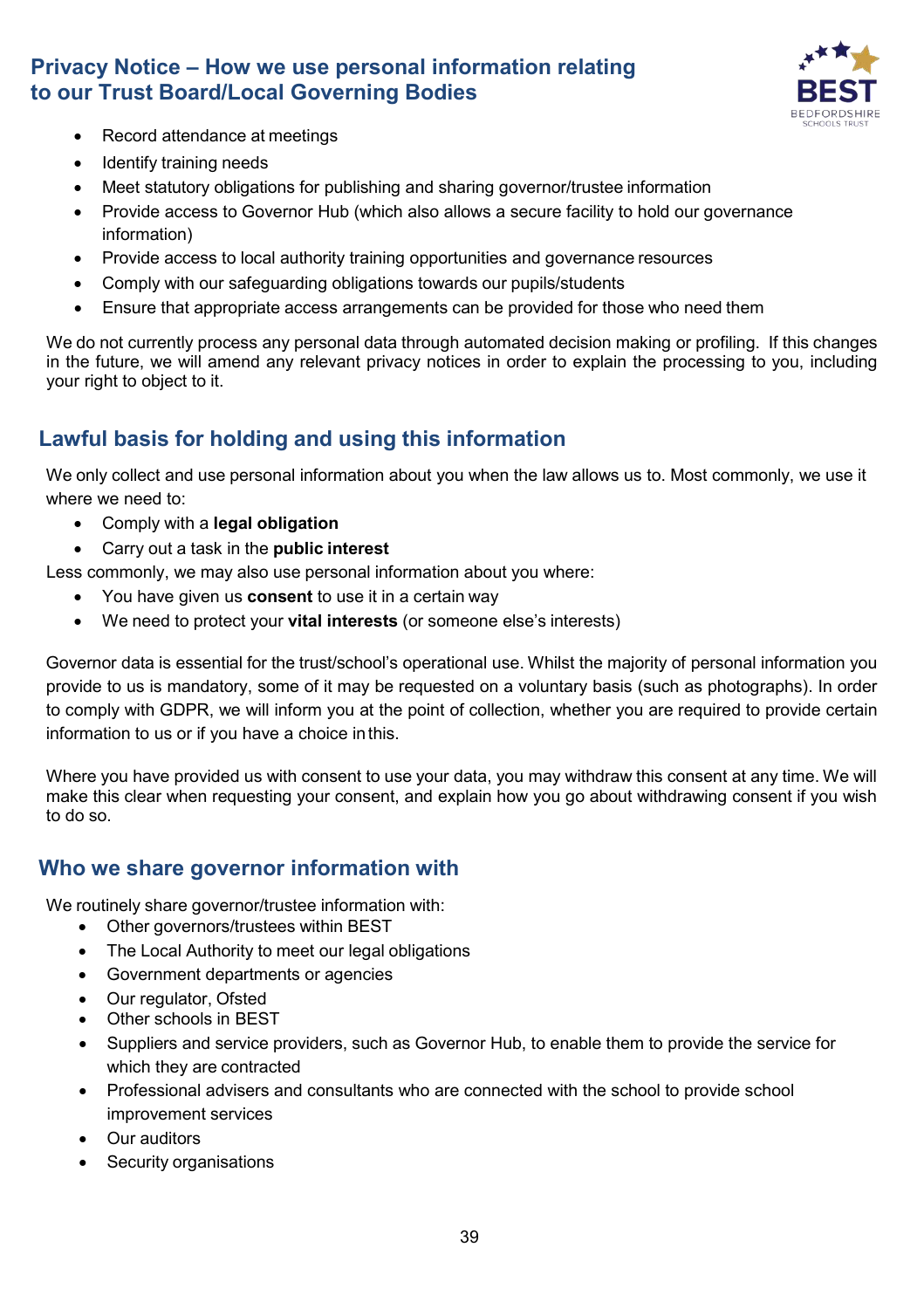

We obtain a copy of the GDPR policy, Privacy Notice and/or Data Sharing Agreements with any suppliers/providers of services who have access to or process personal information.

## **Why we share governor information**

We do not share information about our governors with anyone without consent unless the legal basis for holding and sharing the data allow us to do so.

We are required under our statutory duties to share information about our governors with our local authority (LA), government departments and our regulator, Ofsted.

### **Department for Education**

The Department for Education (DfE) collects personal data from educational settings and local authorities. We are required to share information about our governors with the (DfE) under the requirements set out in the [Academies](https://www.gov.uk/government/publications/academies-financial-handbook) Financial Handbook

All data is entered manually on the GIAS system and held by DfE under a combination of software and hardware controls which meet the current [government security](https://www.gov.uk/government/publications/security-policy-framework) policy framework.

For more information, please see 'How Government uses your data' section.

### **How we store trustee/governor information**

We hold data securely for the set amount of time shown in our data retention schedule. For more information on our data retention schedule and how we keep your data safe, please see our GDPR policy, which is available on our website [www.bestacademies.org.uk under](http://www.bestacademies.org.ukunder/) 'Governance'.

### **Requesting access to your personal data**

Under data protection legislation, you have the right to request access to information about you that we hold. To make a request for your personal information, contact the Data Protection Lead for your school (see Contact Us section).

You also have the right to:

- ask us for access to information about you that we hold
- have your personal data rectified, if it is inaccurate or incomplete
- request the deletion or removal of personal data where there is no compelling reason for its continued processing
- restrict our processing of your personal data (i.e. permitting its storage but no further processing)
- object to direct marketing (including profiling) and processing for the purposes of scientific/historical research and statistics
- not to be subject to decisions based purely on automated processing where it produces a legal or similarly significant effect on you

If you have a concern or complaint about the way we are collecting or using your personal data, you should raise your concern with us in the first instance or directly to the Information Commissioner'sOffice:

- Report a concern online at <https://ico.org.uk/make-a-complaint/>
- Call 0303 123 1113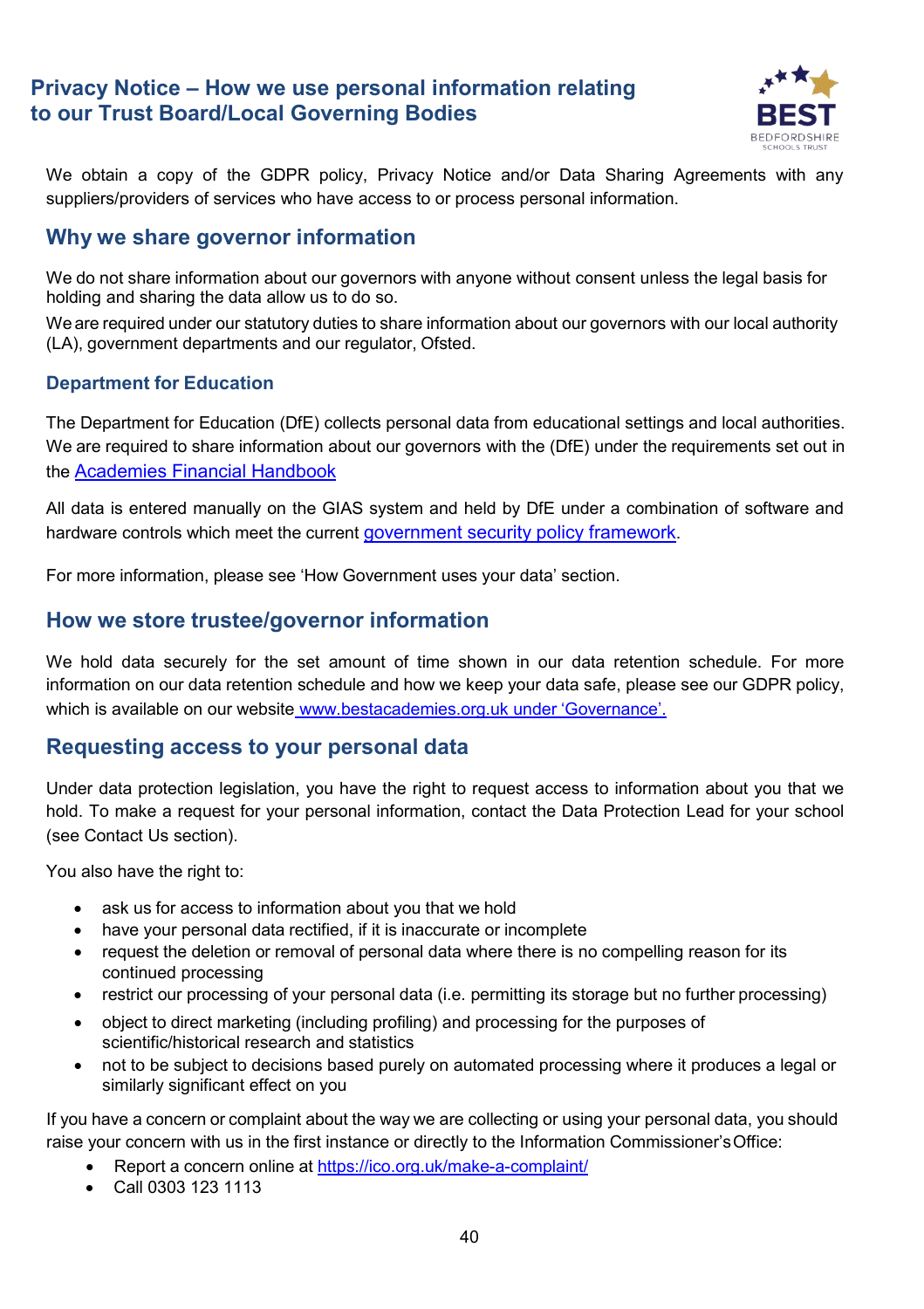

• Or write to: Information Commissioner's Office, Wycliffe House, Water Lane, Wilmslow, Cheshire, SK9 5AF

For further information on how to request access to personal information held centrally by DfE, please see the 'How Government uses your data' section of this notice.

## **Withdrawal of consent and the right to lodge a complaint**

Where we are processing your personal data with your consent, you have the right to withdraw that consent. If you change your mind, or you are unhappy with our use of your personal data, please let us know by contacting the DPL for your school (see 'Contact us' section below).

## **Privacy Notice updates**

We may need to update this privacy notice periodically – the revised version will be uploaded to the BEST website (www.bestacademies.org.uk). This version was last updated June 2020.

## **Contact us**

If you have any questions, concerns or would like more information about anything mentioned in this privacy notice, please contact our Data Protection Officer:

Craig Smith, Chief Operating Officer, BEST

**Telephone:** 01462 413511

**Email:** [DPO@bestacademies.org.uk](mailto:DPO@bestacademies.org.uk)

For general school specific queries, please contact the Data Protection Lead for the school:

| <b>School</b>             | Contact                                 | Telephone<br><b>Number</b> | <b>Email</b>                             |
|---------------------------|-----------------------------------------|----------------------------|------------------------------------------|
| Samuel Whitbread Academy  | lan Butler                              | 01462 629900               | SWA-DPL@bestacademies.org.uk             |
| <b>Etonbury Academy</b>   | Victoria Lockey                         | 01462 730391               | ETA-DPL@bestacademies.org.uk             |
| Robert Bloomfield Academy | <b>Vincent Holmes</b>                   | 01462 628800               | RBA-DPL@bestacademies.org.uk             |
| St Christophers Academy   | Rebecca Tootell                         | 01582 500960               | SCA-DPL@bestacademies.org.uk             |
| Gothic Mede Academy       | Michael Warlow                          | 01462 732002               | GMA-DPL@bestacademies.org.uk             |
| Gravenhurst Academy       | Carol Davison                           | 01462 711257               | GHA-DPL@bestacademies.org.uk             |
| Langford Village Academy  | Dawn Mills                              | 01462 629000               | LVA-DPL@bestacademies.org.uk             |
| Lawnside Academy          | Cheryl Johnson /<br>Marissa<br>Stoneham | 01767 312313               | LSA-DPL@bestacademies.org.uk             |
| Pix Brook Academy         | Indie King-Mand                         | 01462 416243               | PBA-DPL@bestacademies.org.uk             |
| Campton Academy           | Sarah Fraher                            | 01462 813359               | CMA-DPL@bestacademies.org.uk             |
| <b>BEST Nurseries:</b>    |                                         |                            |                                          |
| <b>Arlesey Nursery</b>    | Collette Jordan                         | 01462 732168               | ArleseyNursery-DPL@bestacademies.org.uk  |
| Langford Nursery          | Rachel Taylor                           | 01462 410420               | LangfordNursery-DPL@bestacademies.org.uk |
| <b>Shefford Nursery</b>   | Dawn Davies                             | 01462 815637               | SheffordNursery-DPL@bestacademies.org.uk |

*This notice is based on the Department for Education's model privacy notice for pupils, amended for parents and to reflect the way we use data in this school.*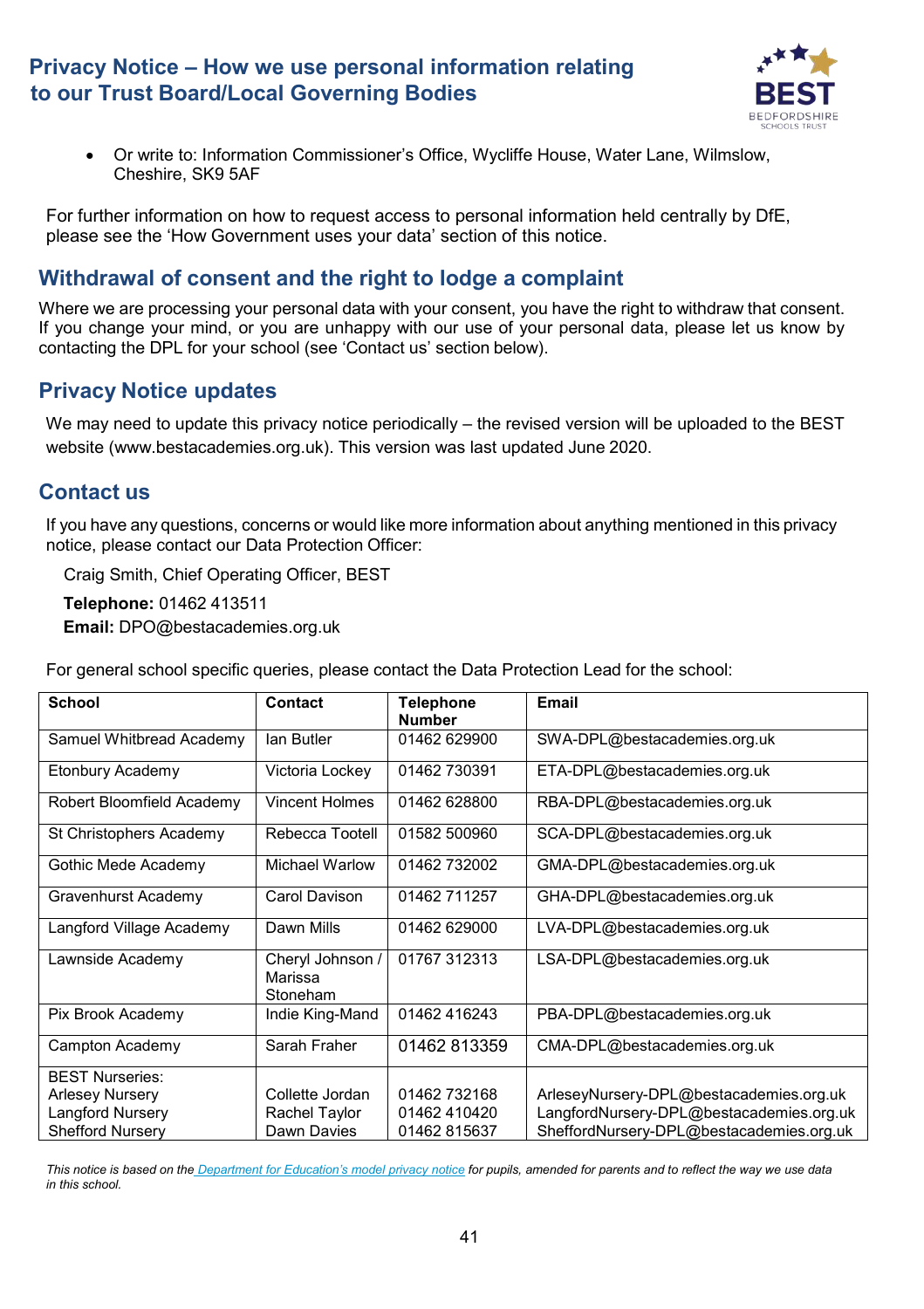

### **How Government uses your data**

The governance data that we lawfully share with the DfE via GIAS:

- will increase the transparency of governance arrangements
- will enable schools and the department to identify more quickly and accurately individuals who are involved in governance and who govern in more than one context
- allows the department to be able to uniquely identify an individual and in a small number of cases conduct checks to confirm their suitability for this important and influential role

#### **Data collection requirements:**

To find out more about the requirements placed on us by the Department for Education including the data that we share with them, go to [https://www.gov.uk/government/news/national-database-of](https://www.gov.uk/government/news/national-database-of-governors)[governors.](https://www.gov.uk/government/news/national-database-of-governors)

**Note:** Some of these personal data items are not publicly available and are encrypted within the GIAS system. Access is restricted to a small number of DfE staff who need to see it in order to fulfil their official duties. The information is for internal purposes only and not shared beyond the department, unless the law allows it.

### **How to find out what personal information DfE hold about you**

Under the terms of the Data Protection Act 2018, you're entitled to ask the Department:

- if they are processing your personal data
- for a description of the data they hold about you
- the reasons they're holding it and any recipient it may be disclosed to
- for a copy of your personal data and any details of its sources

If you want to see the personal data held about you by the Department, you should make a 'subject access request'. Further information on how to do this can be found within the Department's personal information charter that is published at the address below.

[https://www.gov.uk/government/organisations/department-for-education/about/personal-information](https://www.gov.uk/government/organisations/department-for-education/about/personal-information-charter)[charter](https://www.gov.uk/government/organisations/department-for-education/about/personal-information-charter)

To contact DfE: https:/[/www.gov.uk/contact-dfe](http://www.gov.uk/contact-dfe)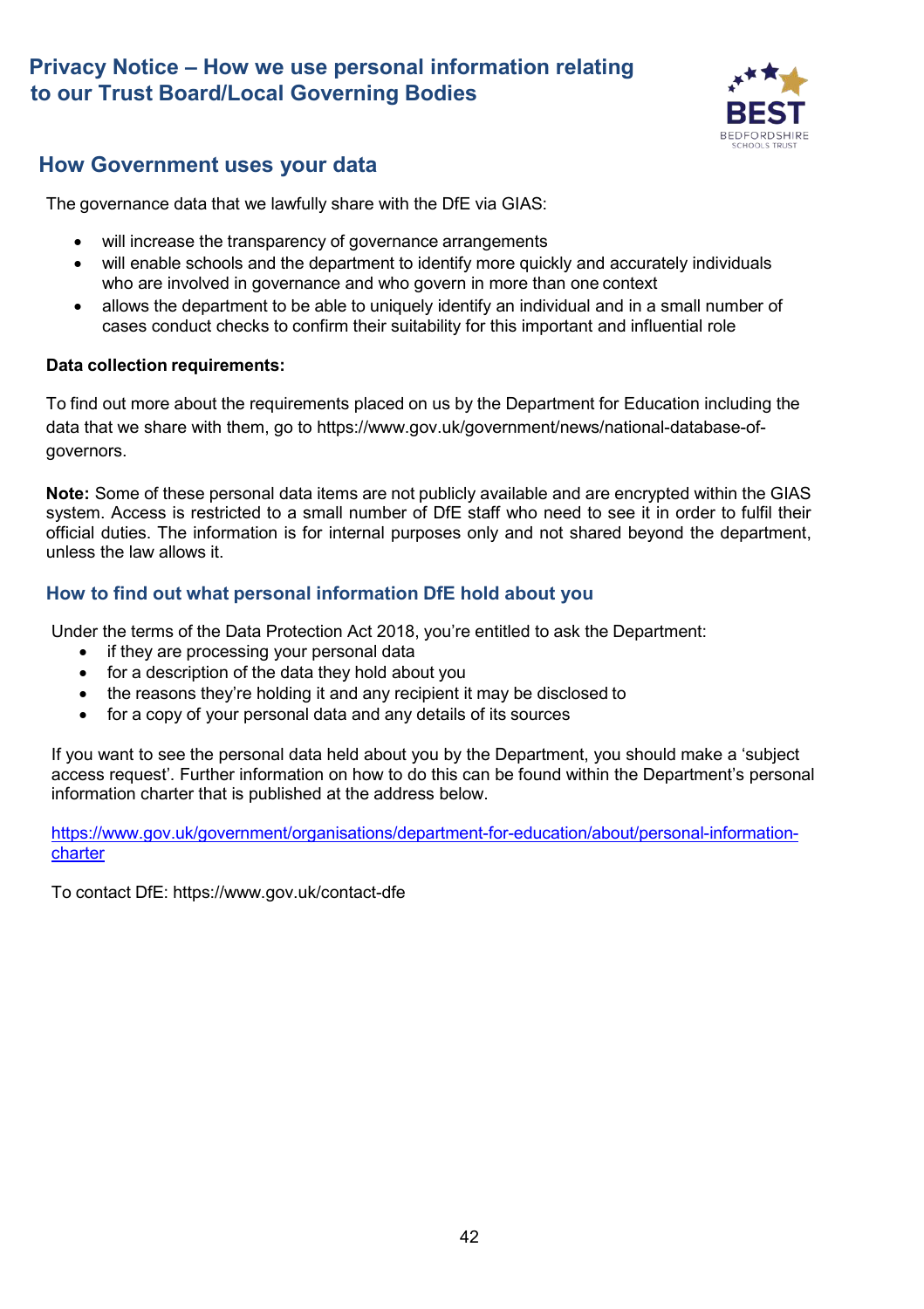

### **Introduction**

Under data protection law, individuals have a right to be informed about how our Trust uses any personal data that we hold about them. We comply with this right by providing 'privacy notices' (sometimes called 'fair processing notices') to individuals where we are processing their personal data.

This privacy notice explains how we collect, store and use personal data about visitors to all our sites.

We, Bedfordshire Schools Trust (BEST), are the 'data controller' for the purposes of Data Protection law. Our Data Protection Officer is Craig Smith, Chief Operating Officer (see 'Contact us' below).

#### **The personal data we hold**

Personal data that we may collect, use, store and share (when appropriate) about you includes, but is not restricted to:

- Name
- Contact details
- Information relating to the visit, e.g. company or organisation name, arrival and departure time, car number plate
- If a professional or regular visitor, evidence that you hold an Enhanced Disclosure and Barring Service Certificate (DBS)

We may also collect, use, store and share (when appropriate) information about you that falls into "special categories" of more sensitive personal data. This includes, but is not restricted to:

- Information about any access arrangements that may be required
- Photographs for identification purposes
- CCTV images captured

We may also hold data about you that we have received from other organisations, including other schools and social services.

#### **Why we use this data**

We use the data listed above to:

- a) Identify you and keep you safe while on the site
- b) Keep pupils and staff safe
- c) Maintain accurate records of visits to site
- d) Provide appropriate access arrangements

#### **Use of your personal data in automated decision making and profiling**

We do not currently process any personal data through automated decision making or profiling. If this changes in the future, we will amend any relevant privacy notices in order to explain the processing to you, including your right to object to it.

#### **Our lawful basis for using this data**

We only collect and use personal information about you when the law allows us to. Most commonly, we use it where we need to:

- Comply with a legal obligation
- Carry out a task in the public interest
- Where we have a legitimate interest in processing the data, for example, the use of photographs to enable us to clearly identify you in the event of an emergency evacuation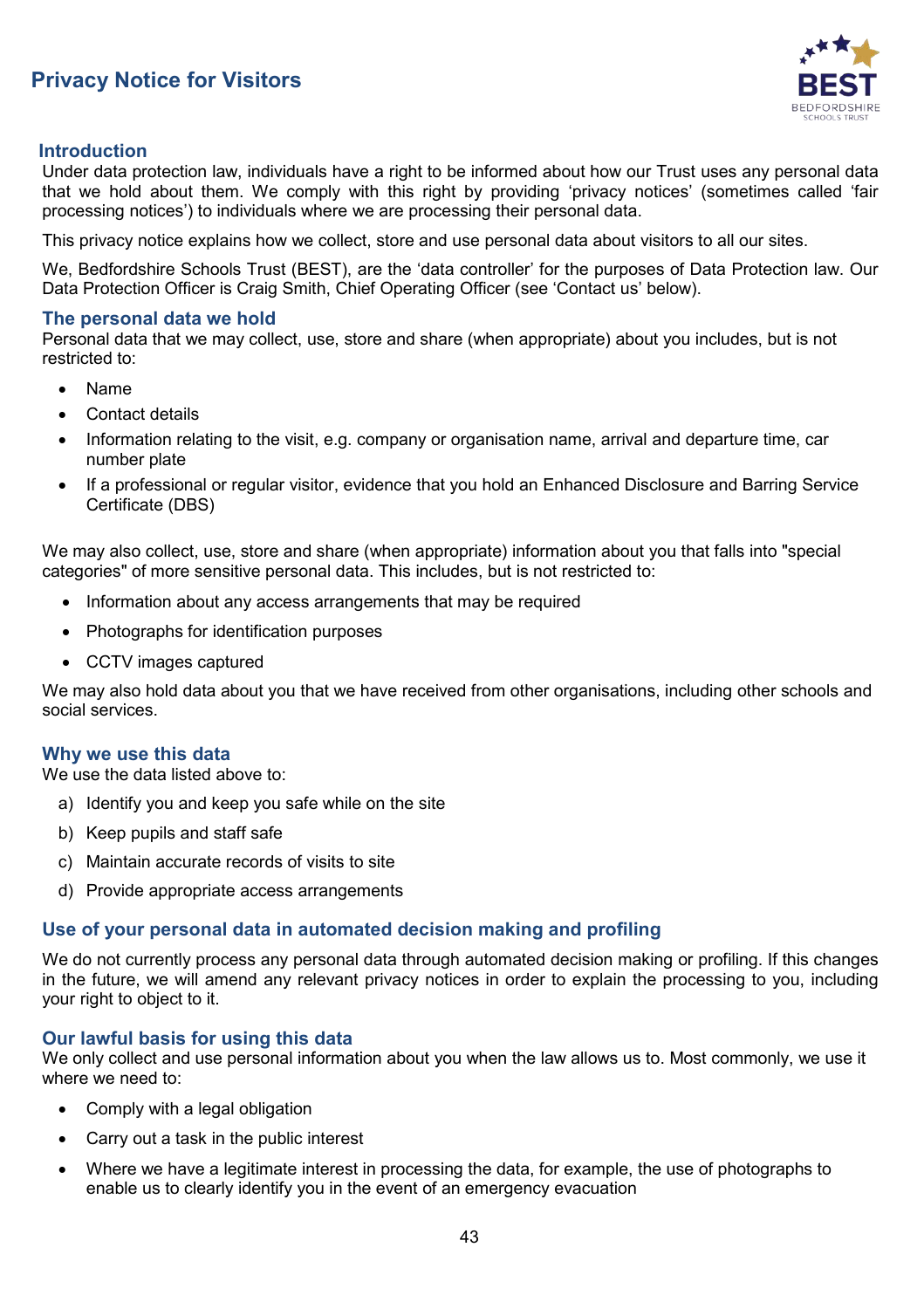

Less commonly, we may also use personal information about you where:

- You have given us consent to use it in a certain way
- We need to protect your vital interests (or someone else's interests)

Where you have provided us with consent to use your data, you may withdraw this consent at any time. We will make this clear when requesting your consent, and explain how you would go about withdrawing consent if you wish to do so.

### **Our basis for using special category data**

For 'special category' data, we only collect and use it when we have both a lawful basis, as set out above, and one of the following conditions for processing as set out in data protection law:

- We have obtained your explicit consent to use your personal data in a certain way
- We need to perform or exercise an obligation or right in relation to employment, social security or social protection law
- We need to protect an individual's vital interests (i.e. protect your life or someone else's life), in situations where you're physically or legally incapable of giving consent
- The data concerned has already been made manifestly public by you
- We need to process it for the establishment, exercise or defence of legal claims
- We need to process it for reasons of substantial public interest as defined in legislation
- We need to process it for health or social care purposes, and the processing is done by, or under the direction of, a health or social work professional or by any other person obliged to confidentiality under law
- We need to process it for public health reasons, and the processing is done by, or under the direction of, a health professional or by any other person obliged to confidentiality under law
- We need to process it for archiving purposes, scientific or historical research purposes, or for statistical purposes, and the processing is in the public interest

For criminal offence data, we will only collect and use it when we have both a lawful basis, as set out above, and a condition for processing as set out in data protection law. Conditions include:

- We have obtained your consent to use it in a specific way
- We need to protect an individual's vital interests (i.e. protect your life or someone else's life), in situations where you're physically or legally incapable of giving consent
- The data concerned has already been made manifestly public by you
- We need to process it for, or in connection with, legal proceedings, to obtain legal advice, or for the establishment, exercise or defence of legal rights
- We need to process it for reasons of substantial public interest as defined in legislation

### **Collecting this data**

While the majority of information we collect about you is mandatory, there is some information that can be provided voluntarily.

Whenever we seek to collect information from you, we make it clear whether you must provide this information (and if so, what the possible consequences are of not complying), or whether you have a choice.

Most of the data we hold about you will come from you, but we may also hold data about you from:

• Local authorities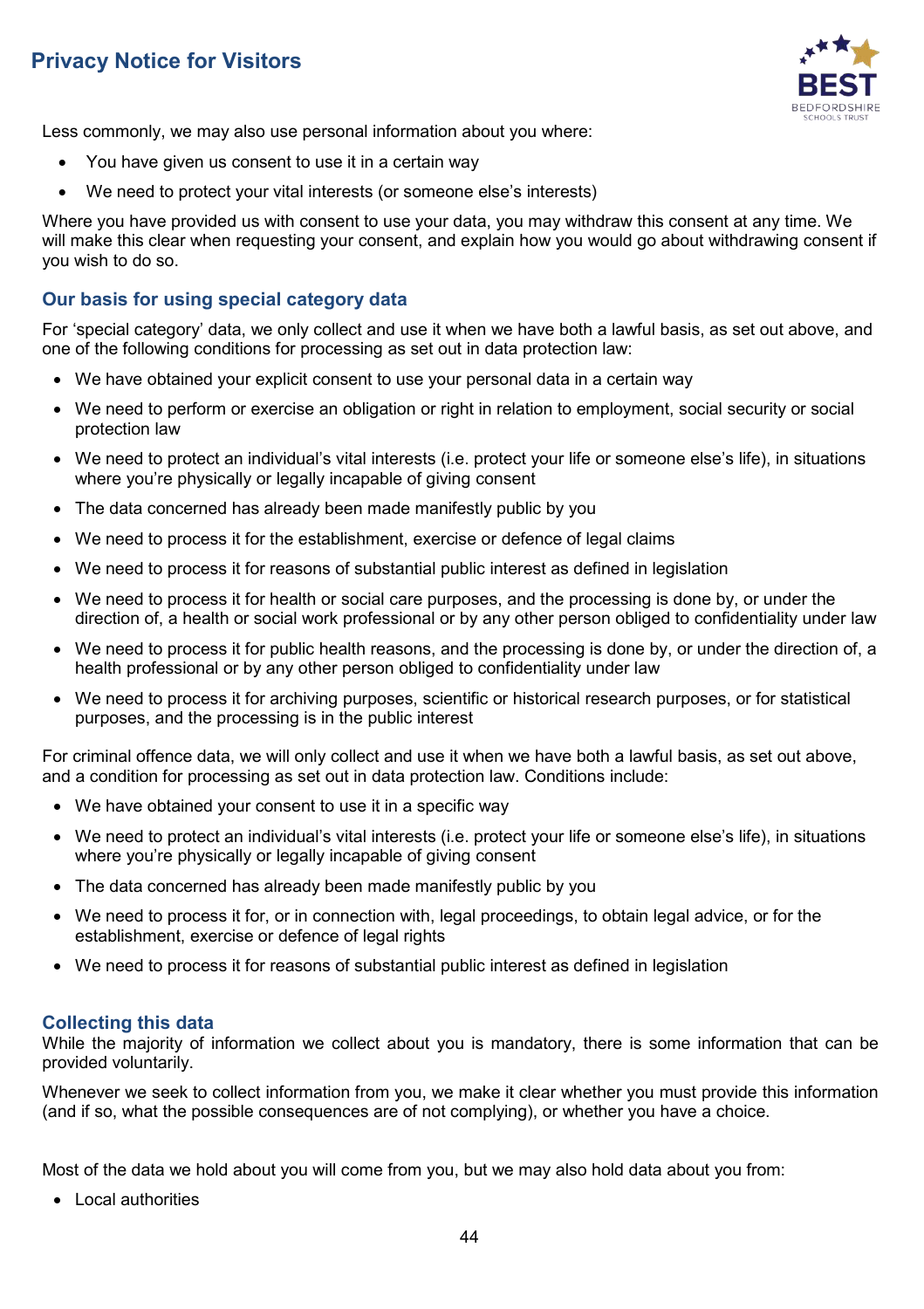

- Government departments or agencies
- Police forces, courts, tribunals

### **How we store this data**

We keep personal information about you while you are visiting our site(s). We may also keep it beyond your visit if this is necessary. Our retention schedule can be found within our GDPR policy – this sets out how long we keep information about visitors. A copy of this is available on the BEST website (https://www.bestacademies.org.uk).

We have put in place appropriate security measures to prevent your personal information from being accidentally lost, used or accessed in an unauthorised way, altered or disclosed.

We will dispose of your personal data securely when we no longer need it.

#### **Who we share data with**

We do not share information about you with any third party without consent unless the law and our policies allow us to do so.

Where it is legally required, or necessary (and it complies with data protection law), we may share personal information about you with:

- Our local authority [Central Bedfordshire Council] to meet our legal obligations to share certain information with it, such as safeguarding concerns
- Government departments or agencies
- Our regulator e.g. Ofsted
- Suppliers and service providers
- Our auditors
- Survey and research organisations
- Health authorities
- Security organisations
- Health and social welfare organisations
- Professional advisers and consultants
- Charities and voluntary organisations
- Police forces, courts, tribunals

### **Transferring data internationally**

Where we transfer your personal data to a country or territory outside the European Economic Area, we will do so in accordance with data protection law.

### **Your rights**

#### **How to access personal information that we hold about you**

You have a right to make a 'subject access request' to gain access to personal information that we hold about you.

If you make a subject access request, and if we do hold information about you, we will (subject to any exemptions that may apply):

• Give you a description of it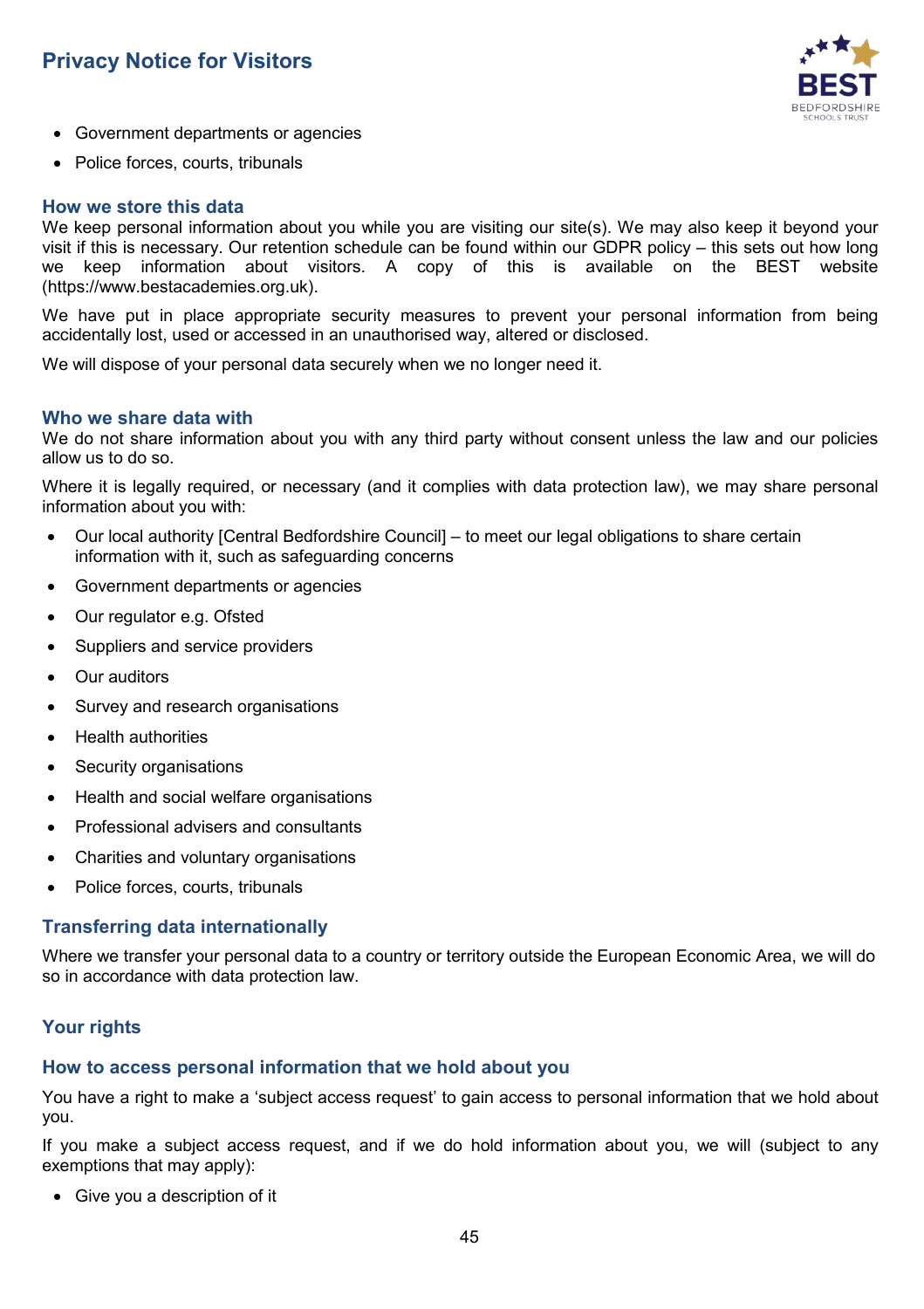

- Tell you why we are holding and processing it, and how long we will keep it for
- Explain where we got it from, if not from you
- Tell you who it has been, or will be, shared with
- Let you know whether any automated decision-making is being applied to the data, and any consequences of this
- Give you a copy of the information in an intelligible form

You may also have the right for your personal information to be transmitted electronically to another organisation in certain circumstances.

If you would like to make a request, please contact us (see 'Contact us' below).

### **Your other rights regarding your data**

Under data protection law, you have certain rights regarding how your personal data is used and kept safe. For example, you have the right to:

- Object to our use of your personal data
- Prevent your data being used to send direct marketing
- Object to and challenge the use of your personal data for decisions being taken by automated means (by a computer or machine, rather than by a person)
- In certain circumstances, have inaccurate personal data corrected
- In certain circumstances, have the personal data we hold about you deleted or destroyed, or restrict its processing
- In certain circumstances, be notified of a data breach
- Make a complaint to the Information Commissioner's Office
- Claim compensation for damages caused by a breach of the data protection regulations

To exercise any of these rights, please contact us (see 'Contact us' below).

### **Complaints**

We take any complaints about our collection and use of personal information very seriously.

If you think that our collection or use of personal information is unfair, misleading or inappropriate, or have any other concern about our data processing, please raise this with us in the first instance.

Alternatively, you can make a complaint to the Information Commissioner's Office:

- Report a concern online at<https://ico.org.uk/make-a-complaint/>
- Call 0303 123 1113
- Or write to: Information Commissioner's Office, Wycliffe House, Water Lane, Wilmslow, Cheshire, SK9 5AF

### **Contact us**

If you have any questions, concerns or would like more information about anything mentioned in this privacy notice, please contact our Data Protection Officer: Craig Smith, Chief Operating Officer, BEST

**Telephone:** 01462 413511

**Email:** [DPO@bestacademies.org.uk](mailto:DPO@bestacademies.org.uk)

For general school specific queries, please contact the Data Protection Lead for the school: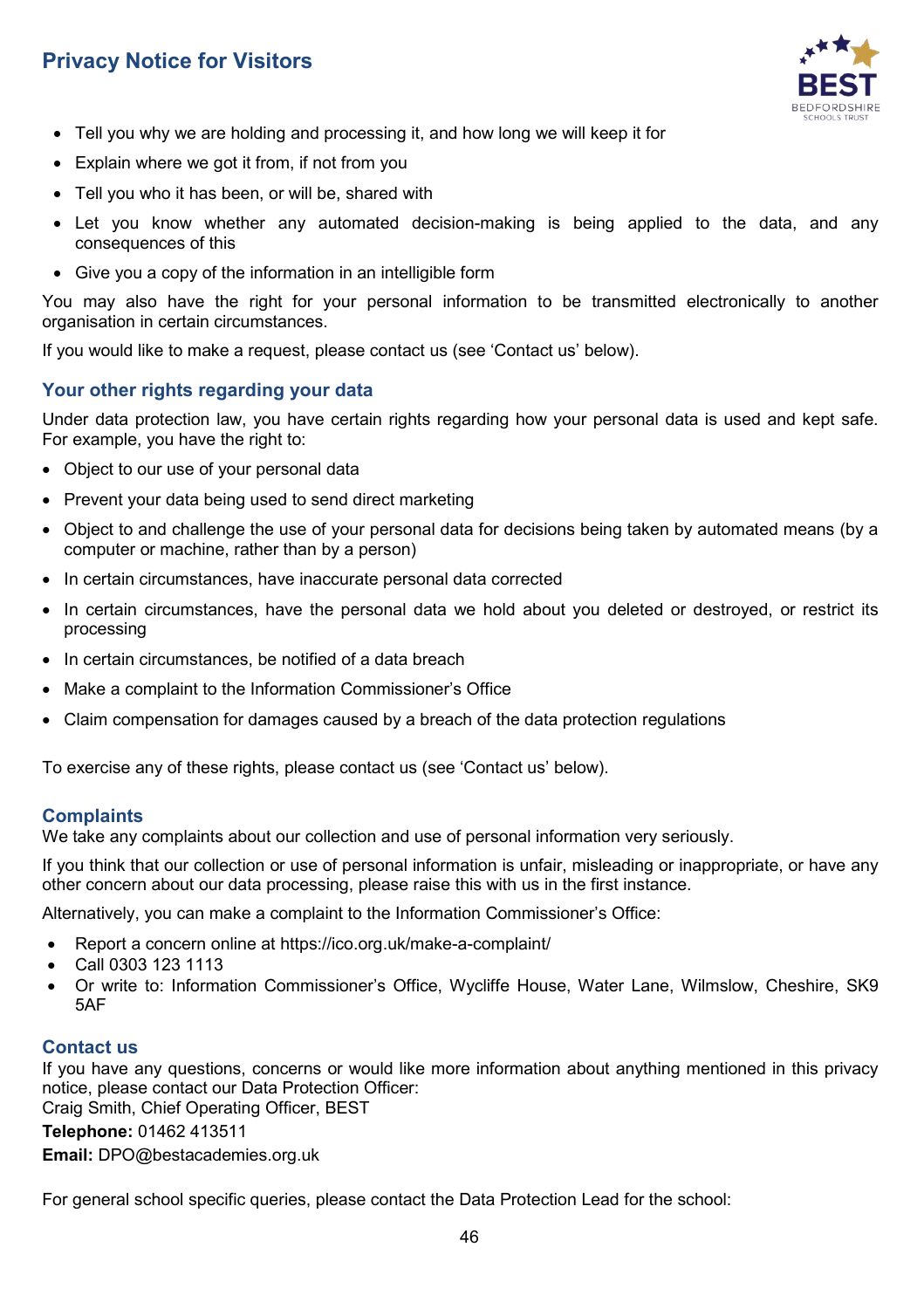

|                            |                       |                  | Email                                    |
|----------------------------|-----------------------|------------------|------------------------------------------|
| <b>School</b>              | <b>Contact</b>        | <b>Telephone</b> |                                          |
|                            |                       | <b>Number</b>    |                                          |
| Samuel Whitbread Academy   | lan Butler            | 01462 629900     | SWA-DPL@bestacademies.org.uk             |
| Etonbury Academy           | Victoria Lockey       | 01462 730391     | ETA-DPL@bestacademies.org.uk             |
| Robert Bloomfield Academy  | <b>Vincent Holmes</b> | 01462 628800     | RBA-DPL@bestacademies.org.uk             |
| St Christophers Academy    | Rebecca Tootell       | 01582 500960     | SCA-DPL@bestacademies.org.uk             |
| Gothic Mede Academy        | Michael Warlow        | 01462732002      | GMA-DPL@bestacademies.org.uk             |
|                            |                       |                  |                                          |
| <b>Gravenhurst Academy</b> | Carol Davison         | 01462 711257     | GHA-DPL@bestacademies.org.uk             |
| Langford Village Academy   | Dawn Mills            | 01462 629000     | LVA-DPL@bestacademies.org.uk             |
| Lawnside Academy           | Cheryl Johnson /      | 01767 312313     | LSA-DPL@bestacademies.org.uk             |
|                            | Marissa               |                  |                                          |
|                            | Stoneham              |                  |                                          |
| Pix Brook Academy          | Indie King-Mand       | 01462416243      | PBA-DPL@bestacademies.org.uk             |
| Campton Academy            | Sarah Fraher          | 01462 813359     | CMA-DPL@bestacademies.org.uk             |
| <b>BEST Nurseries:</b>     |                       |                  |                                          |
| <b>Arlesey Nursery</b>     | Collette Jordan       | 01462732168      | ArleseyNursery-DPL@bestacademies.org.uk  |
| Langford Nursery           | Rachel Taylor         | 01462 410420     | LangfordNursery-DPL@bestacademies.org.uk |
| <b>Shefford Nursery</b>    | Dawn Davies           | 01462815637      | SheffordNursery-DPL@bestacademies.org.uk |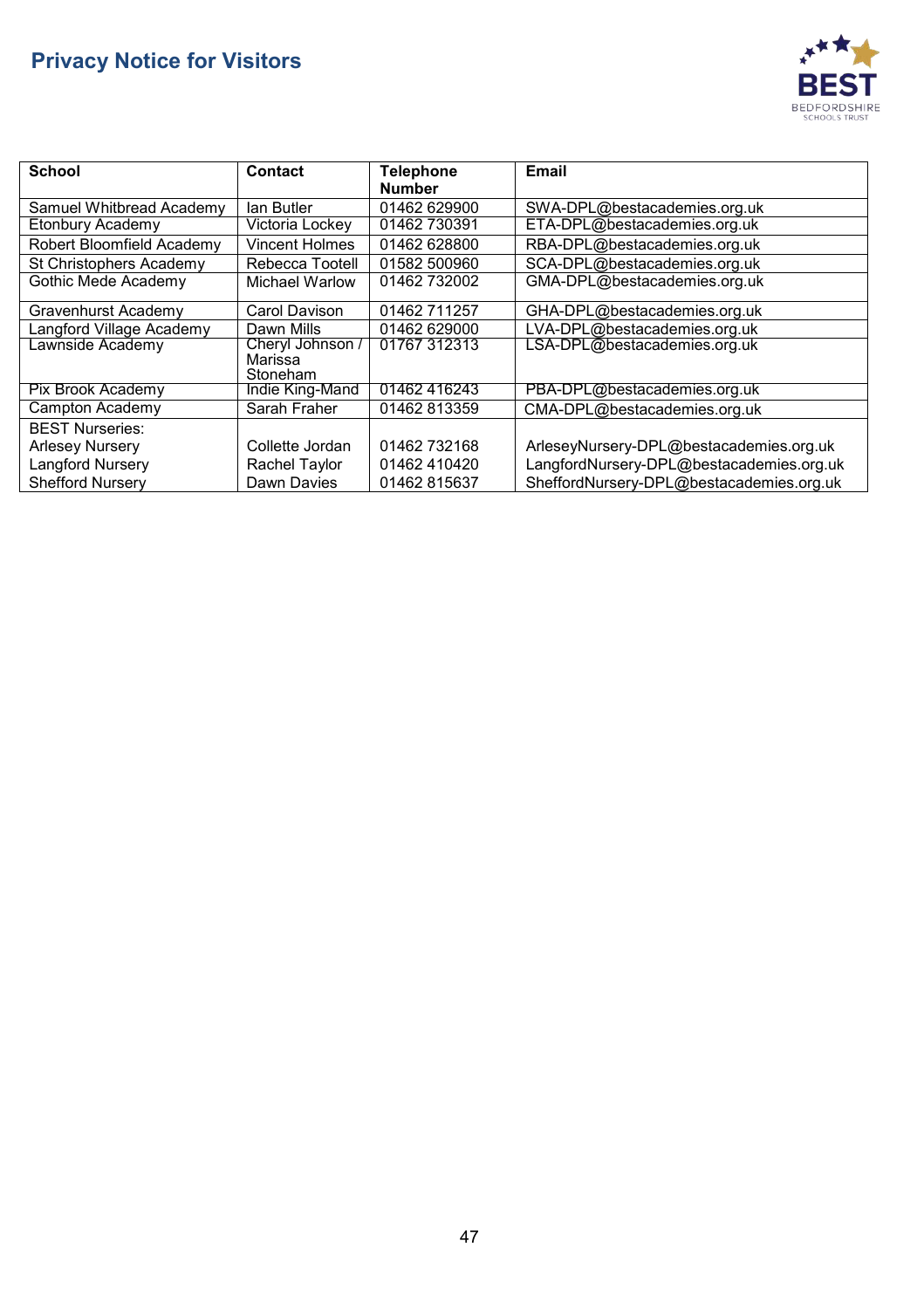

# **Appendix B –** Access Request Form

| Subject')?                                                | Are you the person who is the subject of the records you are enquiring about (i.e. the 'Data<br><b>YES/NO</b>        |
|-----------------------------------------------------------|----------------------------------------------------------------------------------------------------------------------|
| are enquiring about?                                      | If no, do you have parental responsibility for a child who is the 'Data Subject' of the records you<br><b>YES/NO</b> |
|                                                           | If yes, please provide name(s) of child or children about whose personal data records you are                        |
|                                                           |                                                                                                                      |
| Description of concern/area of concern / area of concern: |                                                                                                                      |
|                                                           |                                                                                                                      |
|                                                           |                                                                                                                      |
| Description of information requested                      |                                                                                                                      |
|                                                           |                                                                                                                      |
|                                                           | Please dispatch reply to: (if different from enquirer's details as stated on this form)                              |
|                                                           |                                                                                                                      |
|                                                           |                                                                                                                      |

### **Data Subject Declaration**

I request that the school search its records based on the information supplied above and provide a description of the personal data found from the information described in the details outlined above relating to me (or my child/children) being processed by the school. I agree that the reply period will commence when I have supplied sufficient information to enable the school to perform the search. I consent to the reply being disclosed and sent to me at my stated address (or to the dispatch name and address above who I have authorised to receive such information).

Signature of 'Data Subject' (or subject's parent if pupil is under 13 years of age):

*Form to be returned to the Data Protection Officer or Lead for the school/entity concerned (see overleaf)*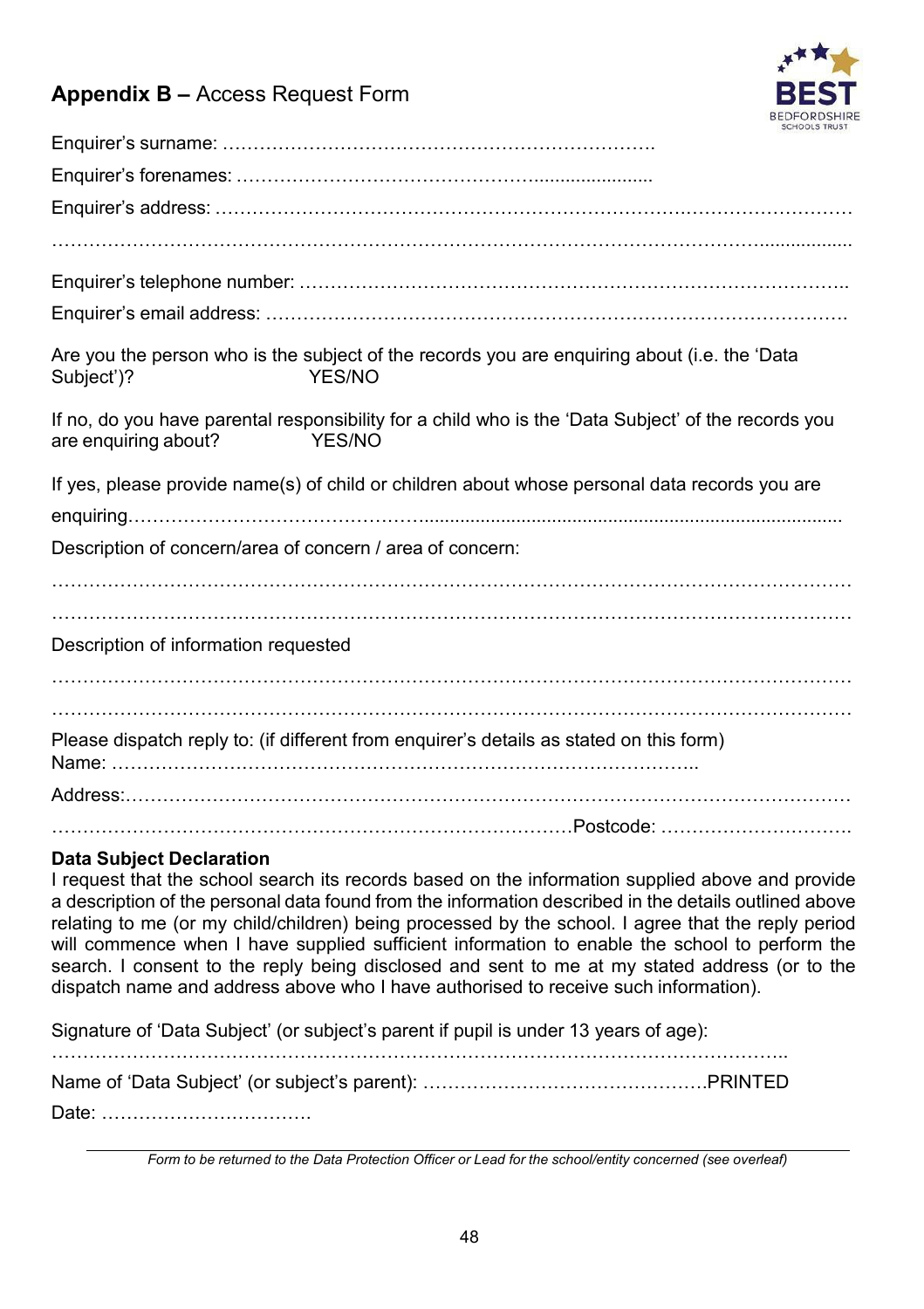| <b>School</b>              | <b>Contact</b>        | <b>Telephone</b> | Email                                    |
|----------------------------|-----------------------|------------------|------------------------------------------|
|                            |                       | <b>Number</b>    |                                          |
| Samuel Whitbread Academy   | lan Butler            | 01462 629900     | SWA-DPL@bestacademies.org.uk             |
| Etonbury Academy           | Victoria Lockey       | 01462 730391     | ETA-DPL@bestacademies.org.uk             |
| Robert Bloomfield Academy  | <b>Vincent Holmes</b> | 01462 628800     | RBA-DPL@bestacademies.org.uk             |
| St Christophers Academy    | Rebecca Tootell       | 01582 500960     | SCA-DPL@bestacademies.org.uk             |
| Gothic Mede Academy        | Michael Warlow        | 01462 732002     | GMA-DPL@bestacademies.org.uk             |
| <b>Gravenhurst Academy</b> | Carol Davison         | 01462 711257     | GHA-DPL@bestacademies.org.uk             |
| Langford Village Academy   | Dawn Mills            | 01462 629000     | LVA-DPL@bestacademies.org.uk             |
| Lawnside Academy           | Cheryl Johnson /      | 01767 312313     | LSA-DPL@bestacademies.org.uk             |
|                            | Marissa Stoneham      |                  |                                          |
| Pix Brook Academy          | Indie King-Mand       | 01462 416243     | PBA-DPL@bestacademies.org.uk             |
| Campton Academy            | Sarah Fraher          | 01462 813359     | CMA-DPL@bestacademies.org.uk             |
| <b>BEST Nurseries:</b>     |                       |                  |                                          |
| <b>Arlesey Nursery</b>     | Collette Jordan       | 01462 732168     | ArleseyNursery-DPL@bestacademies.org.uk  |
| <b>Langford Nursery</b>    | Rachel Taylor         | 01462 410420     | LangfordNursery-DPL@bestacademies.org.uk |
| Shefford Nursery           | Dawn Davies           | 01462 815637     | SheffordNursery-DPL@bestacademies.org.uk |

*Refer to page 9 of the GDPR and Privacy Notices Policy for further details concerning subject access requests. Please note that two forms of identification will be required.*

### **For office use only**

| Has the identity of the person making the request been confirmed by telephone |  |  |
|-------------------------------------------------------------------------------|--|--|
|                                                                               |  |  |

Has the age of pupil been checked (does the pupil need to give consent)

 $\Box$ Have two forms of identification been seen

Has the subject access request been granted (request to be met within one month), If not, give reason

………………………………………………………………………………………………….. …………………………………………………………………………………………………..

If request is complex and will take more than one month, has the person making the request been informed

| Date information sent: |  |
|------------------------|--|
| Information sent by:   |  |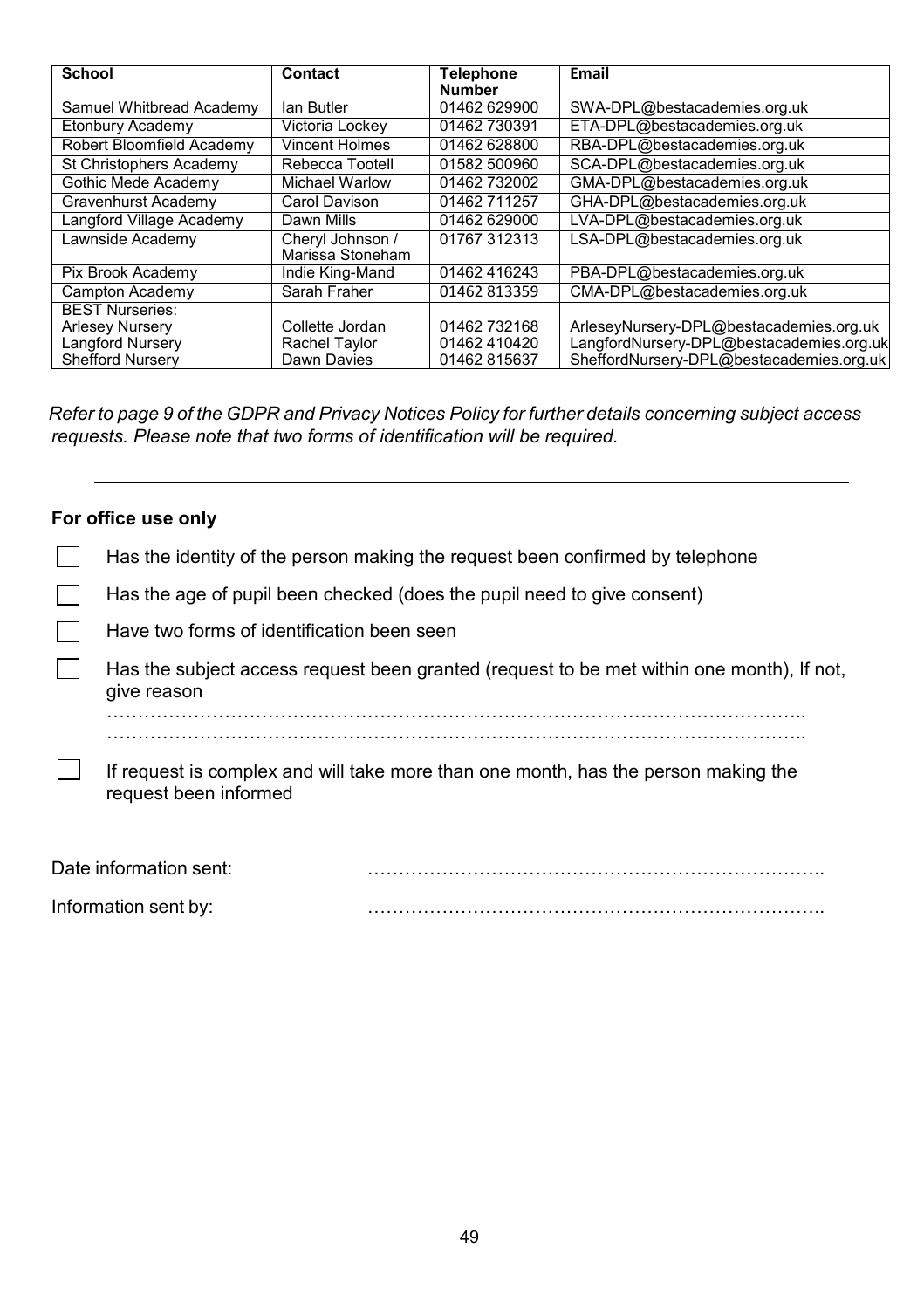# **Appendix C**



### Procedure for processing personal information relating to staff

BEST require each school to ensure that adequate controls are in place with regard to access to personal information - giving access only to people (staff and governors) who need particular information to do their jobs and only when they need it. The guidelines below should be followed for access to personal information relating to staff.

Information relating to staff must be processed in accordance with the BEST GDPR Policy.

### **Viewing or removal of personal information relating to staff**

Personal information relating to staff should not be removed from school premises, electronically or in paper format, unless there is an exceptional circumstance, and express permission should be sort from the Principal.

Each BEST school holds a log of who has requested and accessed personal information relating to staff. This log records the following information:

- Date of request
- Name of person requesting the information
- Name of who approved the request and date
- Date the information was viewed
- If a personnel file has been requested, the name and date of who logged this file back in should be recorded

HR Assistants in each school are not required to log any activity that occurs during their day to day duties. However, if a personnel file is removed from storage, this activity should be logged.

If HR Assistants require information from another BEST school, the authorisation process below should be followed.

Payroll information is managed by the Finance Team. Access to the payroll information by the Finance Team during their day to day activities does not need to be logged. However, if payroll information is removed from site, the authorisation process below should be followed.

The CEO, COO and Operations Support Officer have authority to view files from all BEST schools. However, the School Principal should be informed if these files are to be removed from site.

Access to files locally (in each BEST school) is restricted to the HR Assistant, Principal and Senior Leadership Team. However, a justifiable reason for access should be logged.

#### **Hierarchy of approval:**

|                          | Personal information relating to   Authorisation to be sought from                                |
|--------------------------|---------------------------------------------------------------------------------------------------|
| BEST staff               | School Principal, CEO or COO                                                                      |
| <b>School Principals</b> | CEO or COO                                                                                        |
| <b>Executive Leaders</b> | Chair or Vice Chair of BEST Board of Directors, CEO or COO<br>as appropriate dependent on request |

Trustees of BEST can request personal information relating to staff via the School Principal, CEO or COO but this must be for a specific reason. This activity must be logged.

In the event that personal information relating to the CEO is required, this can only be viewed by the Chair or Vice Chair of BEST Board of Directors. This activity must be logged.

Any Governor that feels they have sufficient reason to view or remove any personal information relating to staff must make a request for access to the file(s) via the Trustees of BEST. In this circumstance there must be a specific reason, the School Principal must be notified and the request/access must be logged as per the above procedure.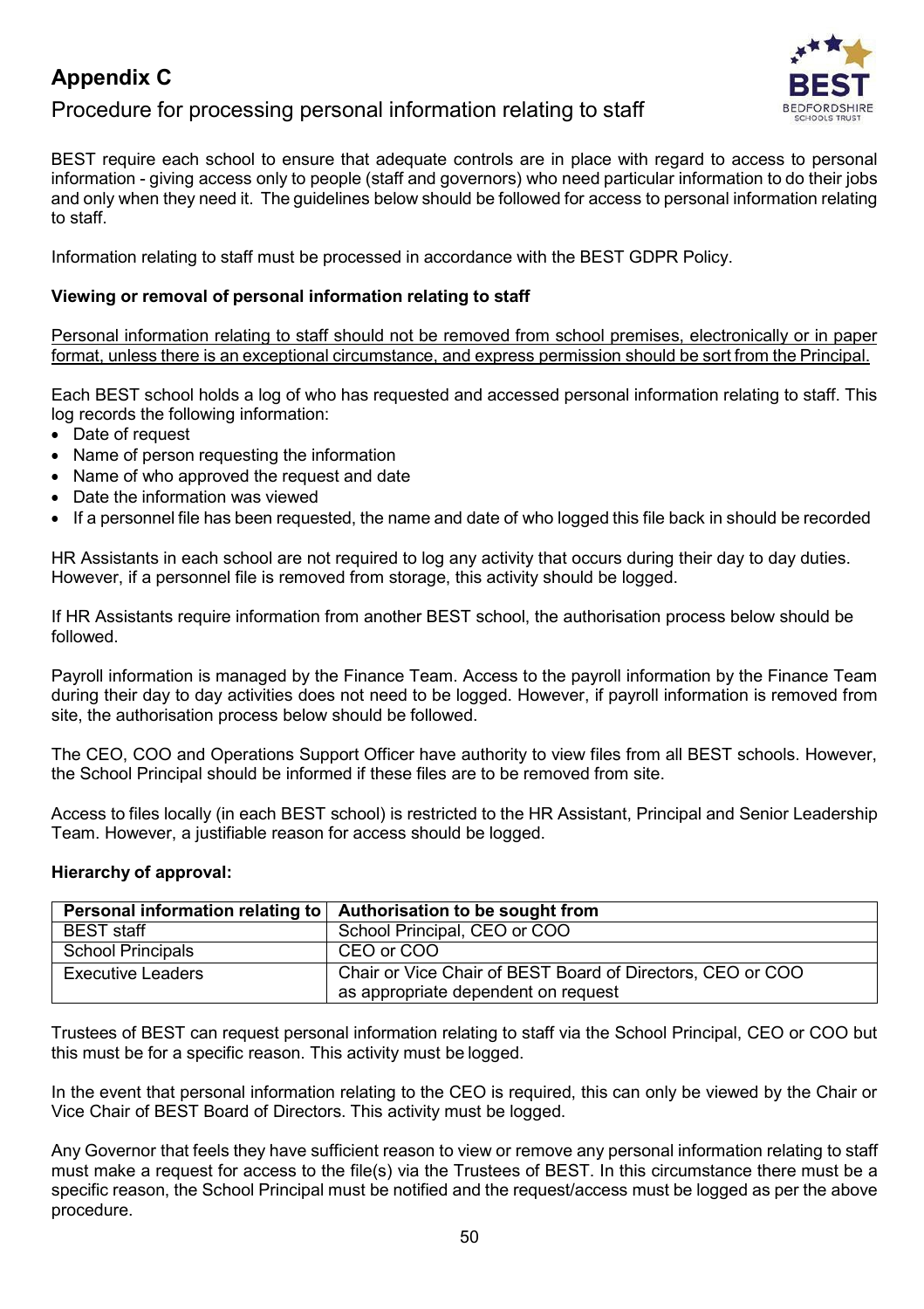

| <b>Governing Body</b>                                                                          |                                                                                                                         |                                   |                                                                                                                                                                          |                                                                                                                |
|------------------------------------------------------------------------------------------------|-------------------------------------------------------------------------------------------------------------------------|-----------------------------------|--------------------------------------------------------------------------------------------------------------------------------------------------------------------------|----------------------------------------------------------------------------------------------------------------|
| <b>Basic file description</b>                                                                  | <b>Data Protection</b><br><b>Issues</b>                                                                                 | <b>Statutory Provisions</b>       | <b>Retention Period</b>                                                                                                                                                  | Action at the end of the<br>administrative life of the record                                                  |
| Agendas for LGB meetings                                                                       | If meeting is dealing<br>with confidential<br>issues relating to<br>staff                                               |                                   | One copy should be retained<br>with the master set of<br>minutes. All other copies<br>can be disposed of                                                                 | Secure disposal                                                                                                |
| Minutes of Governing Body<br>meetings                                                          | There may be data<br>protection issues if<br>the meeting is<br>dealing with<br>confidential issues<br>relating to staff |                                   |                                                                                                                                                                          |                                                                                                                |
| Principal Set (signed minutes)                                                                 |                                                                                                                         |                                   | PERMANENT                                                                                                                                                                | If the school is unable to store these then<br>they should be offered to the County<br><b>Archives Service</b> |
| Inspection copies (this may<br>include copies the Clerk<br>wishes to retain for<br>requestors) |                                                                                                                         |                                   | Date of meeting + 3 years                                                                                                                                                | If these minutes contain any sensitive,<br>personal information they must be<br>shredded.                      |
| Reports presented to the<br><b>Governing Body</b>                                              | There may be data<br>protection issues if<br>the report deals with<br>confidential issues<br>relating to staff          |                                   | Reports should be kept for a<br>minimum of 6 years.<br>However, if the minutes refer<br>directly to individual reports<br>then the reports should be<br>kept permanently | <b>SECURE DISPOSAL or</b><br>retain with the signed set of the minutes                                         |
| Meeting papers relating to<br>the annual parents' meeting<br>held under section 33 of the      | <b>No</b>                                                                                                               | Education Act 2002,<br>Section 33 | Date of the meeting $+ a$<br>minimum of 6 years                                                                                                                          | <b>SECURE DISPOSAL</b>                                                                                         |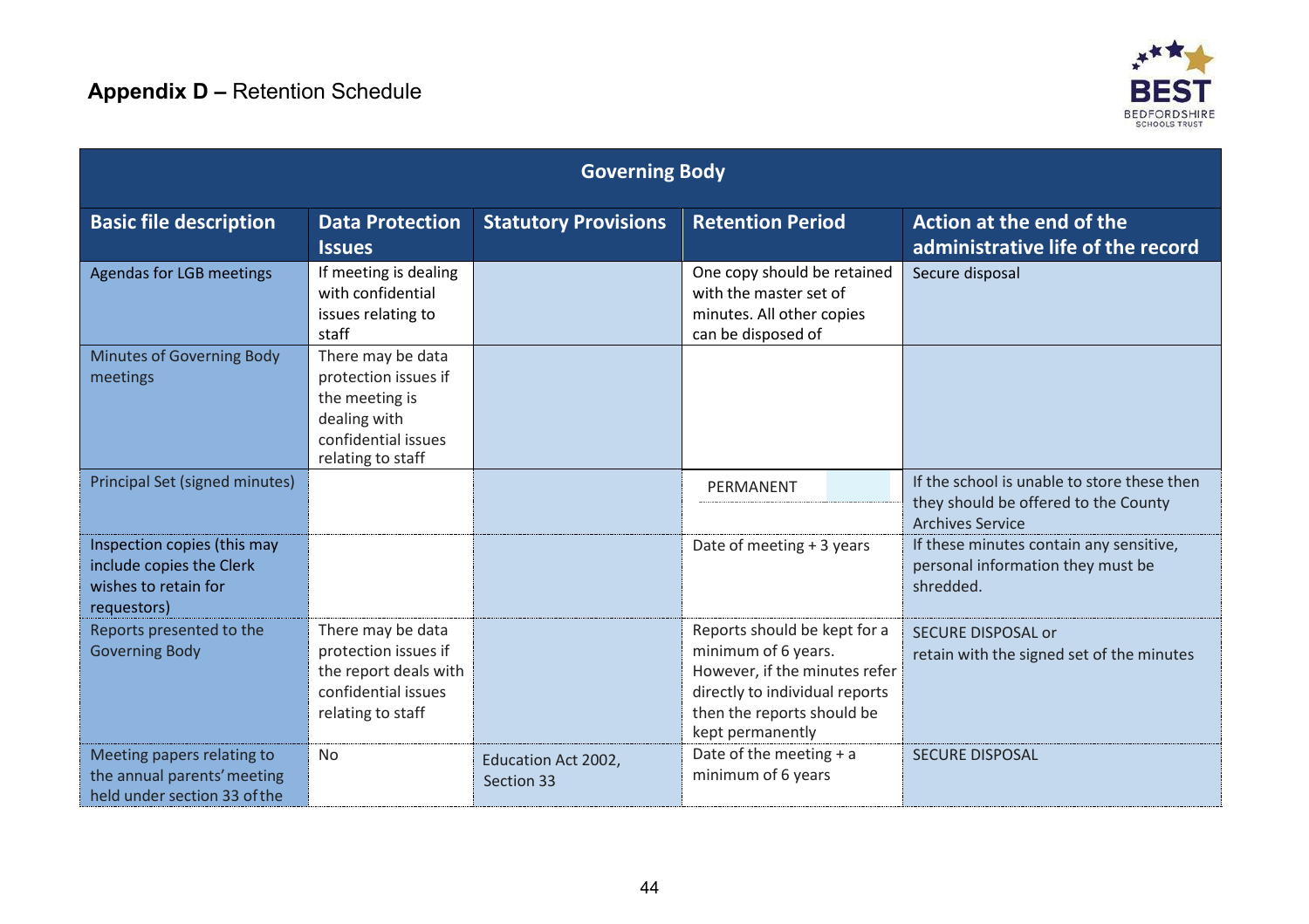| <b>Education Act 2002</b>                                                                                                                              |           |                                                                                                |                                                                                                                                                |                                                                                                                                                          |
|--------------------------------------------------------------------------------------------------------------------------------------------------------|-----------|------------------------------------------------------------------------------------------------|------------------------------------------------------------------------------------------------------------------------------------------------|----------------------------------------------------------------------------------------------------------------------------------------------------------|
| <b>Instruments of Government</b><br>including Articles of<br>Association                                                                               | <b>No</b> |                                                                                                | PERMANENT                                                                                                                                      | These should be retained in the school<br>whilst the school is open and then offered<br>to County Archives Service when the school                       |
| <b>Trusts and Endowments</b><br>managed by the Governing<br><b>Body</b>                                                                                | <b>No</b> |                                                                                                | PERMANENT                                                                                                                                      | closes.<br>These should be retained in the school<br>whilst the school is open and then offered<br>to County Archives Service when the school<br>closes. |
| Action plans created and<br>administered by the<br><b>Governing Body</b>                                                                               | <b>No</b> |                                                                                                | Life of the action plan $+3$<br>years                                                                                                          | <b>SECURE DISPOSAL</b>                                                                                                                                   |
| Policy documents created and<br>administered by the<br><b>Governing Body</b>                                                                           | <b>No</b> |                                                                                                | Life of the policy $+3$ years                                                                                                                  | <b>SECURE DISPOSAL</b>                                                                                                                                   |
| Records relating to complaints<br>dealt with by the Governing<br><b>Body</b>                                                                           | Yes       |                                                                                                | Date of the resolution of the<br>complaint $+$ a minimum of 6<br>years then review for further<br>retention in case of<br>contentious disputes | <b>SECURE DISPOSAL</b>                                                                                                                                   |
| Annual Reports created under<br>the requirements of the<br><b>Education (Governor's Annual</b><br>Reports)(England)<br>(Amendment) Regulations<br>2002 | <b>No</b> | <b>Education (Governor's</b><br><b>Annual Reports)</b><br>(England) (Amendment)<br>Regulations | Date of report + 10 years                                                                                                                      | <b>SECURE DISPOSAL</b>                                                                                                                                   |
| Proposals concerning the<br>change of status of a<br>maintained school including<br><b>Specialist Status Schools and</b><br>Academies                  | <b>No</b> |                                                                                                | Date proposal accepted or<br>declined<br>+ 3 years                                                                                             | <b>SECURE DISPOSAL</b>                                                                                                                                   |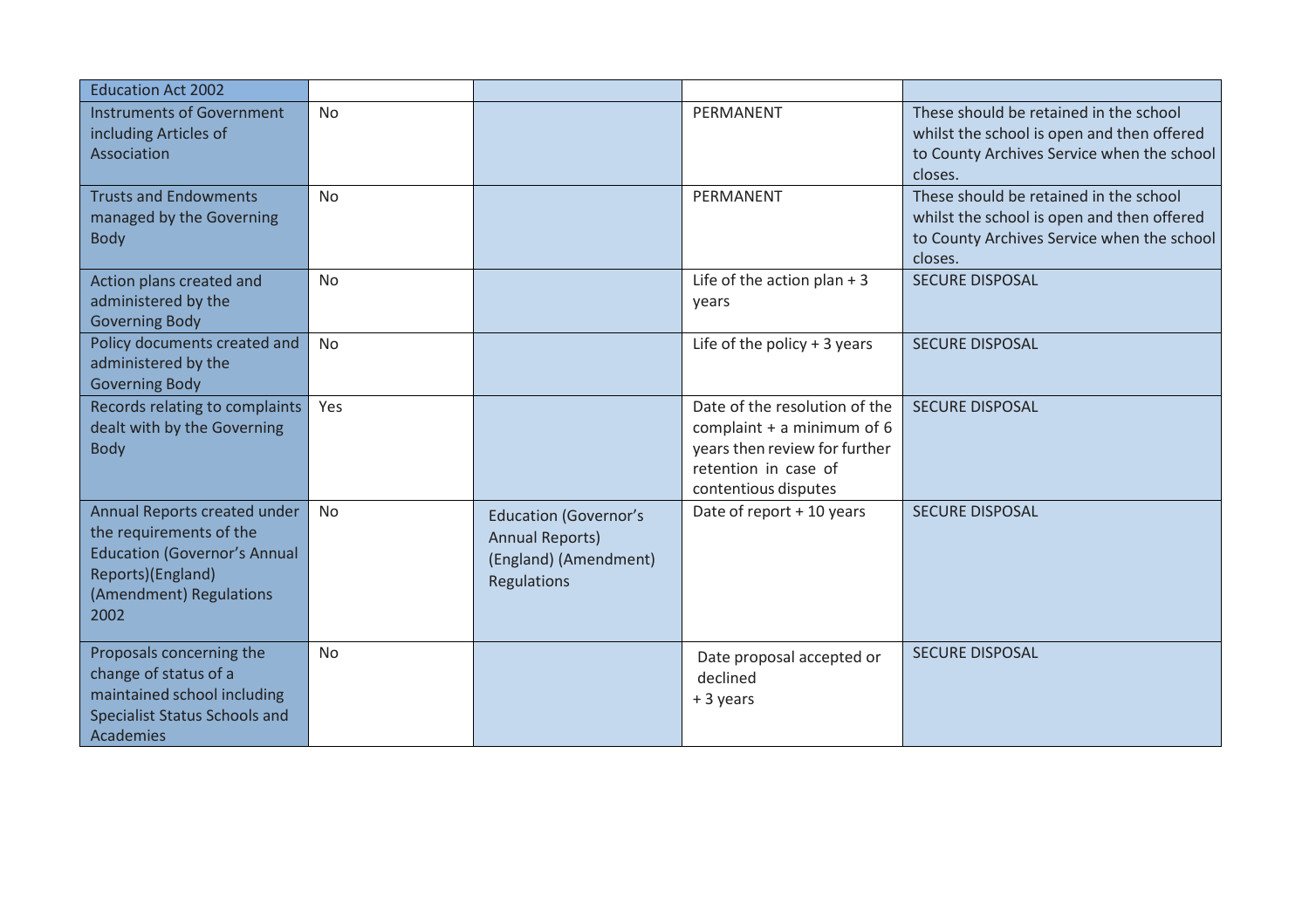| <b>Headteacher and Senior Management Team</b>                                                                                                            |                                                                                                                          |                             |                                                                         |                                                                                                                        |  |
|----------------------------------------------------------------------------------------------------------------------------------------------------------|--------------------------------------------------------------------------------------------------------------------------|-----------------------------|-------------------------------------------------------------------------|------------------------------------------------------------------------------------------------------------------------|--|
| <b>Basic file description</b>                                                                                                                            | <b>Data Protection</b><br><b>Issues</b>                                                                                  | <b>Statutory Provisions</b> | <b>Retention Period</b>                                                 | Action at the end of the<br>administrative life of the record                                                          |  |
| Log books of activity in the<br>school maintained by the<br><b>Head Teacher</b>                                                                          | There may be data<br>protection issues if<br>the log book refers<br>to individual pupils<br>or members of staff          |                             | Date of last entry in the book<br>+ a minimum of 6 years then<br>review | These could be of permanent historical<br>value and should be offered to the County<br>Archives Service if appropriate |  |
| <b>Minutes of Senior</b><br><b>Management Team meetings</b><br>and the meetings of other<br>internal administrative bodies                               | There may be data<br>protection issues if<br>the minutes refers to<br>individual pupils or<br>members of staff           |                             | Date of the meeting $+3$<br>years then review                           | <b>SECURE DISPOSAL</b>                                                                                                 |  |
| Reports created by the Head<br>Teacher or the Management<br>Team                                                                                         | There may be data<br>protection issues if<br>the report refers to<br>individual pupils or<br>members of staff            |                             | Date of the report $+ a$<br>minimum of 3 years then<br>review           | <b>SECURE DISPOSAL</b>                                                                                                 |  |
| Records created by head<br>teachers, deputy head<br>teachers, heads of year and<br>other members of staff with<br>administrative responsibilities        | There may be data<br>protection issues if<br>the records refer to<br>individual pupils or<br>members of staff            |                             | Current academic year + 6<br>years then review                          | <b>SECURE DISPOSAL</b>                                                                                                 |  |
| Correspondence created by<br>head teachers, deputy head<br>teachers, heads of year and<br>other members of staff with<br>administrative responsibilities | There may be data<br>protection issues if<br>the correspondence<br>refers to individual<br>pupils or members of<br>staff |                             | Date of correspondence + 3<br>years then review                         | <b>SECURE DISPOSAL</b>                                                                                                 |  |
| <b>Professional Development</b><br>Plans                                                                                                                 | Yes                                                                                                                      |                             | Life of the plan $+6$ years                                             | <b>SECURE DISPOSAL</b>                                                                                                 |  |
| <b>School Development Plans</b>                                                                                                                          | No                                                                                                                       |                             | Life of the plan $+3$ years                                             | <b>SECURE DISPOSAL</b>                                                                                                 |  |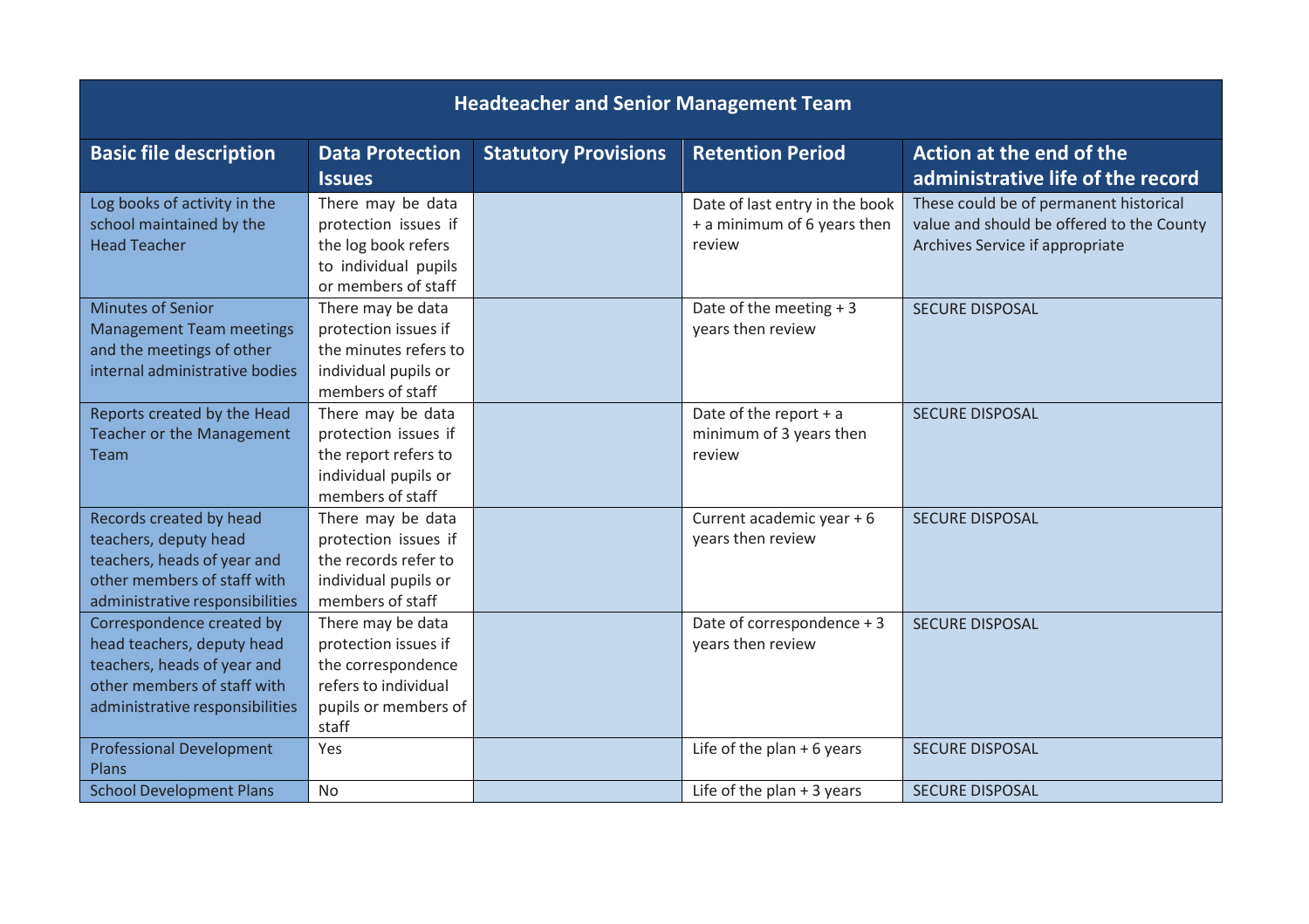| <b>Admissions Process</b>                                                                                |                                         |                                                                                                                                                                                            |                                              |                                                               |
|----------------------------------------------------------------------------------------------------------|-----------------------------------------|--------------------------------------------------------------------------------------------------------------------------------------------------------------------------------------------|----------------------------------------------|---------------------------------------------------------------|
| <b>Basic file description</b>                                                                            | <b>Data Protection</b><br><b>Issues</b> | <b>Statutory Provisions</b>                                                                                                                                                                | <b>Retention Period</b>                      | Action at the end of the<br>administrative life of the record |
| All records relating<br>to the creation and<br>implementation of the School<br><b>Admissions' Policy</b> | No                                      | School<br><b>Admissions Code</b><br>Statutory<br>guidance for<br>admission<br>authorities, governing<br>bodies, local authorities,<br>schools adjudicators and<br>admission appeals panels | Life of the policy $+3$ years<br>then review | <b>SECURE DISPOSAL</b>                                        |
| Admissions - if the admission<br>is successful                                                           | Yes                                     | School<br><b>Admissions Code</b><br>Statutory<br>guidance for<br>admission<br>authorities, governing<br>bodies, local authorities,<br>schools adjudicators and<br>admission appeals panels | Date of admission + 1 year                   | <b>SECURE DISPOSAL</b>                                        |
| Admissions - if the appeal is<br>unsuccessful                                                            | Yes                                     | School<br><b>Admissions Code</b><br>Statutory<br>guidance for<br>admission<br>authorities, governing<br>bodies, local authorities,                                                         | Resolution of case + 1 year                  | <b>SECURE DISPOSAL</b>                                        |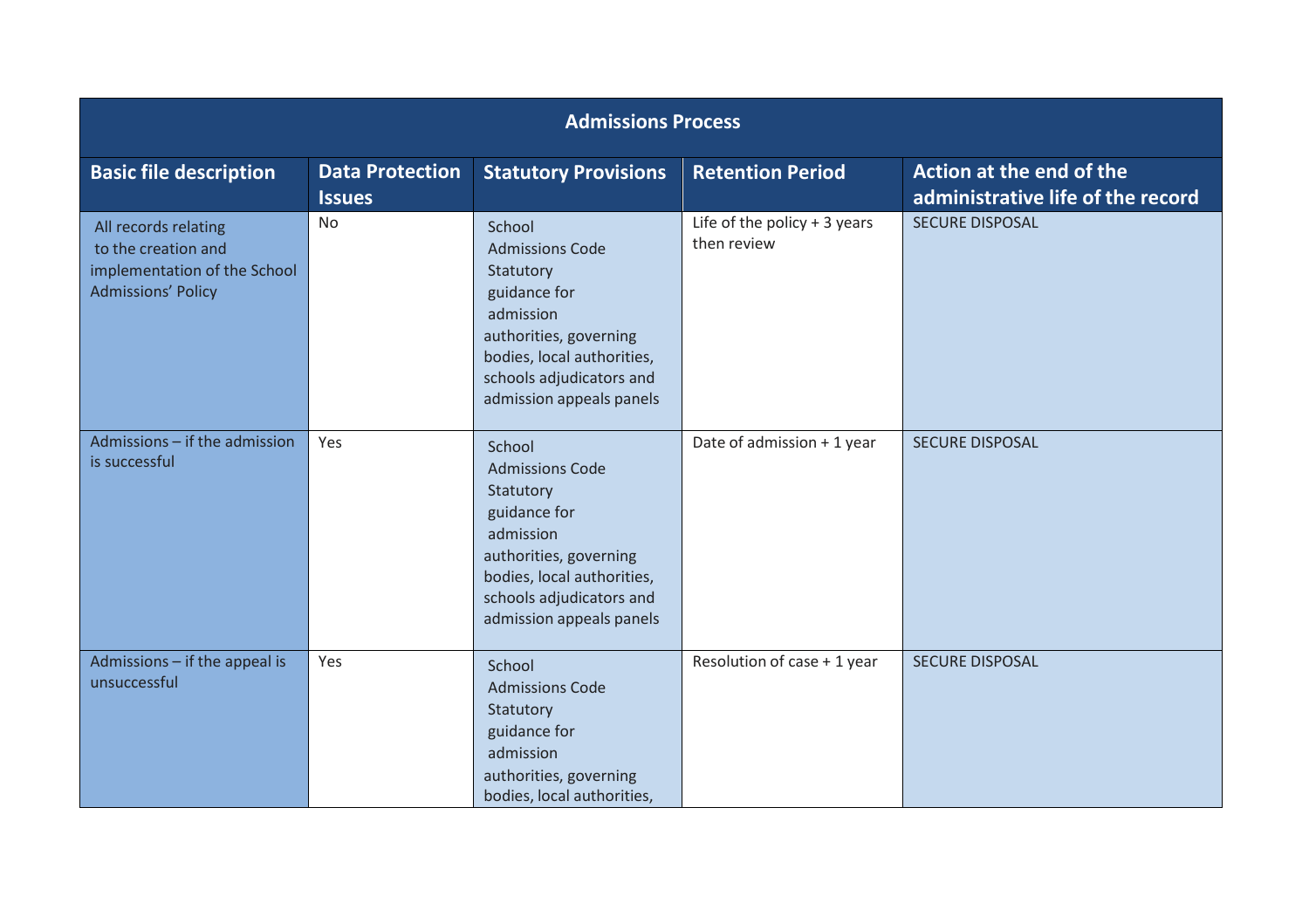|                                                                                                                   |     | schools adjudicators and<br>admission appeals panels                                                                                                                                       |                                                                                                                                                          |                                                                                                                                                                                                         |
|-------------------------------------------------------------------------------------------------------------------|-----|--------------------------------------------------------------------------------------------------------------------------------------------------------------------------------------------|----------------------------------------------------------------------------------------------------------------------------------------------------------|---------------------------------------------------------------------------------------------------------------------------------------------------------------------------------------------------------|
| <b>Register of Admissions</b>                                                                                     | Yes | School attendance:<br>Departmental advice for<br>maintained schools,<br>academies, independent<br>schools and local<br>authorities                                                         | Every entry in the admission<br>register must be preserved<br>for a period of three years<br>after the date on which the<br>entry was made. <sup>3</sup> | <b>REVIEW</b><br>Schools may wish to consider keeping the<br>admission register permanently as often<br>schools receive enquiries from past pupils<br>to confirm the dates they attended the<br>school. |
| <b>Admissions - Secondary</b><br>Schools - Casual                                                                 | Yes |                                                                                                                                                                                            | Current year + 1 year                                                                                                                                    | <b>SECURE DISPOSAL</b>                                                                                                                                                                                  |
| Proofs of address supplied by<br>parents as part of the<br>admissions process                                     | Yes | School<br><b>Admissions Code</b><br>Statutory<br>guidance for<br>admission<br>authorities, governing<br>bodies, local authorities,<br>schools adjudicators and<br>admission appeals panels | Current year + 1 year                                                                                                                                    | <b>SECURE DISPOSAL</b>                                                                                                                                                                                  |
| Supplementary Information<br>form including additional<br>information such as religion,<br>medical conditions etc | Yes |                                                                                                                                                                                            |                                                                                                                                                          |                                                                                                                                                                                                         |
| For successful admissions                                                                                         |     |                                                                                                                                                                                            | This information should be<br>added to the pupil file                                                                                                    | <b>SECURE DISPOSAL</b>                                                                                                                                                                                  |
| For unsuccessful admissions                                                                                       |     |                                                                                                                                                                                            | Until appeals process<br>completed                                                                                                                       | <b>SECURE DISPOSAL</b>                                                                                                                                                                                  |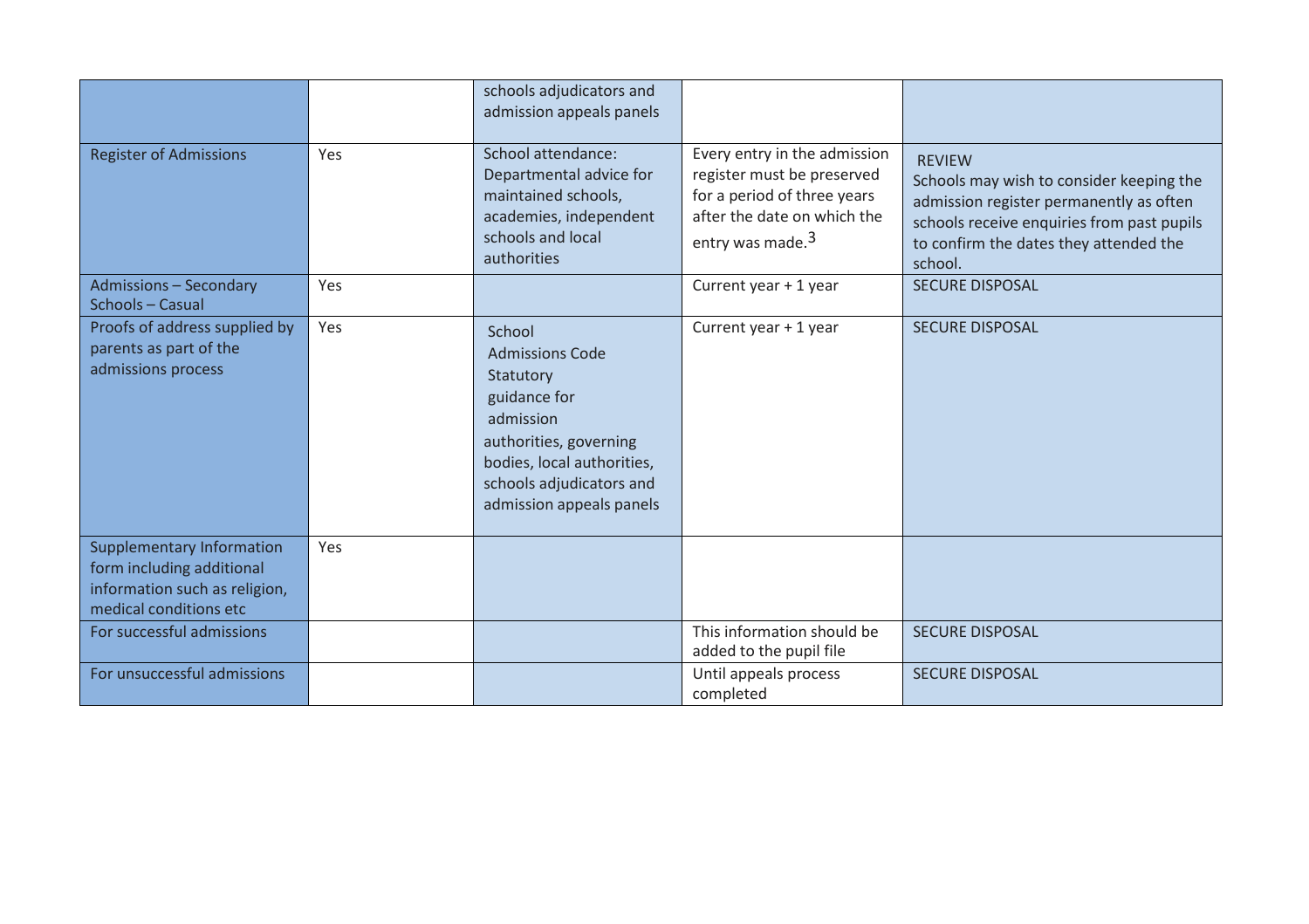| <b>Operational Administration</b>                                                                                             |                                         |                             |                                               |                                                               |
|-------------------------------------------------------------------------------------------------------------------------------|-----------------------------------------|-----------------------------|-----------------------------------------------|---------------------------------------------------------------|
| <b>Basic file description</b>                                                                                                 | <b>Data Protection</b><br><b>Issues</b> | <b>Statutory Provisions</b> | <b>Retention Period</b>                       | Action at the end of the<br>administrative life of the record |
| <b>General file series</b>                                                                                                    | No.                                     |                             | Current year + 5 years then<br><b>REVIEW</b>  | <b>SECURE DISPOSAL</b>                                        |
| Records relating to the<br>creation and publication of<br>the school brochure or<br>prospectus                                | <b>No</b>                               |                             | Current year + 3 years                        | <b>STANDARD DISPOSAL</b>                                      |
| Records relating to the<br>creation and distribution of<br>circulars to staff, parents or<br>pupils                           | No                                      |                             | Current year + 1 year                         | <b>STANDARD DISPOSAL</b>                                      |
| Newsletters and other items<br>with a short operational use                                                                   | <b>No</b>                               |                             | Current year + 1 year                         | <b>STANDARD DISPOSAL</b>                                      |
| Visitors' Books and Signing in<br><b>Sheets</b>                                                                               | Yes                                     |                             | Current year $+6$ years then<br><b>REVIEW</b> | <b>SECURE DISPOSAL</b>                                        |
| Records relating to the<br>creation and management of<br><b>Parent Teacher Associations</b><br>and/or Old Pupils Associations | <b>No</b>                               |                             | Current year + 6 years then<br><b>REVIEW</b>  | <b>SECURE DISPOSAL</b>                                        |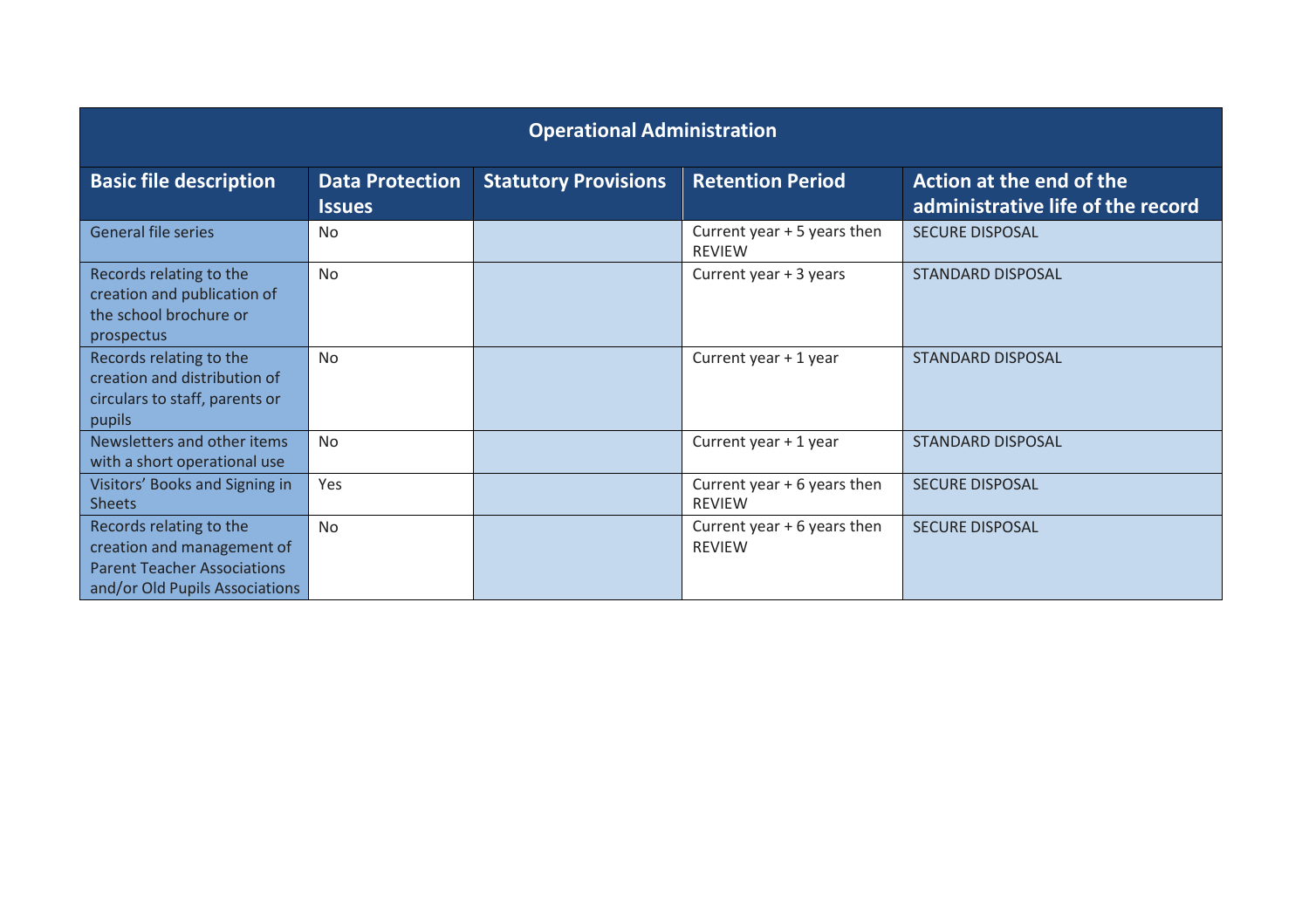| <b>Human Resources</b>                                                                                         |                                         |                                                                                                                                                     |                                                                                                                                                                                                                                                 |                                                               |
|----------------------------------------------------------------------------------------------------------------|-----------------------------------------|-----------------------------------------------------------------------------------------------------------------------------------------------------|-------------------------------------------------------------------------------------------------------------------------------------------------------------------------------------------------------------------------------------------------|---------------------------------------------------------------|
| <b>Basic file description</b>                                                                                  | <b>Data Protection</b><br><b>Issues</b> | <b>Statutory Provisions</b>                                                                                                                         | <b>Retention Period</b>                                                                                                                                                                                                                         | Action at the end of the<br>administrative life of the record |
| All records leading up to the<br>appointment of a new<br>Principal                                             | Yes                                     |                                                                                                                                                     | Date of appointment + 6<br>years                                                                                                                                                                                                                | <b>SECURE DISPOSAL</b>                                        |
| All records leading up to the<br>appointment of a new<br>member of staff -<br>unsuccessful candidates          | Yes                                     |                                                                                                                                                     | Date of appointment of<br>successful candidate + 6<br>months                                                                                                                                                                                    | <b>SECURE DISPOSAL</b>                                        |
| All records leading up to the<br>appointment of a new<br>member of staff - successful<br>candidate             | Yes                                     |                                                                                                                                                     | All the relevant information<br>should be added to the staff<br>personal file (see below) and<br>other<br>information<br>all<br>retainedfor 6 months                                                                                            | <b>SECURE DISPOSAL</b>                                        |
| Pre-employment vetting<br>information - DBS Checks                                                             | No                                      | <b>DBS Update Service</b><br><b>Employer Guide:</b><br>Keeping children safe<br>in education.<br>(Statutory Guidance<br>from Dept. of<br>Education) | As per the advice from the<br>Safer Recruitment<br>Consortium, a copy of the<br>DBS certificate will be kept<br>securely for the duration of<br>the employment with any<br>risk assessment, the self-<br>disclosure, and other<br>information.  |                                                               |
| Proofs of identity<br>collected as part of the<br>process of checking<br>"portable" enhanced DBS<br>disclosure | Yes                                     |                                                                                                                                                     | Where possible these should<br>be checked and a note kept<br>of what was seen and what<br>has been checked. If it is felt<br>necessary to keep copy<br>documentation then this<br>should be placed on the<br>member of staff's personal<br>file |                                                               |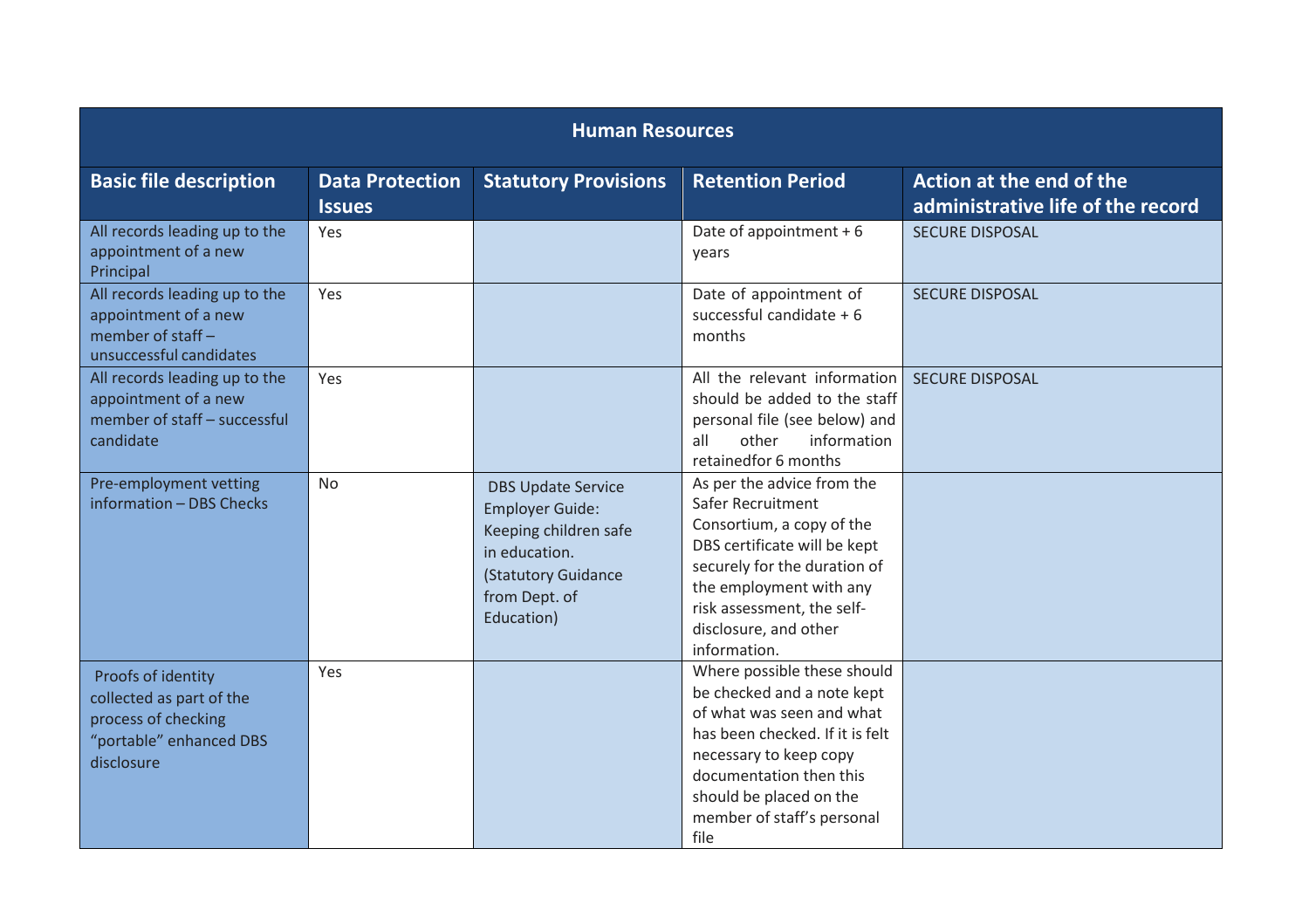| Pre-employment vetting<br>information - Evidence<br>proving the right to work in<br>the United Kingdom <sup>4</sup><br><b>Staff Personal File</b> | Yes<br>Yes | An employer's guide to<br>right to work checks<br>Limitation Act 1980                                                                                                                                                                | Where possible these documents should be<br>added to the Staff Personal File [see below<br>- termination +6 years], but if they are kept<br>separately then the Home Office requires<br>that the documents are kept for<br>termination of Employment plus not less<br>than two years<br><b>Termination of Employment</b>       | <b>SECURE DISPOSAL</b>                                      |
|---------------------------------------------------------------------------------------------------------------------------------------------------|------------|--------------------------------------------------------------------------------------------------------------------------------------------------------------------------------------------------------------------------------------|--------------------------------------------------------------------------------------------------------------------------------------------------------------------------------------------------------------------------------------------------------------------------------------------------------------------------------|-------------------------------------------------------------|
|                                                                                                                                                   |            | (Section 2)                                                                                                                                                                                                                          | +6 years                                                                                                                                                                                                                                                                                                                       |                                                             |
| <b>Timesheets</b>                                                                                                                                 | Yes        |                                                                                                                                                                                                                                      | Current year + 6 years                                                                                                                                                                                                                                                                                                         | <b>SECURE DISPOSAL</b>                                      |
| Annual appraisal/assessment<br>records                                                                                                            | Yes        |                                                                                                                                                                                                                                      | Termination + 6 years (forms part of<br>personnel file)                                                                                                                                                                                                                                                                        | SECURE DISPOSAL                                             |
| Allegation of a child<br>protection nature against a<br>member of staff including<br>where the allegation is<br>unfounded <sup>5</sup>            | Yes        | "Keeping children safe in<br>education Statutory<br>guidance for schools and<br>colleges"; "Working<br>together to safeguard<br>children. A guide to<br>inter-agency working to<br>safeguard and promote the<br>welfare of children" | Until the person's normal retirement age<br>or 10 years from the date of the<br>allegation whichever is the longer then<br>REVIEW. Note allegations that are found<br>to be malicious should be removed from<br>personnel files. If found they are to be kept<br>on the file and a copy provided to the<br>person<br>concerned | <b>SECURE DISPOSAL</b><br>These records must be<br>shredded |
| <b>Disciplinary Proceedings</b>                                                                                                                   | Yes        |                                                                                                                                                                                                                                      |                                                                                                                                                                                                                                                                                                                                |                                                             |
| oral warning                                                                                                                                      |            |                                                                                                                                                                                                                                      | Date of warning + 6 months                                                                                                                                                                                                                                                                                                     | <b>SECURE DISPOSAL</b>                                      |
| written warning - level 1                                                                                                                         |            |                                                                                                                                                                                                                                      | Date of warning + 6 months                                                                                                                                                                                                                                                                                                     | [If warnings are placed on<br>personal files then they      |
| written warning - level 2                                                                                                                         |            |                                                                                                                                                                                                                                      | Date of warning + 12 months                                                                                                                                                                                                                                                                                                    | must be weeded from the                                     |
| final warning                                                                                                                                     |            |                                                                                                                                                                                                                                      | Date of warning + 18 months                                                                                                                                                                                                                                                                                                    | file]                                                       |
| case not found                                                                                                                                    |            |                                                                                                                                                                                                                                      | If the incident is child protection related<br>then see above otherwise dispose of<br>at the conclusion of the case                                                                                                                                                                                                            | <b>SECURE DISPOSAL</b>                                      |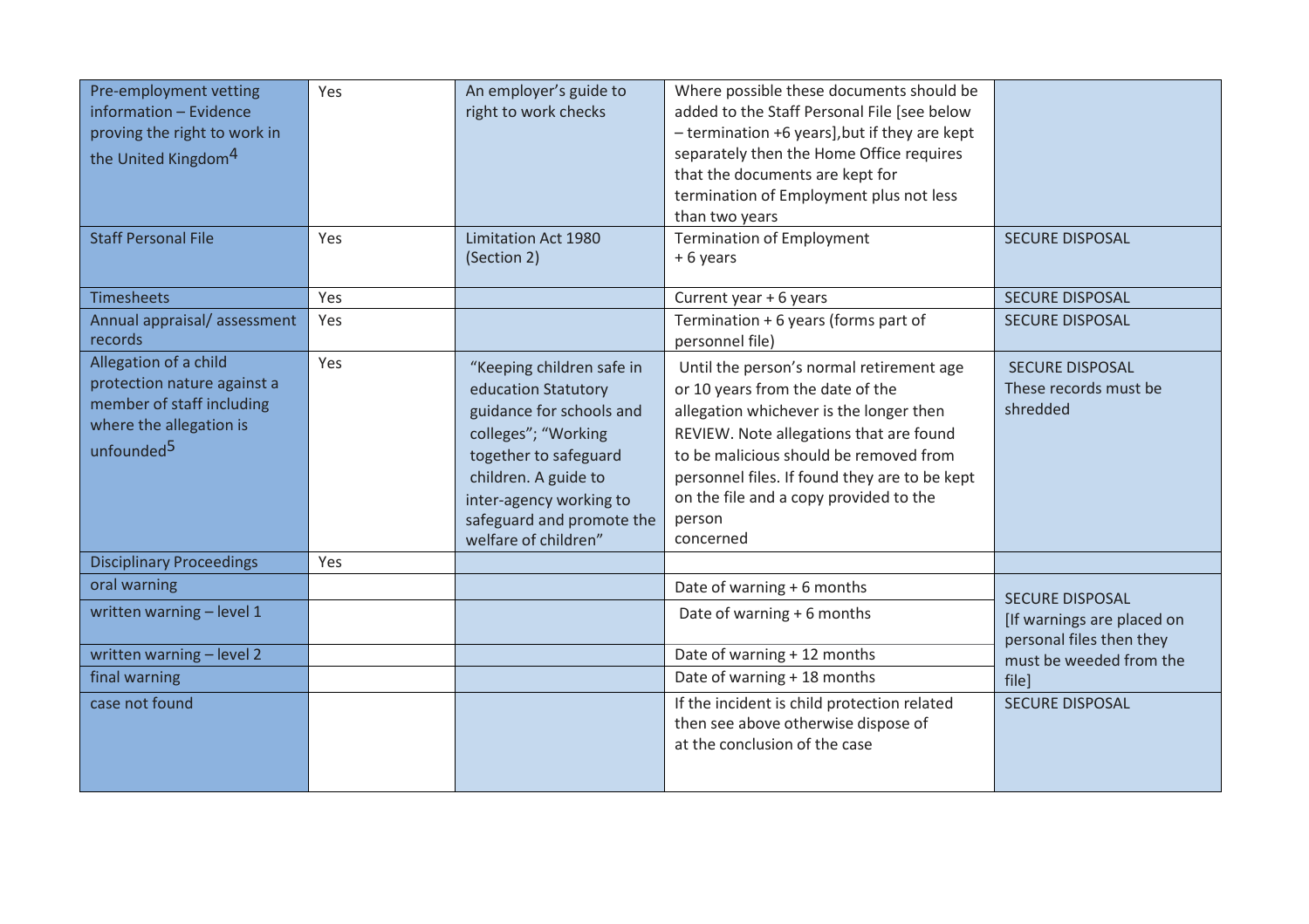| <b>Health &amp; Safety</b>                                                                                              |                                         |                                                                                                                           |                                                                                                                          |                                                               |
|-------------------------------------------------------------------------------------------------------------------------|-----------------------------------------|---------------------------------------------------------------------------------------------------------------------------|--------------------------------------------------------------------------------------------------------------------------|---------------------------------------------------------------|
| <b>Basic file description</b>                                                                                           | <b>Data Protection</b><br><b>Issues</b> | <b>Statutory Provisions</b>                                                                                               | <b>Retention Period</b>                                                                                                  | Action at the end of the<br>administrative life of the record |
| <b>Health and Safety Policy</b><br><b>Statements</b>                                                                    | No                                      |                                                                                                                           | Life of policy $+3$ years                                                                                                | <b>SECURE DISPOSAL</b>                                        |
| <b>Health and Safety Risk</b><br><b>Assessments</b>                                                                     | No                                      |                                                                                                                           | Life of risk assessment $+3$<br>years                                                                                    | <b>SECURE DISPOSAL</b>                                        |
| <b>Health and Safety Risk</b><br>Assessments (Pupil or staff<br>specific risk assessment that<br>contain personal data) | Yes                                     | Management of Health<br>Safety at Work regulations                                                                        | Adult Life of the risk<br>assessment $+3$ years<br>DOB of child + 21 years                                               | <b>SECURE DISPOSAL</b>                                        |
| Records relating to accident/<br>injury at work                                                                         | Yes                                     |                                                                                                                           | Date of incident + 12 years<br>In the case of serious<br>accidents a further retention<br>period will need to be applied | <b>SECURE DISPOSAL</b>                                        |
| <b>Accident Reporting</b>                                                                                               | Yes                                     | <b>Social Security (Claims</b><br>and Payments). Social<br>Security<br><b>Administration Act</b><br><b>Limitation Act</b> |                                                                                                                          |                                                               |
| <b>Adults</b>                                                                                                           |                                         |                                                                                                                           | Date of the incident $+6$<br>vears                                                                                       | <b>SECURE DISPOSAL</b>                                        |
| Children                                                                                                                |                                         |                                                                                                                           | DOB of the child + 25 years                                                                                              | <b>SECURE DISPOSAL</b>                                        |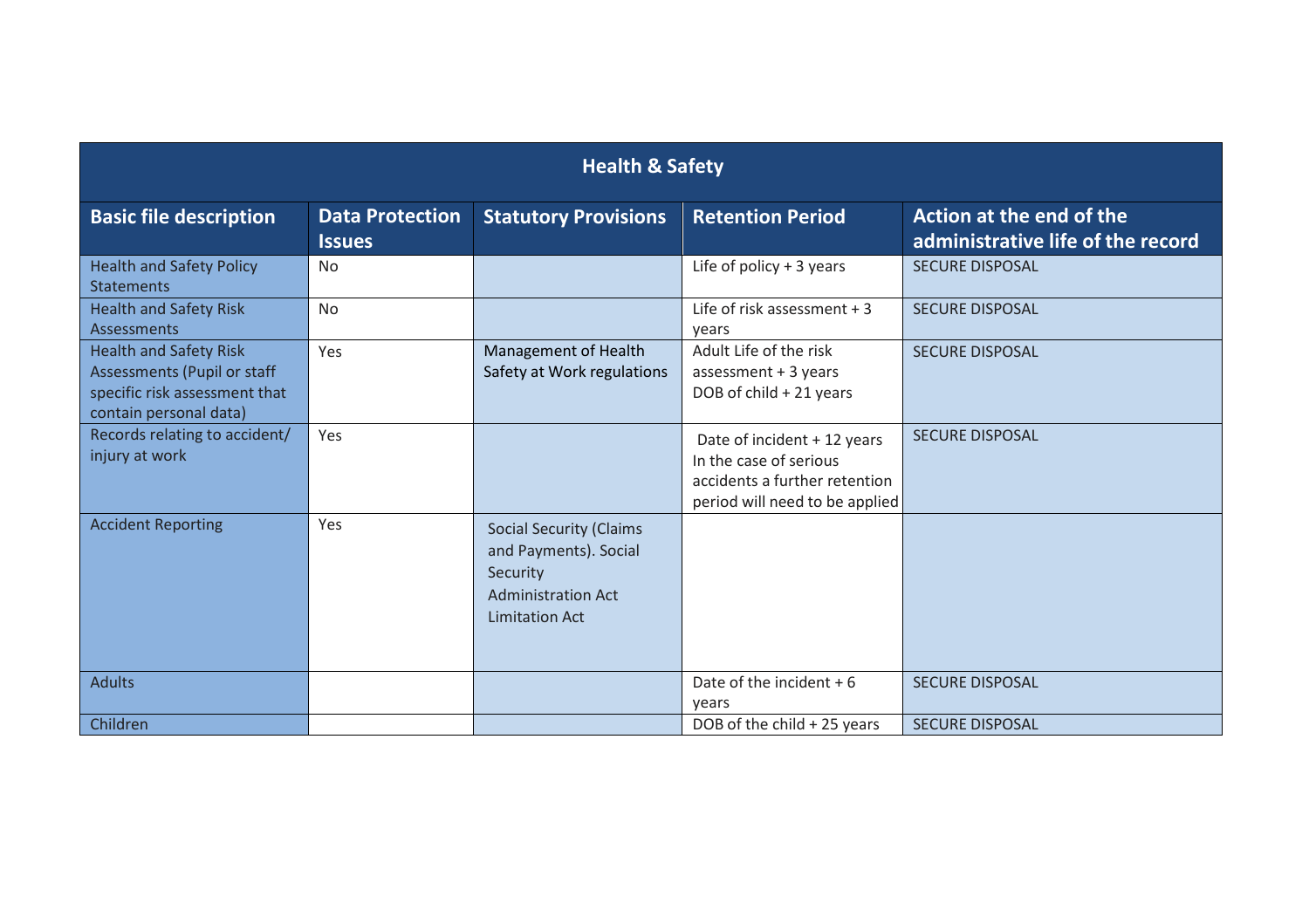| <b>Control of Substances</b><br>Hazardous to Health (COSHH)                                                                | <b>No</b> | <b>Control of Substances</b><br>Hazardous to Health;<br>Records kept under<br>the 1994 and 1999<br>Regulations to be<br>kept as if the 2002<br>Regulations had not<br>been<br>made. Regulation 18 (2) | Current year + 40 years | <b>SECURE DISPOSAL</b> |
|----------------------------------------------------------------------------------------------------------------------------|-----------|-------------------------------------------------------------------------------------------------------------------------------------------------------------------------------------------------------|-------------------------|------------------------|
| Process of monitoring of areas<br>where employees and<br>persons are likely to have<br>become in contact with<br>asbestos  | No        | Control of Asbestos at Work<br>Regulations                                                                                                                                                            | Last action + 40 years  | <b>SECURE DISPOSAL</b> |
| Process of monitoring of areas<br>where employees and<br>persons are likely to have<br>become in contact with<br>radiation | No        |                                                                                                                                                                                                       | Last action + 50 years  | <b>SECURE DISPOSAL</b> |
| Fire Precautions log books                                                                                                 | <b>No</b> |                                                                                                                                                                                                       | Current year + 6 years  | <b>SECURE DISPOSAL</b> |
| Maternity pay records                                                                                                      | Yes       | <b>Statutory Maternity Pay</b><br>(General) Regulations                                                                                                                                               | Current year + 3 years  | <b>SECURE DISPOSAL</b> |
| Records held under<br><b>Retirement Benefits Schemes</b><br>(Information Powers)<br><b>Regulations 1995</b>                | Yes       |                                                                                                                                                                                                       | Current year + 6 years  | <b>SECURE DISPOSAL</b> |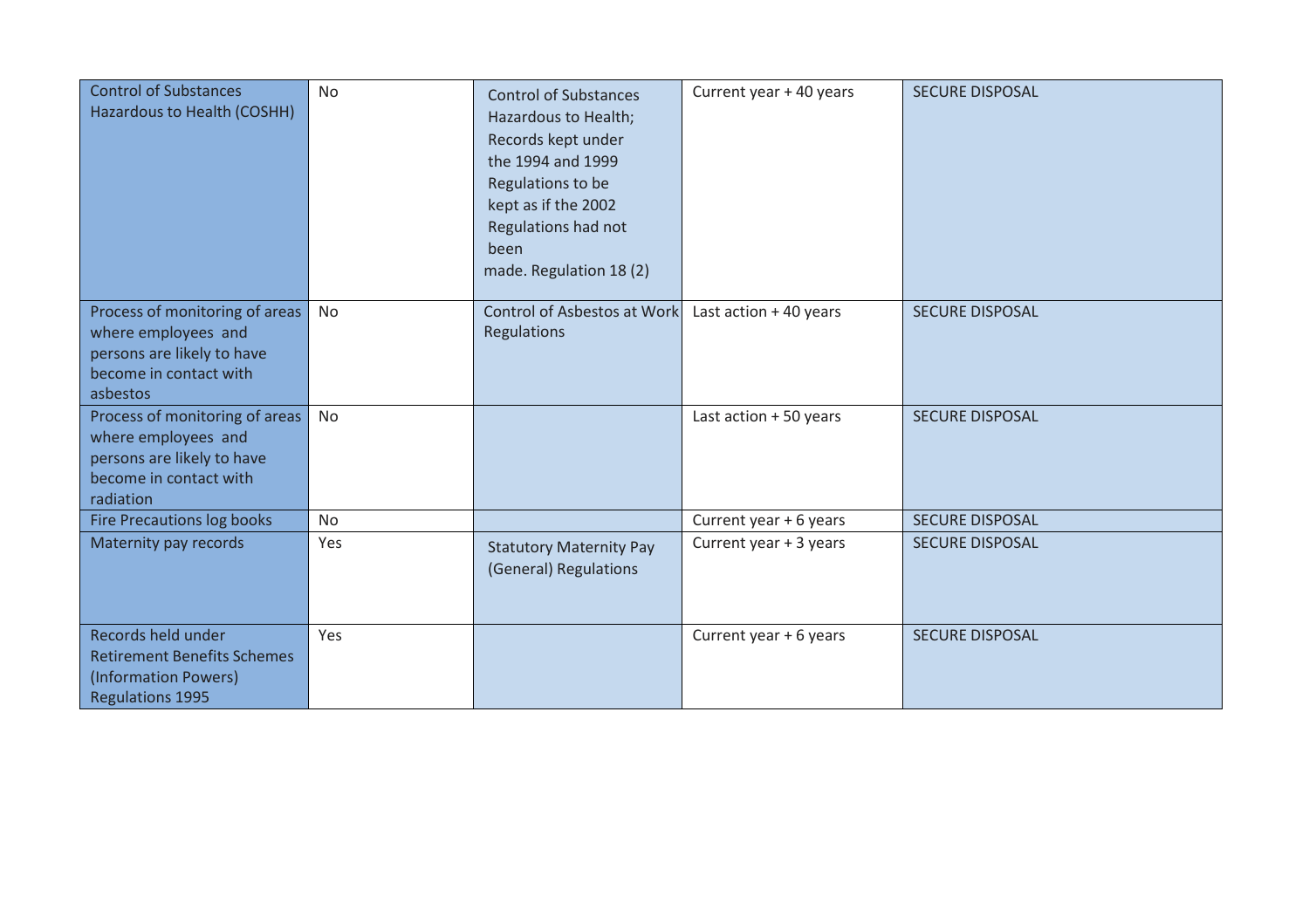| <b>Financial Management</b>                                                                                                                   |                                         |                             |                                                            |                                                               |  |
|-----------------------------------------------------------------------------------------------------------------------------------------------|-----------------------------------------|-----------------------------|------------------------------------------------------------|---------------------------------------------------------------|--|
| <b>Basic file description</b>                                                                                                                 | <b>Data Protection</b><br><b>Issues</b> | <b>Statutory Provisions</b> | <b>Retention Period</b>                                    | Action at the end of the<br>administrative life of the record |  |
| <b>Employer's Liability Insurance</b><br>Certificate                                                                                          | <b>No</b>                               |                             | Closure of the school + 40<br>years                        | <b>SECURE DISPOSAL</b>                                        |  |
| <b>Asset Management</b>                                                                                                                       |                                         |                             |                                                            |                                                               |  |
| Inventories of furniture and<br>equipment                                                                                                     | <b>No</b>                               |                             | Current year + 6 years                                     | <b>SECURE DISPOSAL</b>                                        |  |
| Burglary, theft and vandalism<br>report forms                                                                                                 | No                                      |                             | Current year + 6 years                                     | <b>SECURE DISPOSAL</b>                                        |  |
| <b>Accounts and Statements including Budget Management</b>                                                                                    |                                         |                             |                                                            |                                                               |  |
| <b>Annual Accounts</b>                                                                                                                        | <b>No</b>                               |                             | Current year + 6 years                                     | <b>STANDARD DISPOSAL</b>                                      |  |
| Loans and grants managed by<br>the school                                                                                                     | <b>No</b>                               |                             | Date of last payment on the<br>loan + 12 years then REVIEW | <b>SECURE DISPOSAL</b>                                        |  |
| <b>Student Grant applications</b>                                                                                                             | Yes                                     |                             | Current year + 3 years                                     | <b>SECURE DISPOSAL</b>                                        |  |
| All records relating to the<br>creation and management of<br>budgets including the Annual<br><b>Budget statement and</b><br>background papers | <b>No</b>                               |                             | Life of the budget $+3$ years                              | <b>SECURE DISPOSAL</b>                                        |  |
| Invoices, receipts, order books<br>and requisitions, delivery<br>notices                                                                      | <b>No</b>                               |                             | Current financial year + 6<br>years                        | <b>SECURE DISPOSAL</b>                                        |  |
| Records relating to the<br>collection and banking of<br>monies                                                                                | <b>No</b>                               |                             | Current financial year + 6<br>years                        | <b>SECURE DISPOSAL</b>                                        |  |
| Records relating to the<br>identification and collection of<br>debt                                                                           | <b>No</b>                               |                             | Current financial year + 6<br>years                        | <b>SECURE DISPOSAL</b>                                        |  |
| <b>Contract Management</b>                                                                                                                    |                                         |                             |                                                            |                                                               |  |
| All records relating to the<br>management of contracts<br>under seal                                                                          | <b>No</b>                               | Limitation Act 1980         | Last payment on the<br>$contract + 12 years$               | <b>SECURE DISPOSAL</b>                                        |  |
| All records relating to the                                                                                                                   | <b>No</b>                               | Limitation Act 1980         | Last payment on the                                        | <b>SECURE DISPOSAL</b>                                        |  |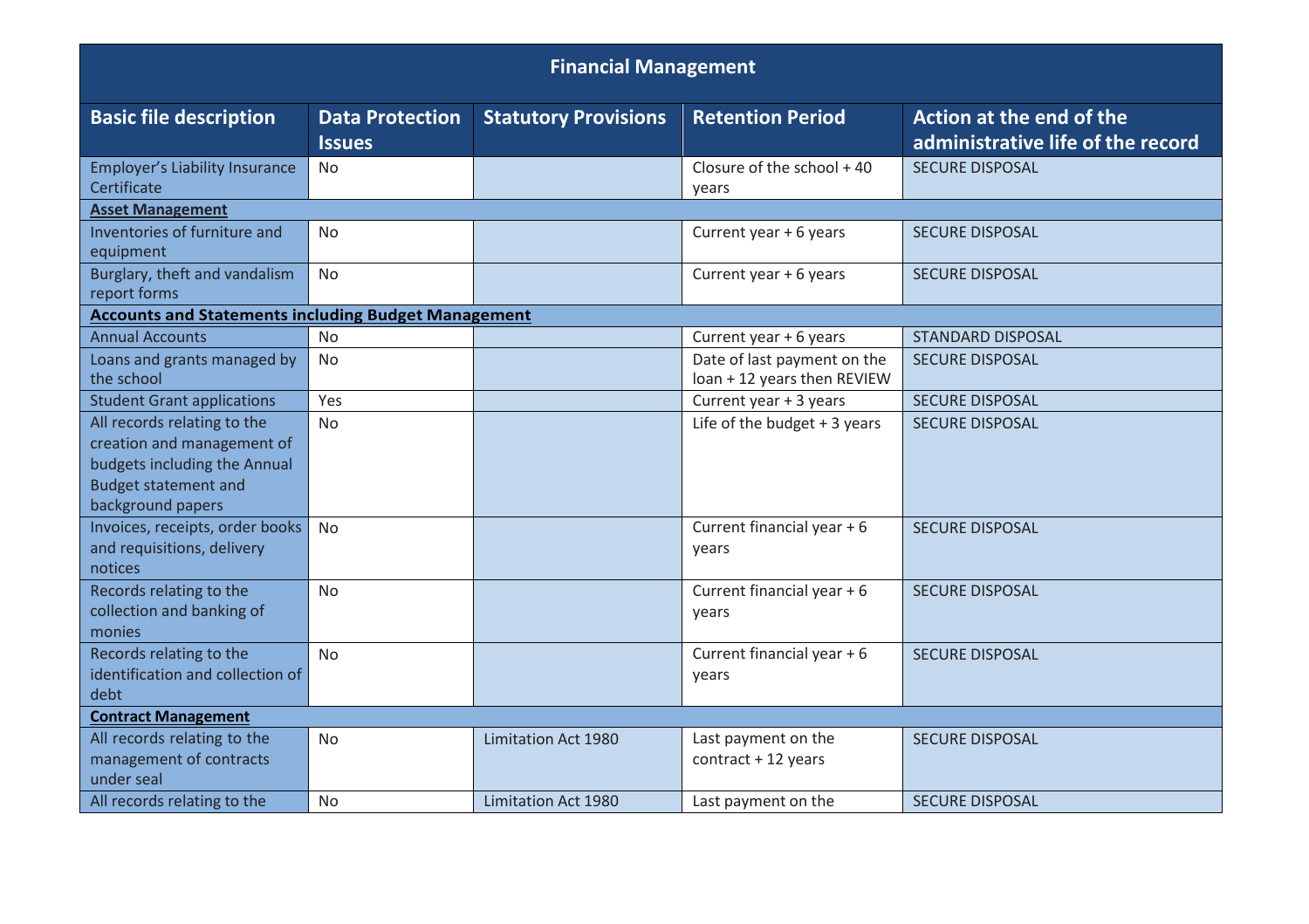| management of contracts<br>under signature |                | $contract + 6 years$   |                        |
|--------------------------------------------|----------------|------------------------|------------------------|
| Records relating to the                    | <b>No</b>      | Current year + 2 years | <b>SECURE DISPOSAL</b> |
| monitoring of contracts                    |                |                        |                        |
| <b>School Fund</b>                         |                |                        |                        |
| School Fund - Cheque books                 | N <sub>o</sub> | Current year + 6 years | <b>SECURE DISPOSAL</b> |
| School Fund - Paying in books              | No             | Current year + 6 years | <b>SECURE DISPOSAL</b> |
| School Fund - Ledger                       | <b>No</b>      | Current year + 6 years | <b>SECURE DISPOSAL</b> |
| School Fund - Invoices                     | No             | Current year + 6 years | <b>SECURE DISPOSAL</b> |
| School Fund - Receipts                     | <b>No</b>      | Current year + 6 years | <b>SECURE DISPOSAL</b> |
| <b>School Fund - Bank</b>                  | No             | Current year + 6 years | <b>SECURE DISPOSAL</b> |
| statements                                 |                |                        |                        |
| School Fund - Journey Books                | No             | Current year + 6 years | <b>SECURE DISPOSAL</b> |
| <b>School Meals Management</b>             |                |                        |                        |
| <b>Free School Meals Registers</b>         | Yes            | Current year + 6 years | <b>SECURE DISPOSAL</b> |
| <b>School Meals Registers</b>              | Yes.           | Current year + 3 years | <b>SECURE DISPOSAL</b> |
| <b>School Meals Summary</b>                | No             | Current year + 3 years | <b>SECURE DISPOSAL</b> |
| <b>Sheets</b>                              |                |                        |                        |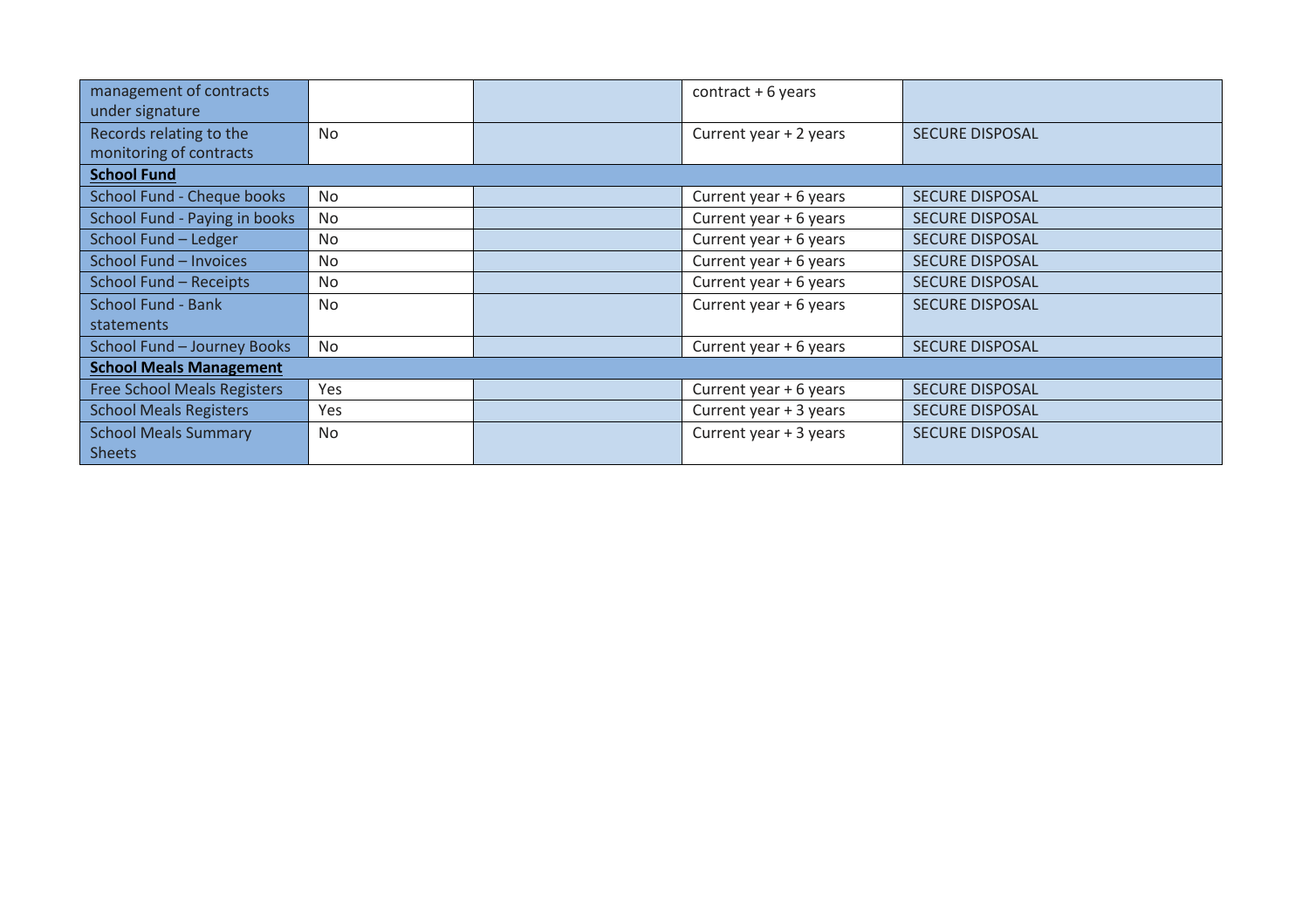| <b>Property Management</b>                                                                                                        |                                         |                             |                                                                                                                                                               |                                                               |
|-----------------------------------------------------------------------------------------------------------------------------------|-----------------------------------------|-----------------------------|---------------------------------------------------------------------------------------------------------------------------------------------------------------|---------------------------------------------------------------|
| <b>Basic file description</b>                                                                                                     | <b>Data Protection</b><br><b>Issues</b> | <b>Statutory Provisions</b> | <b>Retention Period</b>                                                                                                                                       | Action at the end of the<br>administrative life of the record |
| Title deeds of properties<br>belonging to the school                                                                              | <b>No</b>                               |                             | PERMANENT<br>These should follow the<br>property unless the property<br>has been registered with the<br>Land Registry                                         |                                                               |
| Plans of property belong to<br>the school                                                                                         | <b>No</b>                               |                             | These should be retained<br>whilst the building belongs<br>to the school and should be<br>passed onto any new owners<br>if the building is leased or<br>sold. |                                                               |
| Leases of property leased by<br>or to the school                                                                                  | <b>No</b>                               |                             | Expiry of lease + 6 years                                                                                                                                     | <b>SECURE DISPOSAL</b>                                        |
| Records relating to the letting<br>of school premises                                                                             | <b>No</b>                               |                             | Current financial year + 6<br>years                                                                                                                           | <b>SECURE DISPOSAL</b>                                        |
| All records relating to the<br>maintenance of the school<br>carried out by contractors                                            | <b>No</b>                               |                             | Current year + 6 years                                                                                                                                        | <b>SECURE DISPOSAL</b>                                        |
| All records relating to the<br>maintenance of the school<br>carried out by school<br>employees including<br>maintenance log books | <b>No</b>                               |                             | Current year + 6 years                                                                                                                                        | <b>SECURE DISPOSAL</b>                                        |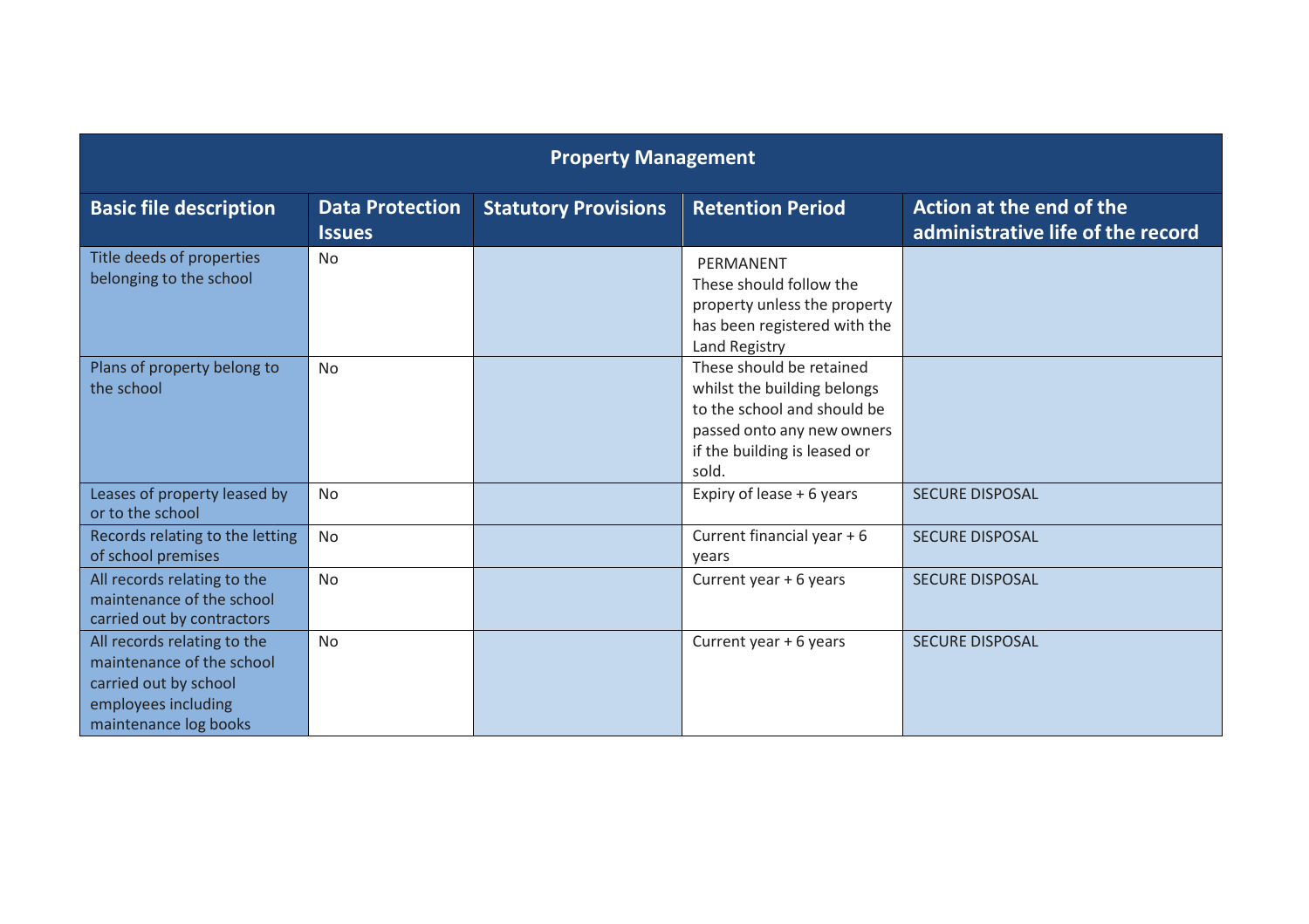| Pupil / Student Management (inc child protection, SEN & educational visits)                                                |                                         |                                                               |                                                          |                                                                                                                                                                                                                                                                                                                                                                                                                                                                                                                                                                                                                                                                                                                                                                                                                                                                                                   |
|----------------------------------------------------------------------------------------------------------------------------|-----------------------------------------|---------------------------------------------------------------|----------------------------------------------------------|---------------------------------------------------------------------------------------------------------------------------------------------------------------------------------------------------------------------------------------------------------------------------------------------------------------------------------------------------------------------------------------------------------------------------------------------------------------------------------------------------------------------------------------------------------------------------------------------------------------------------------------------------------------------------------------------------------------------------------------------------------------------------------------------------------------------------------------------------------------------------------------------------|
| <b>Basic file description</b>                                                                                              | <b>Data Protection</b><br><b>Issues</b> | <b>Statutory Provisions</b>                                   | <b>Retention Period</b>                                  | Action at the end of the<br>administrative life of the record                                                                                                                                                                                                                                                                                                                                                                                                                                                                                                                                                                                                                                                                                                                                                                                                                                     |
| <b>Pupil's Educational Record</b><br>required by The Education<br>(Pupil Information) (England)<br><b>Regulations 2005</b> | Yes                                     | The Education (Pupil<br>Information)<br>(England) Regulations |                                                          |                                                                                                                                                                                                                                                                                                                                                                                                                                                                                                                                                                                                                                                                                                                                                                                                                                                                                                   |
| Primary                                                                                                                    |                                         |                                                               | Retain whilst the child<br>remains at the primary school | The file should follow the pupil when<br>he/she leaves the primary school. This<br>will include:<br>• to another primary school<br>• to a secondary school<br>· to a pupil referral unit<br>. If the pupil dies whilst at primary<br>school the file should be returned<br>tothe Local Authority to be retained<br>forthe statutory retention period.<br>If the pupil transfers to an independent<br>school, transfers to home schooling or<br>leaves the country the file should be<br>returned to the Local Authority to be<br>retained for the statutory retention period.<br>Primary Schools do not ordinarily have<br>sufficient storage space to store records for<br>pupils who have not transferred in the<br>normal way. It makes more sense to<br>transfer the record to the Local Authority<br>as it is more likely that the pupil will request<br>the record from the Local Authority |
| Secondary                                                                                                                  |                                         | Limitation Act 1980                                           | Date of Birth of the pupil                               | <b>SECURE DISPOSAL</b>                                                                                                                                                                                                                                                                                                                                                                                                                                                                                                                                                                                                                                                                                                                                                                                                                                                                            |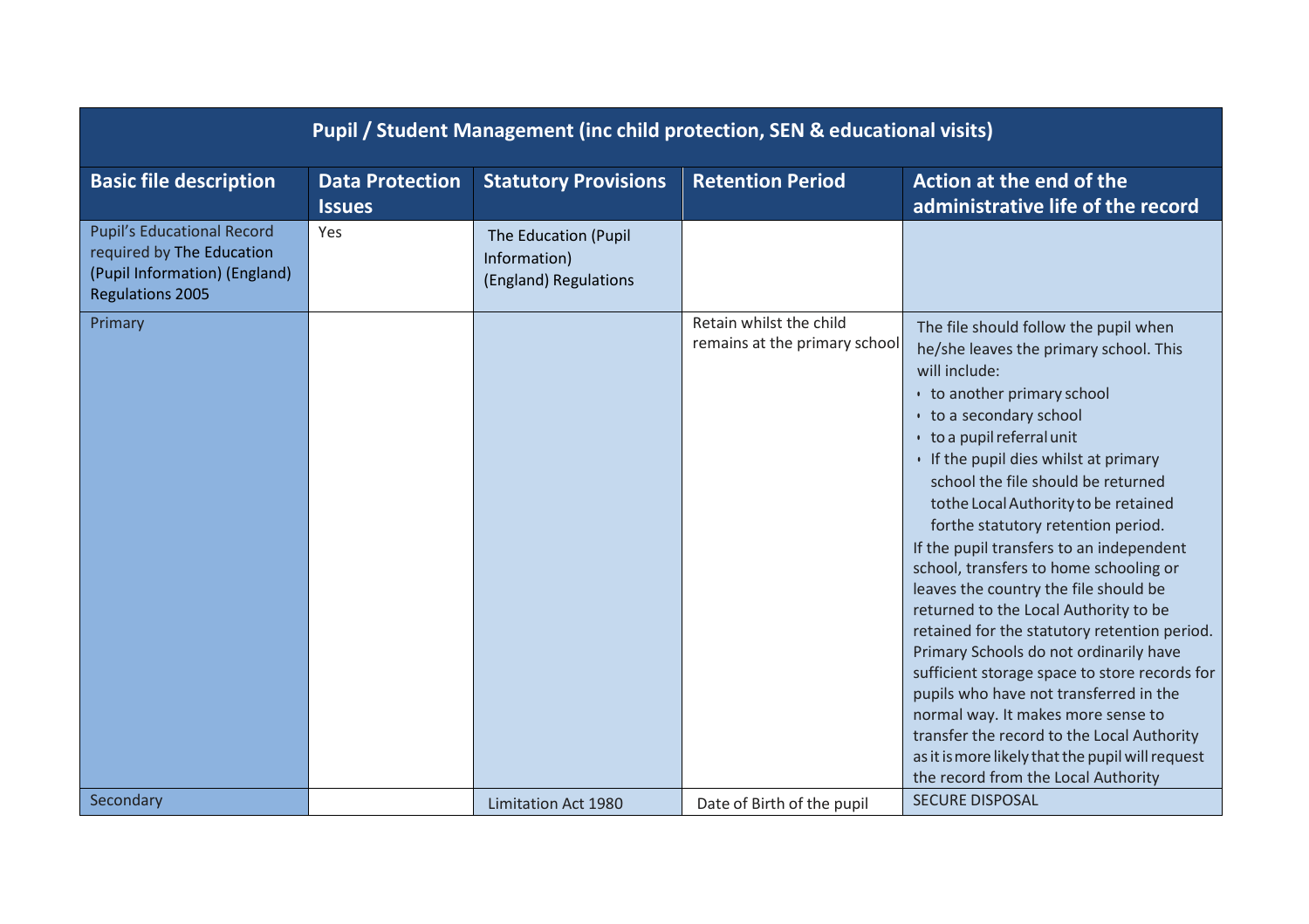|                                                                                                                   |     | (Section 2)                                                                                                                                                                                                                               | +25 years                                                                                                                                                                                                                                                                             |                                                                              |
|-------------------------------------------------------------------------------------------------------------------|-----|-------------------------------------------------------------------------------------------------------------------------------------------------------------------------------------------------------------------------------------------|---------------------------------------------------------------------------------------------------------------------------------------------------------------------------------------------------------------------------------------------------------------------------------------|------------------------------------------------------------------------------|
| <b>Examination Results - Pupil</b><br>Copies                                                                      | Yes |                                                                                                                                                                                                                                           |                                                                                                                                                                                                                                                                                       |                                                                              |
| <b>Public</b>                                                                                                     |     |                                                                                                                                                                                                                                           | This information should be<br>added to the pupil file                                                                                                                                                                                                                                 | All uncollected certificates should be<br>returned to the examination board. |
| Internal                                                                                                          |     |                                                                                                                                                                                                                                           | This information should be<br>added to the pupil file                                                                                                                                                                                                                                 |                                                                              |
| Child protection information<br>held on pupil file                                                                | Yes | Keeping Children Safe in<br><b>Education statutory</b><br>guidance for schools and<br>colleges<br>Working together to<br>safeguard children. A<br>guide to inter-agency<br>working to safeguard and<br>promote the welfare of<br>children | If any records relating to<br>child protection issues are<br>placed on the pupil file, it<br>should be in a sealed<br>envelope and then retained<br>for the same period of time<br>as the pupil file                                                                                  | SECURE DISPOSAL - these records MUST<br>be shredded                          |
| Child protection information<br>held in separate files                                                            | Yes | Keeping Children Safe in<br><b>Education statutory</b><br>guidance for schools and<br>colleges<br>Working together to<br>safeguard children. A<br>guide to inter-agency<br>working to safeguard and<br>promote the welfare of<br>children | DOB of the child + 25 years<br>then review<br>This retention period was<br>agreed in consultation with<br>the Safeguarding Children<br>Group on the understanding<br>that the principal copy of<br>this information will be<br>found on the Local Authority<br>Social Services record | SECURE DISPOSAL - these records MUST<br>be shredded                          |
| Retention periods relating to allegations made against adults can be found in the Human Resources section of this |     |                                                                                                                                                                                                                                           |                                                                                                                                                                                                                                                                                       |                                                                              |
| retention schedule.                                                                                               |     |                                                                                                                                                                                                                                           |                                                                                                                                                                                                                                                                                       |                                                                              |
| <b>Attendance</b>                                                                                                 |     |                                                                                                                                                                                                                                           |                                                                                                                                                                                                                                                                                       |                                                                              |
| <b>Attendance Registers</b>                                                                                       | Yes | School attendance:<br>Departmental advice<br>for maintained                                                                                                                                                                               | Every entry in the attendance<br>register must be preserved<br>for a period of three years<br>after the date on which the                                                                                                                                                             | <b>SECURE DISPOSAL</b>                                                       |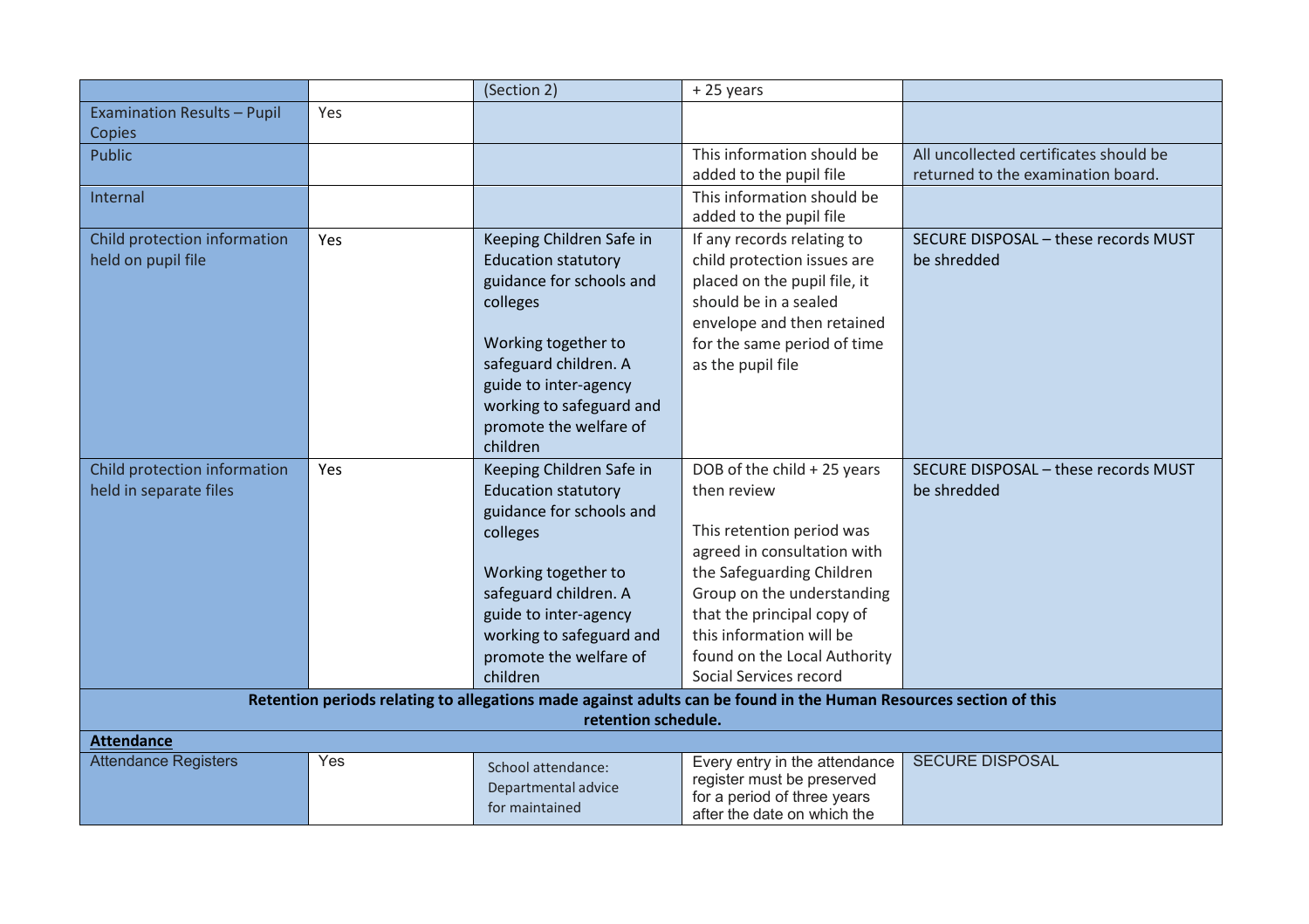|                                                                                                                       |     | schools, academies,<br>independent schools<br>and local authorities            | entry was made.                                                                                    |                                                                                                                                                                                                                                                                                                                                                                                                                                                                 |
|-----------------------------------------------------------------------------------------------------------------------|-----|--------------------------------------------------------------------------------|----------------------------------------------------------------------------------------------------|-----------------------------------------------------------------------------------------------------------------------------------------------------------------------------------------------------------------------------------------------------------------------------------------------------------------------------------------------------------------------------------------------------------------------------------------------------------------|
| Correspondence relating to<br>authorized absence                                                                      |     | <b>Education Act</b>                                                           | Current academic year + 2<br>years                                                                 | <b>SECURE DISPOSAL</b>                                                                                                                                                                                                                                                                                                                                                                                                                                          |
| <b>Special Educational Need</b>                                                                                       |     |                                                                                |                                                                                                    |                                                                                                                                                                                                                                                                                                                                                                                                                                                                 |
| <b>Special Educational Needs</b><br>files, reviews and Individual<br><b>Education Plans</b>                           | Yes | Limitation Act 1980<br>(Section 2)                                             | Date of Birth of the pupil + 25<br>years                                                           | <b>REVIEW</b><br>NOTE: This retention period is the minimum<br>retention period that any pupil file should be<br>kept. Some authorities choose to keep SEN<br>files for a longer period of time to defend<br>themselves in a "failure to provide a<br>sufficient education" case. There is an<br>element of business risk analysis involved in<br>any decision to keep the records longer<br>thanthe minimum retention period and this<br>should be documented. |
| Statement maintained under<br>section 234 of the Education<br>Act 1990 and any<br>amendments made to the<br>statement | Yes | <b>Education Act</b><br><b>Special Educational Needs</b><br>and Disability Act | Date of birth of the pupil<br>+ 25 years [This would<br>normally be retained on the<br>pupil file] | SECURE DISPOSAL unless the document<br>is subject to a legal hold                                                                                                                                                                                                                                                                                                                                                                                               |
| Advice and information<br>provided to parents regarding<br>educational needs                                          | Yes | <b>Special Educational Needs</b><br>and Disability Act                         | Date of birth of the pupil<br>+ 25 years [This would<br>normally be retained on the<br>pupil file] | SECURE DISPOSAL unless the document<br>is subject to a legal hold                                                                                                                                                                                                                                                                                                                                                                                               |
| <b>Accessibility Strategy</b>                                                                                         | Yes | <b>Special Educational Needs</b><br>and Disability Act                         | Date of birth of the pupil<br>+25 years [This would<br>normally be retained on the<br>pupil file]  | SECURE DISPOSAL unless the document<br>is subject to a legal hold                                                                                                                                                                                                                                                                                                                                                                                               |
|                                                                                                                       |     |                                                                                |                                                                                                    |                                                                                                                                                                                                                                                                                                                                                                                                                                                                 |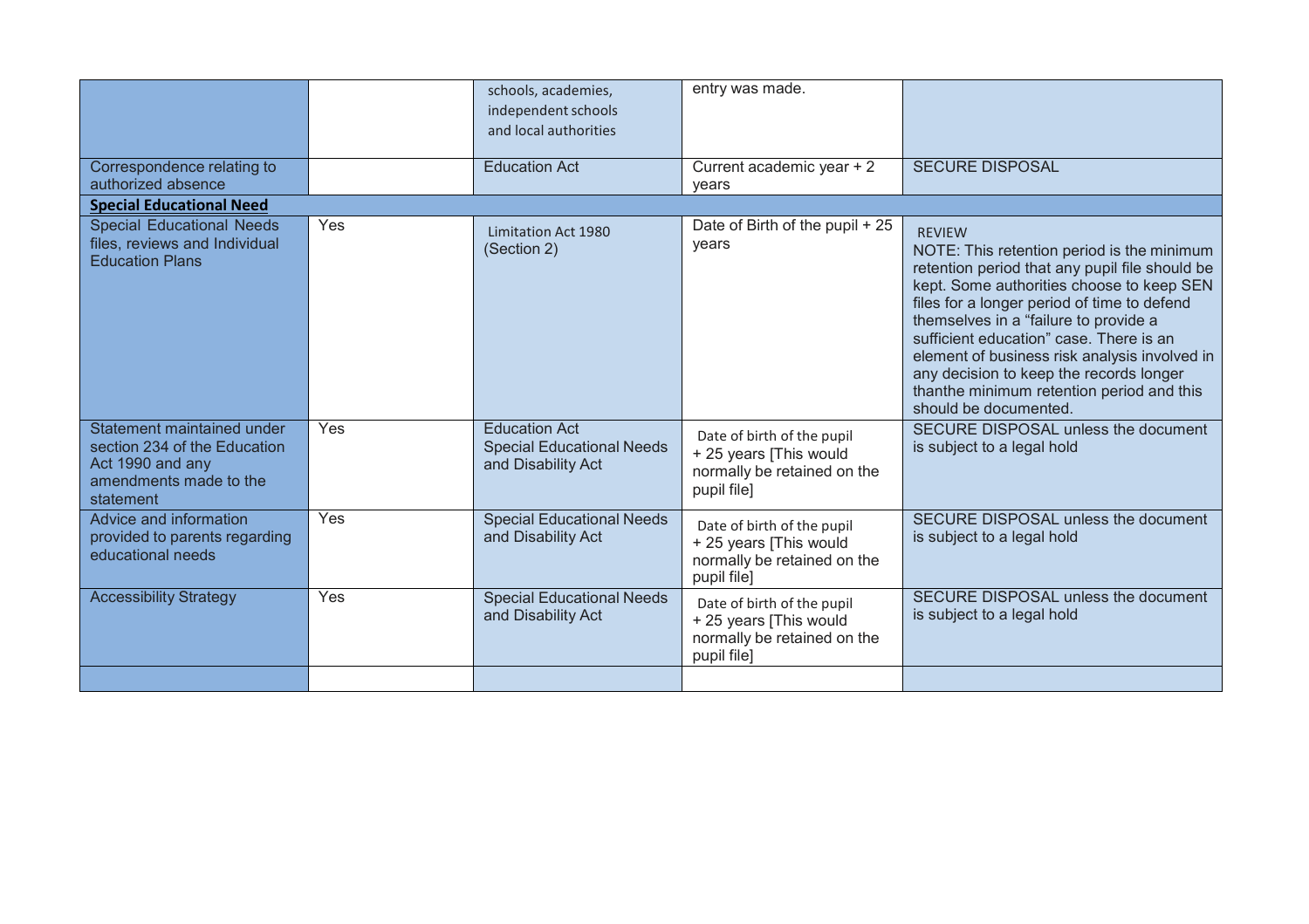| <b>Curriculum</b>                                  |                                         |                             |                                                                                                                                                                                                                                                                                                                                                       |                                                               |
|----------------------------------------------------|-----------------------------------------|-----------------------------|-------------------------------------------------------------------------------------------------------------------------------------------------------------------------------------------------------------------------------------------------------------------------------------------------------------------------------------------------------|---------------------------------------------------------------|
| <b>Basic file description</b>                      | <b>Data Protection</b><br><b>Issues</b> | <b>Statutory Provisions</b> | <b>Retention Period</b>                                                                                                                                                                                                                                                                                                                               | Action at the end of the<br>administrative life of the record |
| Curriculum returns                                 | <b>No</b>                               |                             | Current year + 3 years                                                                                                                                                                                                                                                                                                                                | <b>SECURE DISPOSAL</b>                                        |
| <b>Examination Results (Schools</b><br>Copy)       | Yes                                     |                             | Current year + 6 years                                                                                                                                                                                                                                                                                                                                | <b>SECURE DISPOSAL</b>                                        |
| SATS records -                                     | Yes                                     |                             |                                                                                                                                                                                                                                                                                                                                                       |                                                               |
| <b>Results</b>                                     |                                         |                             | The SATS results<br>should be recorded<br>on the pupil's<br>educational file and<br>will therefore be<br>retained until the<br>pupil reaches the<br>age of 25 years.<br>The school may wish to keep<br>a composite record of all the<br>whole year SATs results.<br>These could be kept for<br>current year + 6 years to<br>allow suitable comparison | <b>SECURE DISPOSAL</b>                                        |
| <b>Examination Papers</b>                          |                                         |                             | The examination papers<br>should be kept until any<br>appeals/validation process is<br>complete                                                                                                                                                                                                                                                       | <b>SECURE DISPOSAL</b>                                        |
| <b>Published Admission Number</b><br>(PAN) Reports | Yes                                     |                             | Current year + 6 years                                                                                                                                                                                                                                                                                                                                | <b>SECURE DISPOSAL</b>                                        |
| <b>Value Added and Contextual</b><br>Data          | Yes                                     |                             | Current year + 6 years                                                                                                                                                                                                                                                                                                                                | <b>SECURE DISPOSAL</b>                                        |
| <b>Self Evaluation Forms</b>                       | Yes                                     |                             | Current year + 6 years                                                                                                                                                                                                                                                                                                                                | <b>SECURE DISPOSAL</b>                                        |
| <b>Schemes of Work</b>                             | <b>No</b>                               |                             | Current year + 1 year                                                                                                                                                                                                                                                                                                                                 |                                                               |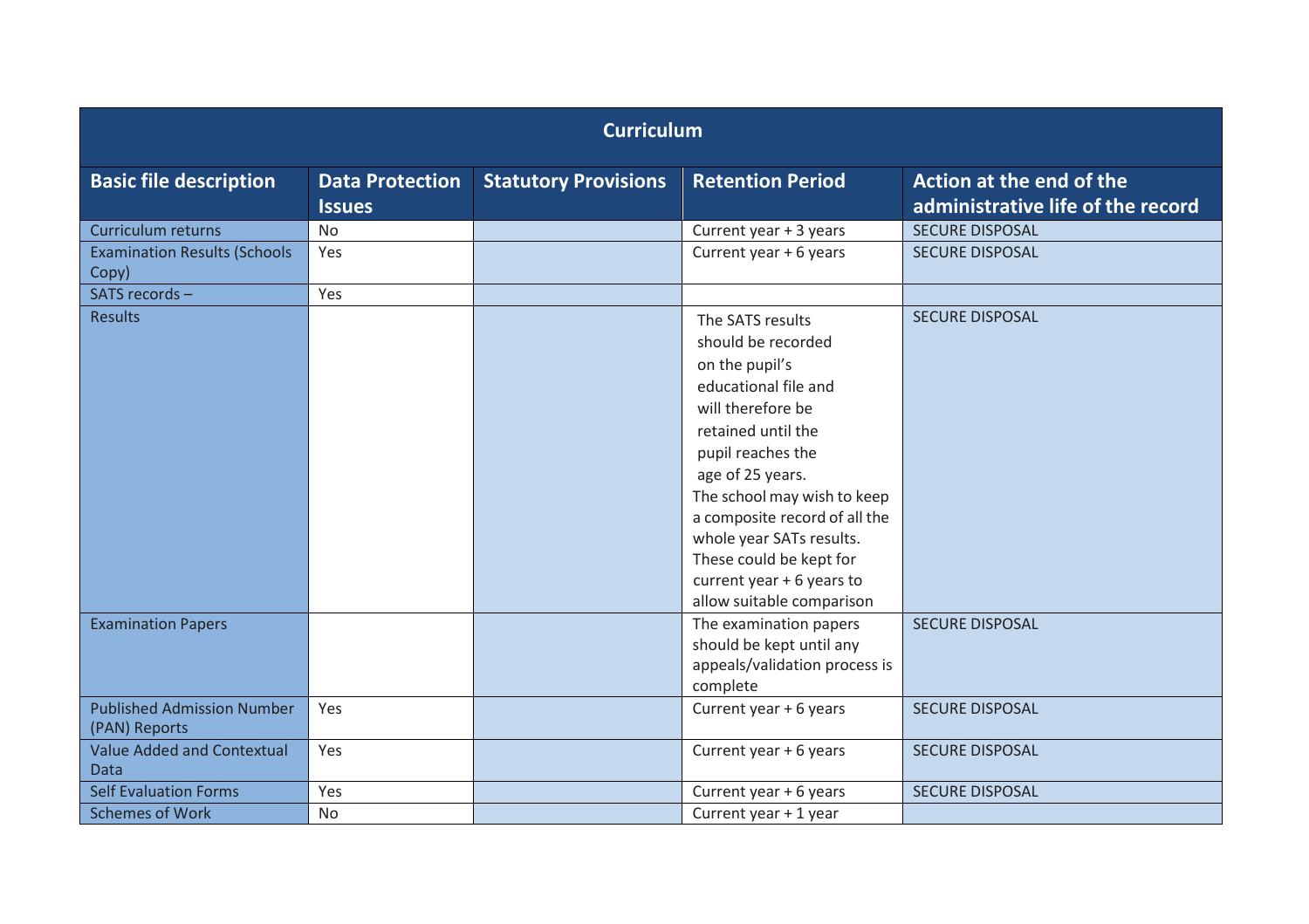| Timetable                            | <b>No</b> |                                 | Current year + 1 year        | It may be appropriate to review these        |
|--------------------------------------|-----------|---------------------------------|------------------------------|----------------------------------------------|
| <b>Class Record Books</b>            | <b>No</b> |                                 | Current year + 1 year        | records at the end of each year and allocate |
|                                      |           |                                 |                              | a further retention period or SECURE         |
| <b>Mark Books</b>                    | No        |                                 | Current year + 1 year        | <b>DISPOSAL</b>                              |
| Record of homework set               | No        |                                 | Current year + 1 year        |                                              |
| Pupils' Work                         | No        |                                 | Where possible pupils' work  | <b>SECURE DISPOSAL</b>                       |
|                                      |           |                                 | should be returned to the    |                                              |
|                                      |           |                                 | pupil at the end of the      |                                              |
|                                      |           |                                 | academic year if this is not |                                              |
|                                      |           |                                 | the school's policy then     |                                              |
|                                      |           |                                 | current year + 1year         |                                              |
| <b>Extra-curricular Activities</b>   |           |                                 |                              |                                              |
| Records created by schools to        | <b>No</b> | <b>Outdoor Education</b>        | Date of visit + 14 years     | <b>SECURE DISPOSAL</b>                       |
| obtain approval to run an            |           | <b>Advisers' Panel National</b> |                              |                                              |
| <b>Educational Visit outside the</b> |           | Guidance website                |                              |                                              |
| <b>Classroom - Primary Schools</b>   |           | http://oeapng.info              |                              |                                              |
|                                      |           | specifically Section 3 -        |                              |                                              |
|                                      |           | "Legal Framework and            |                              |                                              |
|                                      |           | Employer Systems" and           |                              |                                              |
|                                      |           | Section 4 - "Good Practice".    |                              |                                              |
| Records created by                   | No        | <b>Outdoor Education</b>        | Date of visit + 10 years     | <b>SECURE DISPOSAL</b>                       |
| schools to obtain                    |           | <b>Advisers' Panel National</b> |                              |                                              |
| approval to run an                   |           | Guidance website                |                              |                                              |
| <b>Educational Visit</b>             |           | http://oeapng.info              |                              |                                              |
| outside the                          |           | specifically Section 3 -        |                              |                                              |
| Classroom - Secondary                |           | "Legal Framework and            |                              |                                              |
| <b>Schools</b>                       |           | Employer Systems" and           |                              |                                              |
|                                      |           | Section 4 - "Good Practice".    |                              |                                              |
| Parental consent forms for           | Yes       |                                 | Conclusion of the trip       | Although the consent forms could be          |
| school trips where there has         |           |                                 |                              | retained for DOB + 22 years, the             |
| been no major incident               |           |                                 |                              | requirement for them being needed is low     |
|                                      |           |                                 |                              | and most schools do not have the storage     |
|                                      |           |                                 |                              | capacity to retain every single consent      |
|                                      |           |                                 |                              | form issued by the school for this period of |
|                                      |           |                                 |                              | time.                                        |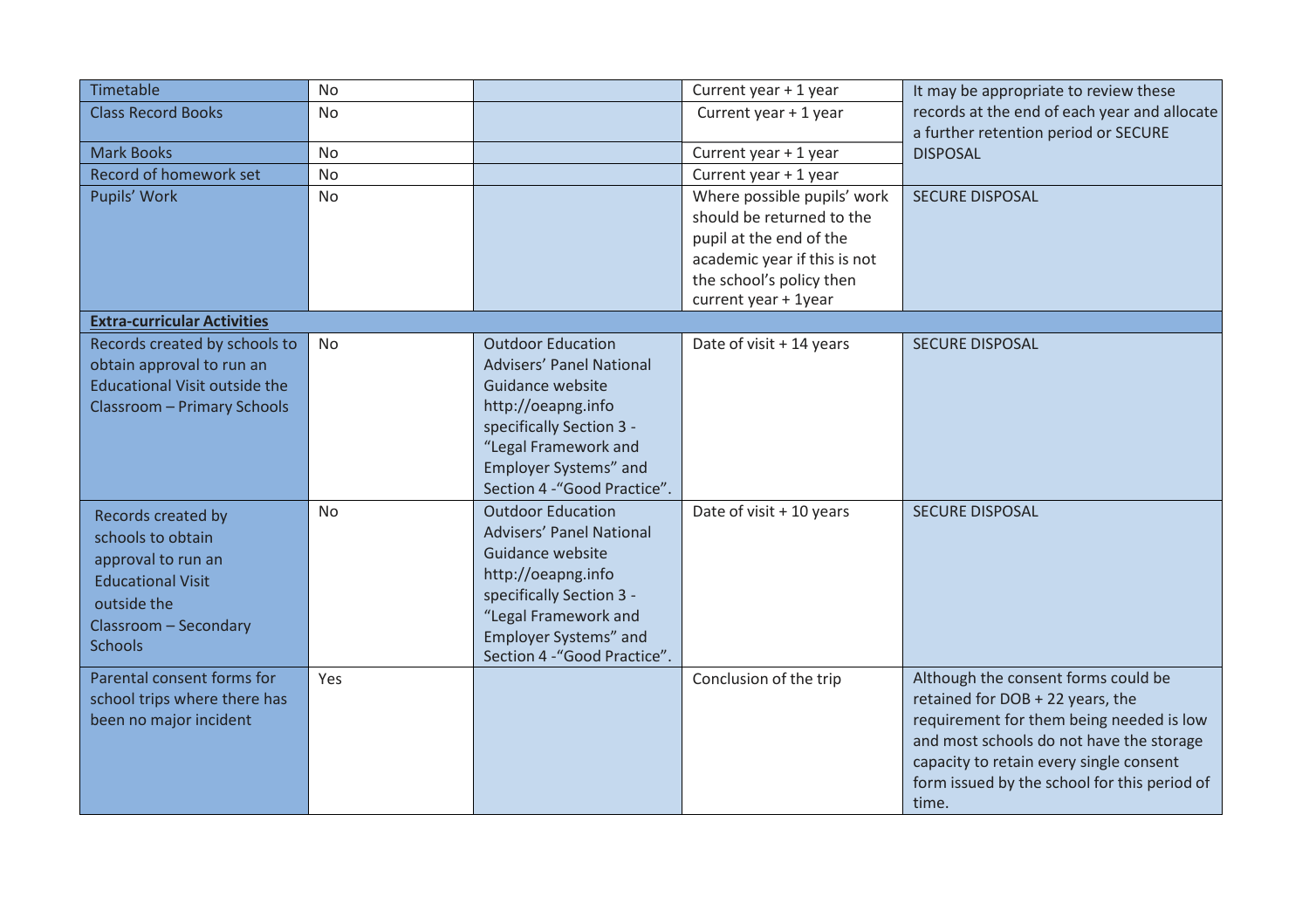| Parental permission slips for<br>school trips - where there has<br>been a major incident                                  | Yes | Limitation Act 1980<br>(Section 2) | DOB of the pupil involved in<br>the incident $+25$ years<br>The permission slips for all<br>the pupils on the trip need to<br>be retained to show that the<br>rules had been followed for<br>all pupils                                                               |                                                                                                                                       |
|---------------------------------------------------------------------------------------------------------------------------|-----|------------------------------------|-----------------------------------------------------------------------------------------------------------------------------------------------------------------------------------------------------------------------------------------------------------------------|---------------------------------------------------------------------------------------------------------------------------------------|
| <b>Walking Bus Registers</b>                                                                                              | Yes |                                    | Date of register + 3 years<br>This takes into account the<br>fact that if there is an<br>incident requiring an<br>accident report the register<br>will be submitted with the<br>accident report and kept for<br>the period of time required<br>for accident reporting | <b>SECURE DISPOSAL</b><br>[If these records are retained electronically<br>any backup copies should be destroyed at<br>the same time] |
| <b>Family Liaison Officers and Home School Liaison Assistants</b>                                                         |     |                                    |                                                                                                                                                                                                                                                                       |                                                                                                                                       |
| Day Books                                                                                                                 | Yes |                                    | Current year + 2 years then<br>review                                                                                                                                                                                                                                 |                                                                                                                                       |
| Reports for outside agencies -<br>where the report has been<br>included on the case file<br>created by the outside agency | Yes |                                    | Whilst child is attending<br>school and then destroy                                                                                                                                                                                                                  |                                                                                                                                       |
| <b>Referral forms</b>                                                                                                     | Yes |                                    | While the referral is current                                                                                                                                                                                                                                         |                                                                                                                                       |
| Contact data sheets                                                                                                       | Yes |                                    | Current year then review, if<br>contact is no longer active<br>then destroy                                                                                                                                                                                           |                                                                                                                                       |
| Contact database entries                                                                                                  | Yes |                                    | Current year then review, if<br>contact is no longer active<br>then destroy                                                                                                                                                                                           |                                                                                                                                       |
| <b>Group Registers</b>                                                                                                    | Yes |                                    | Current year + 2 years                                                                                                                                                                                                                                                |                                                                                                                                       |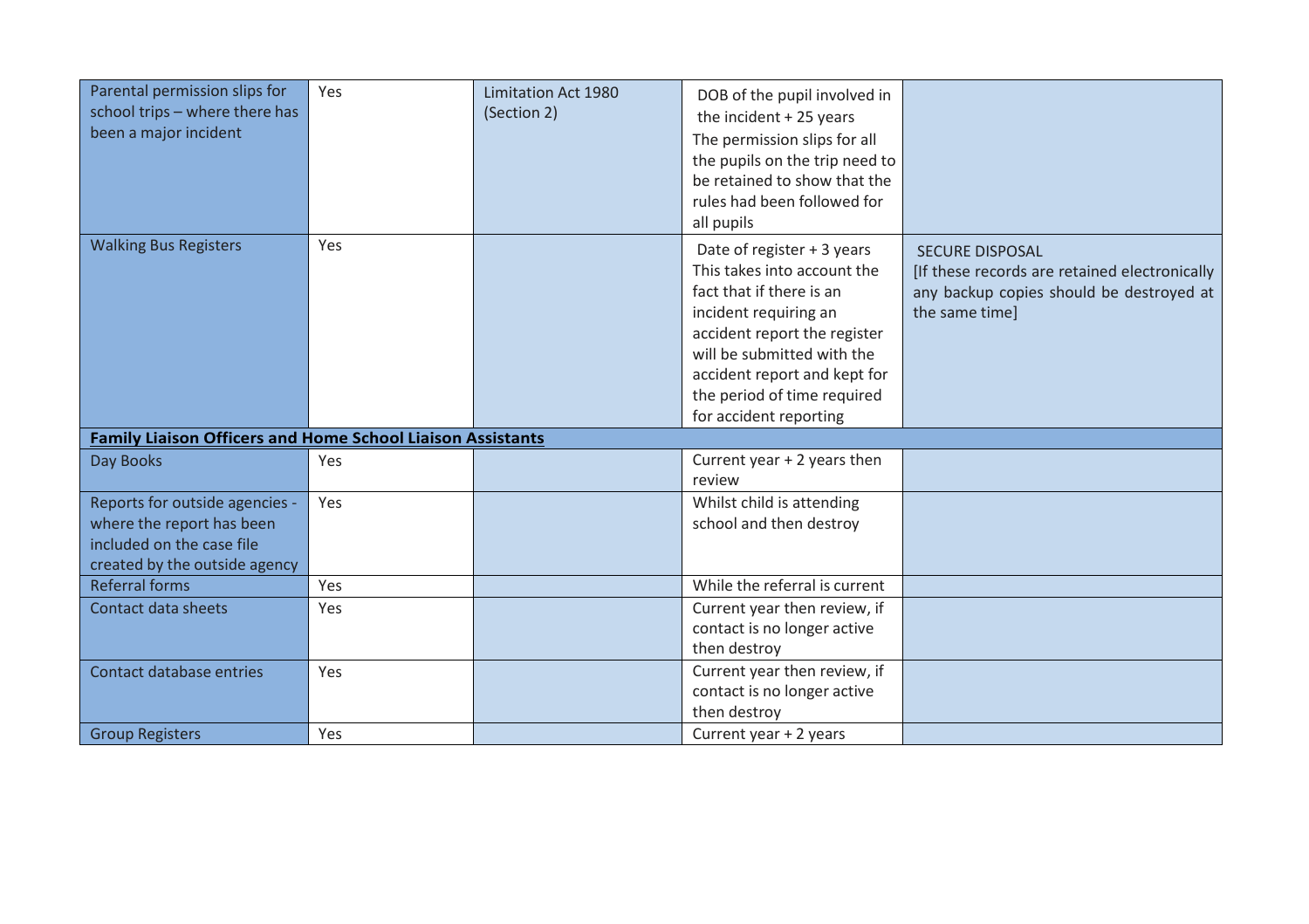| <b>Central Government &amp; Local Authority</b>                            |                                         |                             |                                          |                                                               |  |
|----------------------------------------------------------------------------|-----------------------------------------|-----------------------------|------------------------------------------|---------------------------------------------------------------|--|
| <b>Basic file description</b>                                              | <b>Data Protection</b><br><b>Issues</b> | <b>Statutory Provisions</b> | <b>Retention Period</b>                  | Action at the end of the<br>administrative life of the record |  |
| <b>Local Authority</b>                                                     |                                         |                             |                                          |                                                               |  |
| <b>Secondary Transfer Sheets</b><br>(Primary)                              | Yes                                     |                             | Current year + 2 years                   | <b>SECURE DISPOSAL</b>                                        |  |
| <b>Attendance Returns</b>                                                  | Yes                                     |                             | Current year + 1 year                    | <b>SECURE DISPOSAL</b>                                        |  |
| <b>School Census Returns</b>                                               | No.                                     |                             | Current year + 5 years                   | <b>SECURE DISPOSAL</b>                                        |  |
| Circulars and other<br>information sent from the<br><b>Local Authority</b> | No.                                     |                             | Operational use                          | <b>SECURE DISPOSAL</b>                                        |  |
| <b>Central Government</b>                                                  |                                         |                             |                                          |                                                               |  |
| OFSTED reports and papers                                                  | <b>No</b>                               |                             | Life of the report then<br><b>REVIEW</b> | <b>SECURE DISPOSAL</b>                                        |  |
| Returns made to central<br>government                                      | <b>No</b>                               |                             | Current year + 6 years                   | <b>SECURE DISPOSAL</b>                                        |  |
| Circulars and other<br>information sent from central<br>government         | <b>No</b>                               |                             | Operational use                          | <b>SECURE DISPOSAL</b>                                        |  |

*This retention schedule is based on the recommendations outlined in the Information Management Toolkit for Schools (February 2016)*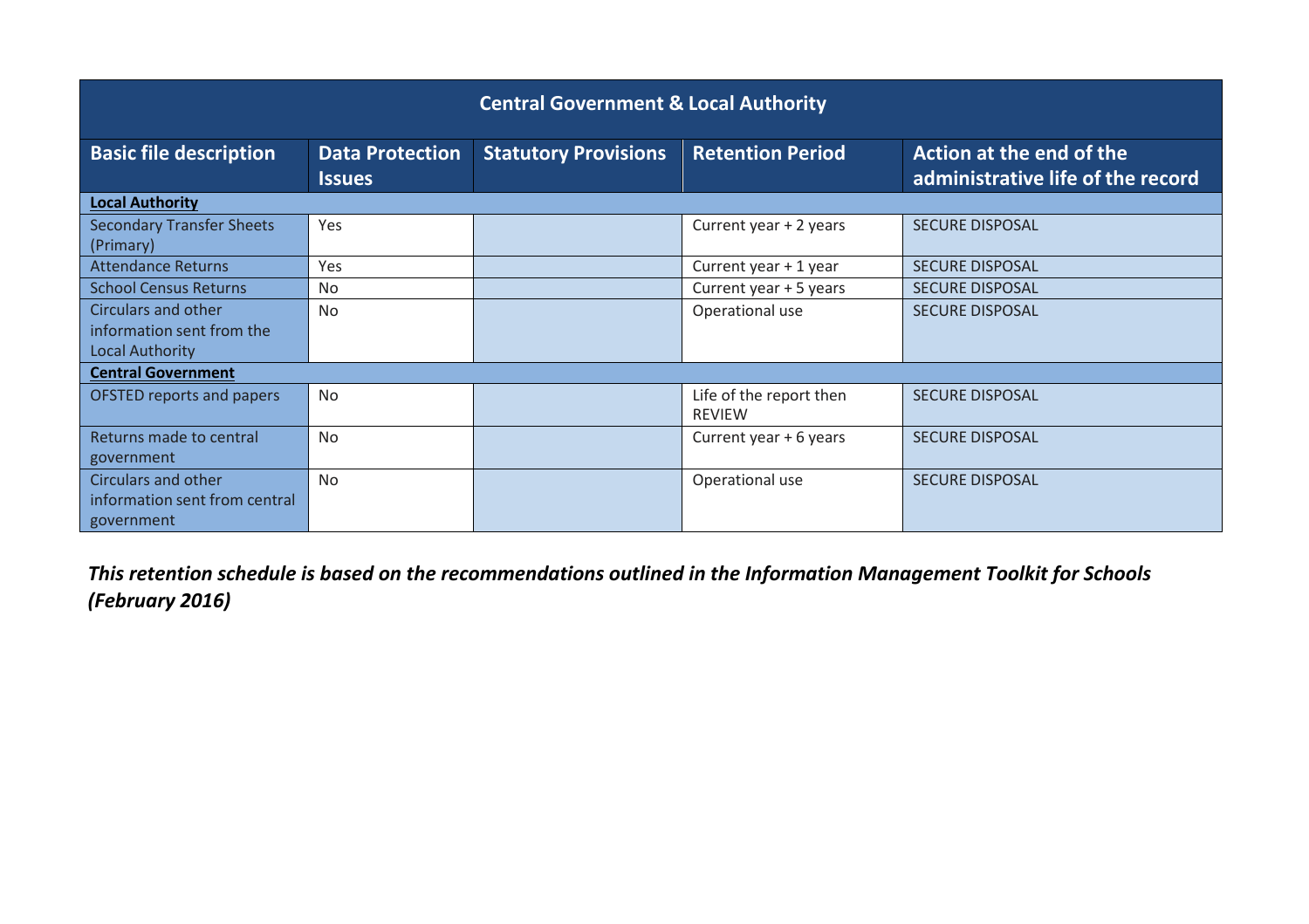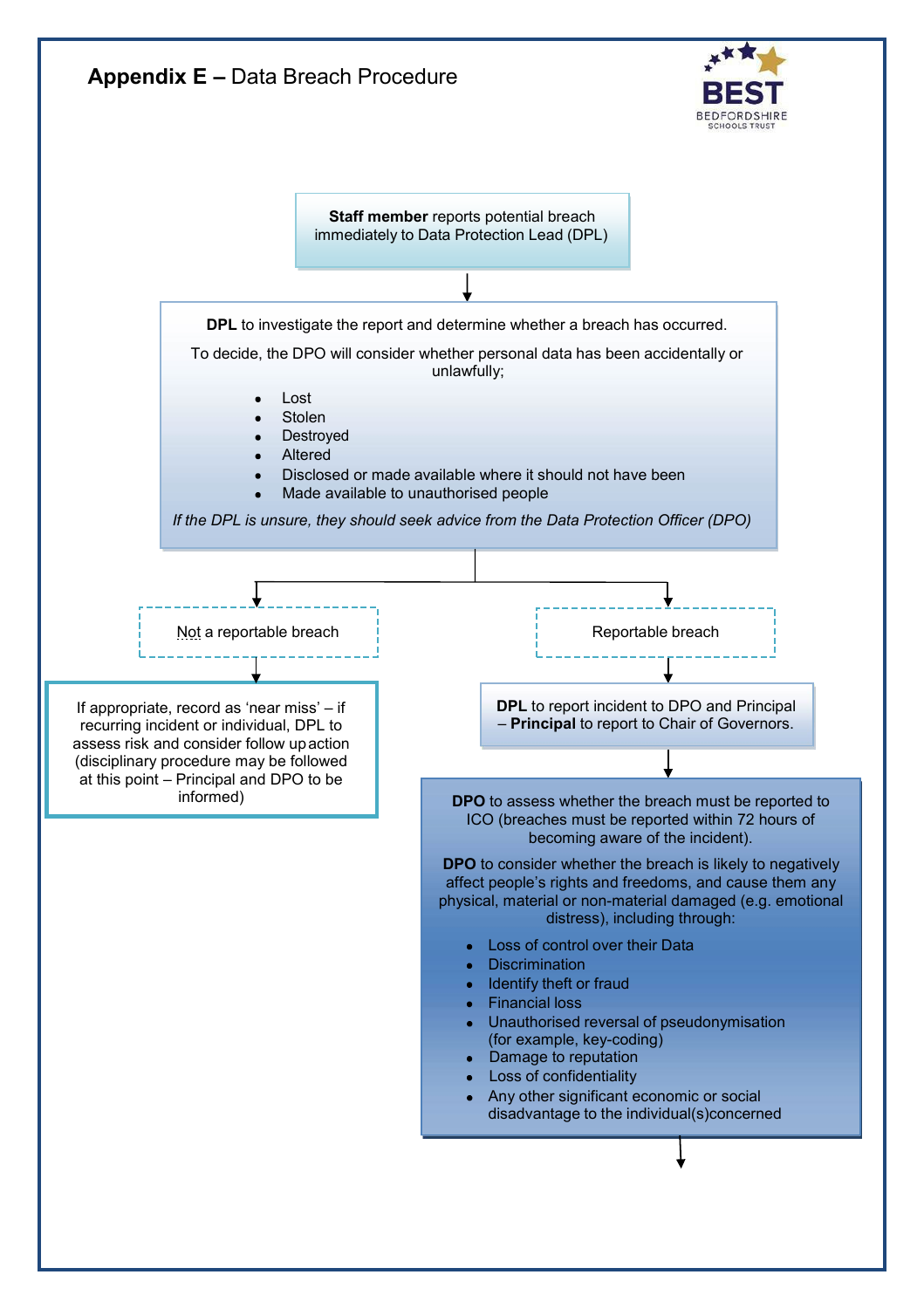